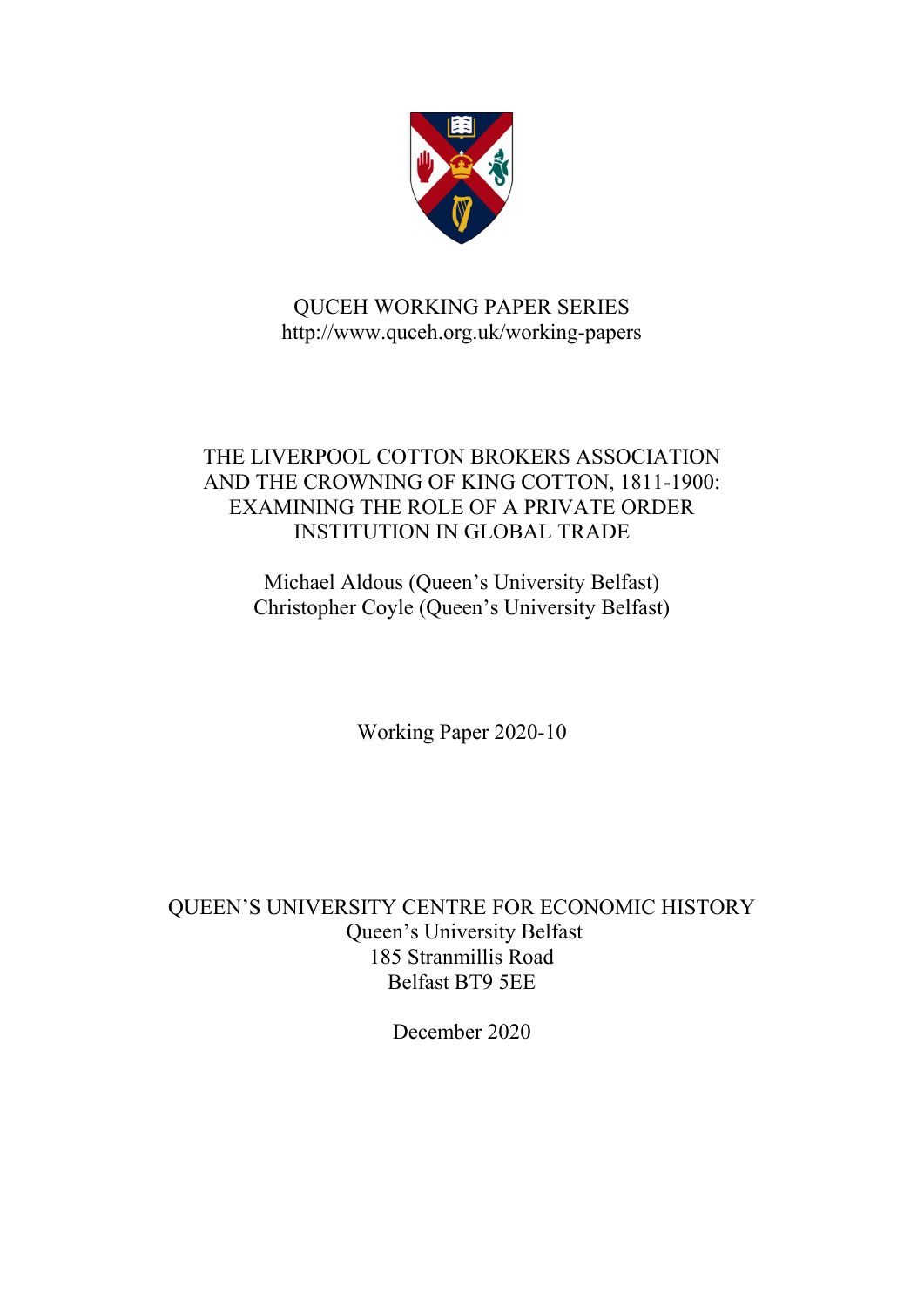# The Liverpool Cotton Brokers Association and the Crowning of King Cotton, 1811-1900: Examining the Role of a Private Order Institution in Global Trade

Michael Aldous<sup>1</sup>

Christopher Coyle<sup>1</sup>

#### **Abstract**

In the 19th century, the Liverpool Cotton Brokers Association (CBA) coordinated the dramatic growth of Liverpool's raw cotton market. This article shows how the CBA achieved this through the development of a private order institutional framework that improved information flows, introduced standardization and contracting regimes, and regulated market exchange platforms. These developments corresponded with significantly improved market coordination, which facilitated the growth of the largest raw cotton market in the world. The article's findings demonstrate and quantify the importance of nonstate actors, in creating institutions of global exchange central to the first wave of globalization.

**Keywords:** private order institutions, non-state actors, globalization, Liverpool Cotton Brokers Association.

**JEL Codes:** D03, F13, N43, N53, N74, Q17.

\*We would like to thank seminar participants at the BHC Annual Meeting 2018 and the ABH Conference 2018 for their comments. In particular, thanks to John Turner, Graham Brownlow, and other members of the Queen's University Centre for Economic History, the Editor, and three anonymous referees for extremely helpful comments and suggestions. We are indebted to the archivists at the Liverpool Record Office, Central Library & Archive, Liverpool, for their help. We acknowledge funding from Economic History Society's Carnevali Small Research Grants Scheme.

<sup>1</sup> Queen's Management School, Queen's University Belfast, 185 Stranmillis Rd., Belfast, BT9 5EE. Email: m.aldous@qub.ac.uk; c.coyle@qub.ac.uk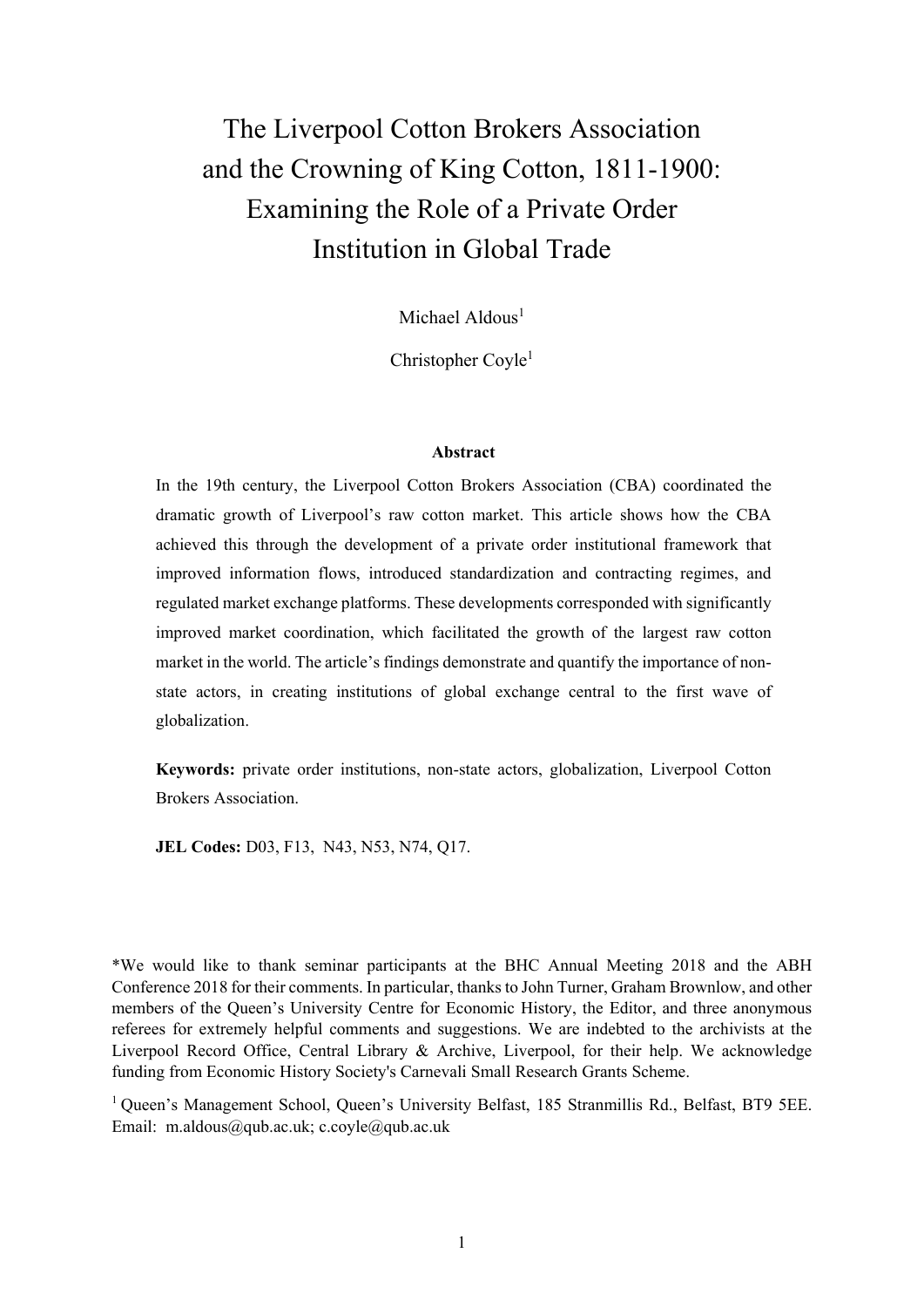### **1. Introduction**

1

It is well-established that 'institutions matter' in mitigating the uncertainties and costs of longdistance trade.<sup>1</sup> Threats of malfeasant and opportunistic behaviour, exacerbated by uncertainty in the enforcement of property rights and contracts, are significant deterrents.<sup>2</sup> Institutions that increase trust, strengthen property rights, and improve contract enforcement make transactions in international trade increasingly secure and predictable.<sup>3</sup>

However, the provision and effectiveness of these institutions is widely debated. Informal institutions, such as kinship networks, and formal state enforced legal institutions are both shown to be historically important in enabling trade.<sup>4</sup> The growth of international trade is often explained by the strengthening of state capacity to enforce property rights and support the enforcement of multilateral agreements to promote free trade.<sup>5</sup> However, the effectiveness of national legal systems in enabling coherent and enforceable international commercial law is shown to be limited.<sup>6</sup> Economists and legal scholars have, instead, argued that private-order legal systems are, in many circumstances, more effective at promoting commercial exchange

<sup>&</sup>lt;sup>1</sup> Douglass North, *Institutions, institutional change and economic performance*, (Cambridge, 1990); Douglass North, "Institutions," *Journal of Economic Perspectives* 5, (1991): 97–112; Avner Greif, "The fundamental problem of exchange: a research agenda in historical institutional analysis," *European Review of Economic History* 4, No. 3 (2000): 251-284.

<sup>&</sup>lt;sup>2</sup> Oscar Gelderblom and Regina Grafe, "The Rise and Fall of the Merchant Guilds: Re-thinking the Comparative Study of Commercial Institutions in Premodern Europe," *The Journal of Interdisciplinary History,* 40, No. 4 (2010): 477-511.

<sup>3</sup> Avner Greif, and Christopher Kingston, "Institutions: Rules or equilibria?" In *Political economy of institutions, democracy and voting*, eds. Schofield N. and Caballero, G. (Berlin, 2011): 13-43.

Avner Greif, "Contract enforceability and economic institutions in early trade: the Maghribi traders' coalition," *American Economic Review* 83, No. 3 (1993): 525–548; Paul Milgrom, Douglas North and Barry Weingast, "The Role of Institutions in the Revival of Trade: The Medieval Law Merchant," *Economics and Politics*, 2, No. 1 (1990):1-23.

<sup>&</sup>lt;sup>5</sup> Whilst informal institutions are shown to enable international trade, episodes of significant expansion have been linked to the growth in the capacity of formal institutions provided by states. See Douglass North, *Structure and change in economic history*, (New York, 1981), Avner Greif*, Institutions and the Path to the Modern Economy: Lessons from Medieval Trade (Political Economy of Institutions and Decisions)*, (Cambridge, 2006), Christof Dejung and Niels Petersson, *The foundations of worldwide economic integration: Power, institutions, and global markets, 1850-1930*, (Cambridge, 2013): 7. 6

Niels Petersson, "Legal Institutions and the world Economy, 1900 – 1930," in Dejung and Peterson, *The foundations of worldwide economic integration,* 23.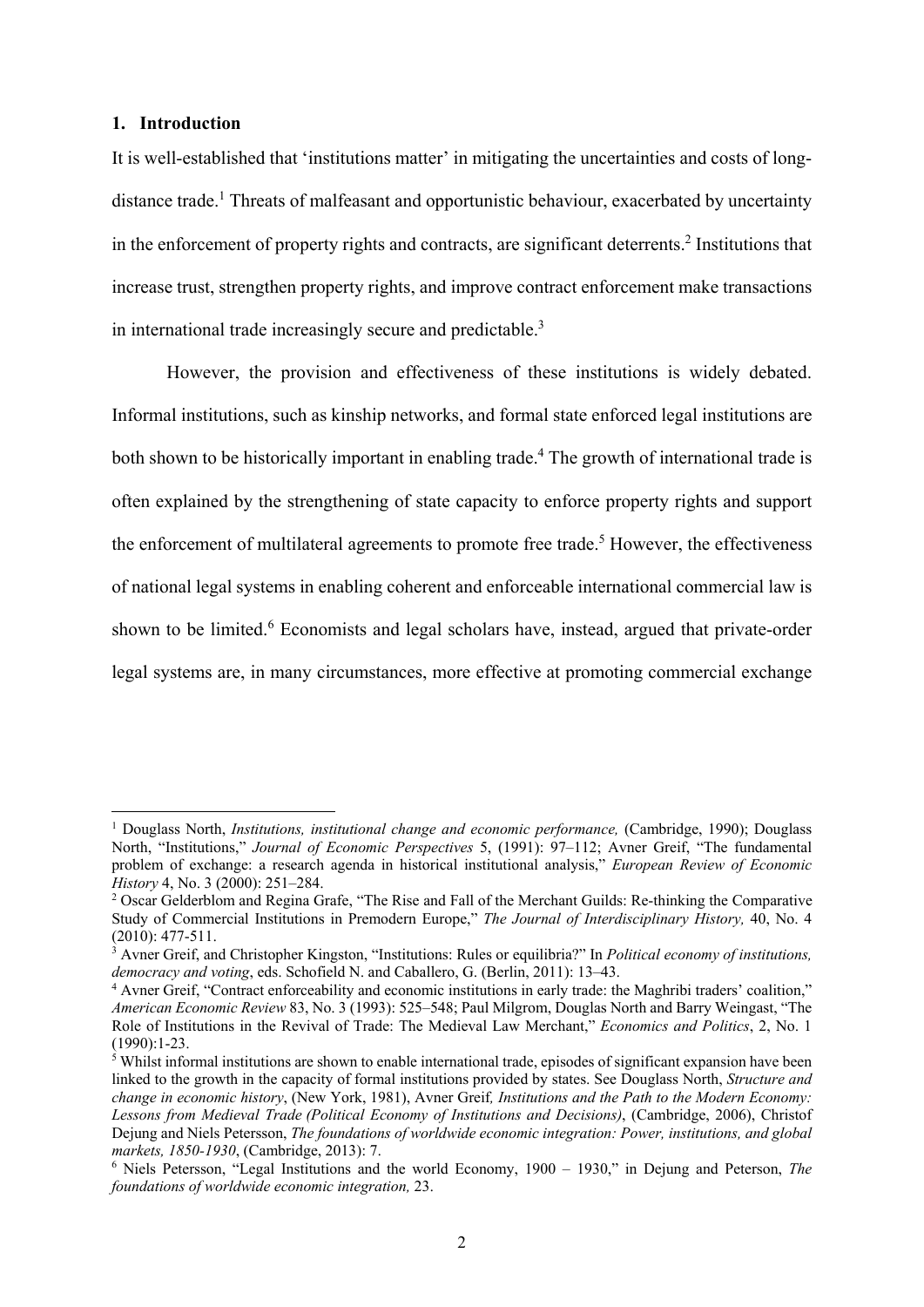than are systems enforced by the state due to their more flexible, expedient and nuanced adjudicatory practices.<sup>7</sup>

A critical limitation ascribed to private order institutions is their lack of scalability, as they only govern those who subscribe to them. Yet private actors, in the form of self-governed voluntary organizations, have been shown to play an important role in the provision of scalable institutional frameworks to monitor and enforce commitments.<sup>8</sup> In the arena of international trade, this role is often fulfilled by trade associations, which have developed institutional frameworks that support market coordination and governance.<sup>9</sup> These can mitigate the effects of opportunistic behaviour enabled by asymmetric information, and problems with standardization and contract enforcement, leading to improvements in the efficiency of exchange.10

This literature raises important questions about the role and relative importance of nonstate actors and private order institutional frameworks in the governance of international trade.11 In this article, we examine the role of the Liverpool Cotton Brokers Association (CBA), a private order trade association, in facilitating the expansion of the global market for raw cotton in the 19<sup>th</sup> century. 'King' cotton remains of particular interest to business and economic

<sup>7</sup> Barak Richman, *Stateless Commerce, The Diamond Network and the Persistence of Relational Exchange*, (Cambridge MA, 2017), 18; Barak Richman, "Firms, Courts, and Reputation Mechanisms: Towards a Positive Theory of Private Ordering", *Columbia Law Review,* 104 (2004): 2328-2367; Edward Stringham*, Private governance: Creating order in economic and social life*. (New York, 2015), Peter Leeson, "Pirates, prisoners, and preliterates: anarchic context and the private enforcement of law," *European Journal of Law and Economics* 37, No. 3 (2014): 365-379. Lisa Bernstein, "Merchant Law in a Merchant Court: Re-thinking the Code's Search for Immanent Business Norms," *University of Pennsylvania Law Review*, 144 (1996): 1765-1821; Bruce Benson, "The spontaneous evolution of commercial law," *Southern Economic Journal* 55, No.3 (1989): 644-661. 8

Elinor Ostrom, *Governing the Commons: The Evolution of Institutions for Collective Action*, (Cambridge, 1990), 90; Richman, "Firms, Courts, and Reputation Mechanisms," 2345-2346

<sup>9</sup> Dejung and Petersson, *The foundations of worldwide economic integration*, 7; Jens Prüfer, "Business associations and private ordering." The Journal of Law, Economics, and Organization, 32, no. 2 (2015): 306-358.<br><sup>10</sup> Simon Ville, "Rent seeking or market strengthening? Industry associations in New Zealand wool broking," *Business History Review,* 81, (2007): 297-321; Kenneth Lipartito, "The New York Cotton Exchange and the Development of the Cotton Futures Market," *Business History Review,* 57, (1983): 50-72; Louis Galambos, *Competition and cooperation: The emergence of a national trade association*, (Baltimore, 1966), 3-9; Graeme Milne, *Trade and traders in mid-Victorian Liverpool*, (Liverpool, 2000), 116; Stephen Pirrong, "The Efficient Scope of Private Transactions-Cost-Reducing Institutions: The Successes and Failures of Commodity Exchanges," *The Journal of Legal Studies,* 24, (1995): 229.<br><sup>11</sup> Dejung and Petersson, *The foundations of worldwide economic integration*, 1.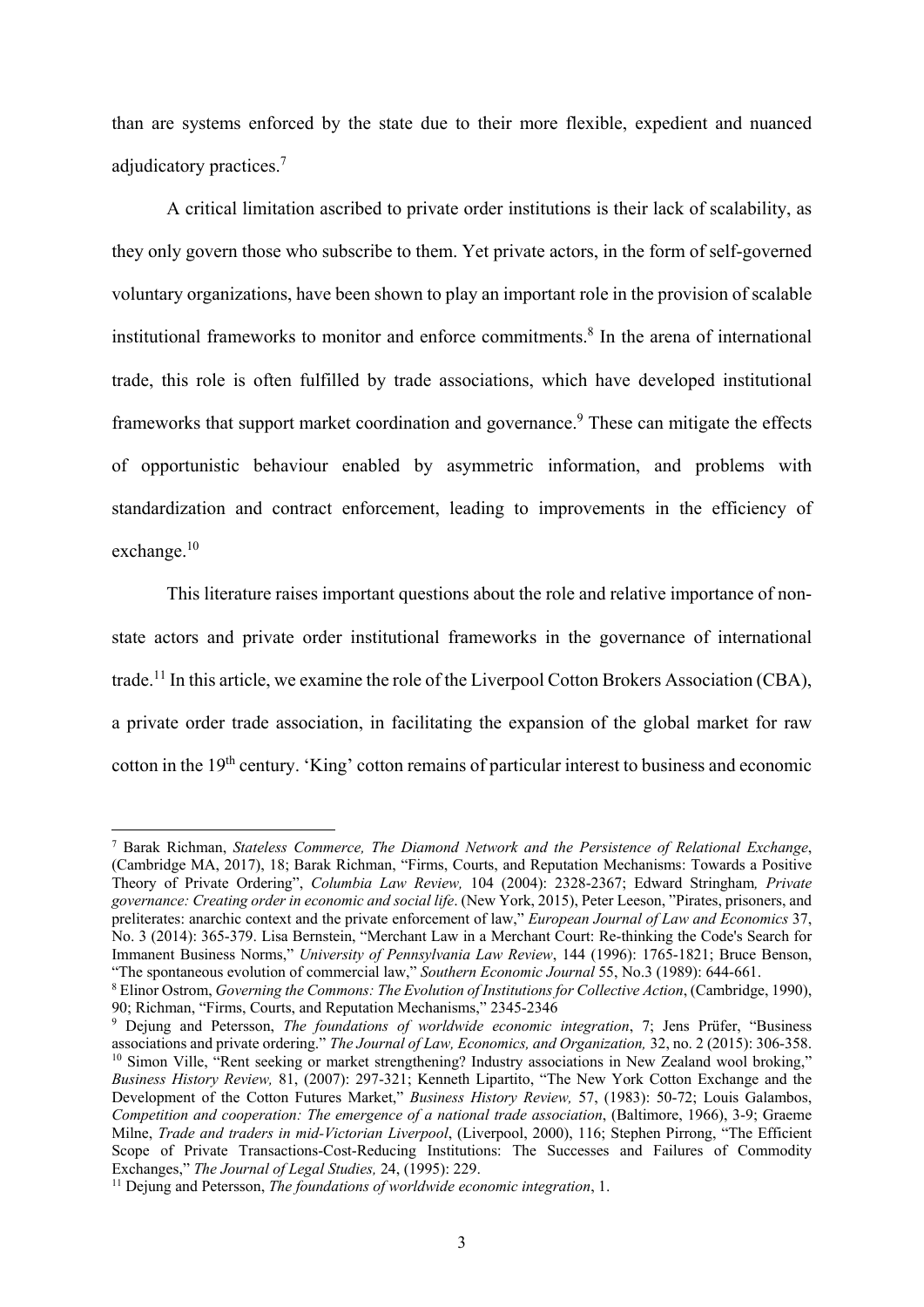historians as its production and use in textile manufacture is central to discussions of the industrial revolution and the first wave of globalization.<sup>12</sup> The trade for raw cotton linked global producers with brokers and merchants in the key market of Liverpool, who then supplied spinners and manufacturers in Lancashire. By the middle of the 19<sup>th</sup> century, Liverpool had become the largest raw cotton market in the world.<sup>13</sup> The growth of the cotton industry required a governance framework to reduce instability and improve the efficiency of exchange in a volatile commodity market.

Beckert claimed that the cotton trade depended on "a legal infrastructure devised and enforced by states."14 However, focusing on states neglects the vital role played by private organizations, particularly in Liverpool, its key node.15 Specifically, Liverpool's cotton broking community was instrumental in developing extensive and effective mechanisms for facilitating trade.<sup>16</sup> Formally constituted in 1841, the CBA emerged as the key body governing the market and evolved to establish and enforce the rights and duties of merchants and brokers.17 Today, the majority of the world's raw cotton is still traded internationally under the byelaws and rules first established by the CBA in the  $19<sup>th</sup>$  century.<sup>18</sup>

This article documents the dramatic tenfold expansion of the Liverpool raw cotton market across the 19<sup>th</sup> century, and identifies the major institutional innovations developed by

<sup>12</sup> Douglas Farnie, *The English Cotton Industry and the World Market 1815 – 1896*, (Oxford, 1979); Stephen Broadberry, and Bishnupriya Gupta, "Cotton Textiles and the Great Divergence: Lancashire, India and Shifting Competitive Advantage, 1600-1850" *CEPR Discussion Paper* No. 5183 (2005); Robert Allen, *The British Industrial Revolution in a global perspective* (Cambridge, 2009), 182-216; David Jeremy, *Transatlantic Industrial Revolution: The diffusion of textile technologies between Britain and America, 1790-1830* (Oxford, 1981); Gavin Wright, *The political economy of the cotton south: Households, markets and wealth in the 19<sup>th</sup> century (New* York, 1978); Sven Beckert, *Empire of Cotton A new history of Global Capitalism* (London, 2014), Introduction; Kevin O'Rourke and Jeffrey Williamson, "When did globalization begin*?" European Review of Economic History,* 6, (2002): 23-50.<br><sup>13</sup> Beckert, *Empire of Cotton*, 17, 207, 213.

<sup>&</sup>lt;sup>14</sup> Ibid, 236. <sup>16</sup><br><sup>15</sup> Mary B. Rose, *Firms, Networks, and Business Values: The British and American Cotton Industries since 1750* (Cambridge, MA, 2000); David Higgins, and Aashish Velkar, "Spinning a Yarn: Institutions, Law and Standards c.1880 – 1914," *Enterprise and Society* 18, (2017): 591-631. 16 Milne, *Trade and traders,* 116. Nigel Hall, "The governance of the Liverpool raw cotton market, c. 1840–1914,"

*Northern History* 53, No. 1 (2016).<br><sup>17</sup> Thomas Ellison, *Cotton trade of Great Britain*, (London, 1886), 272 – 274.<br><sup>18</sup> International Cotton Association http://www.ica-ltd.org/about-ica/ (accessed 24<sup>th</sup> July 2018)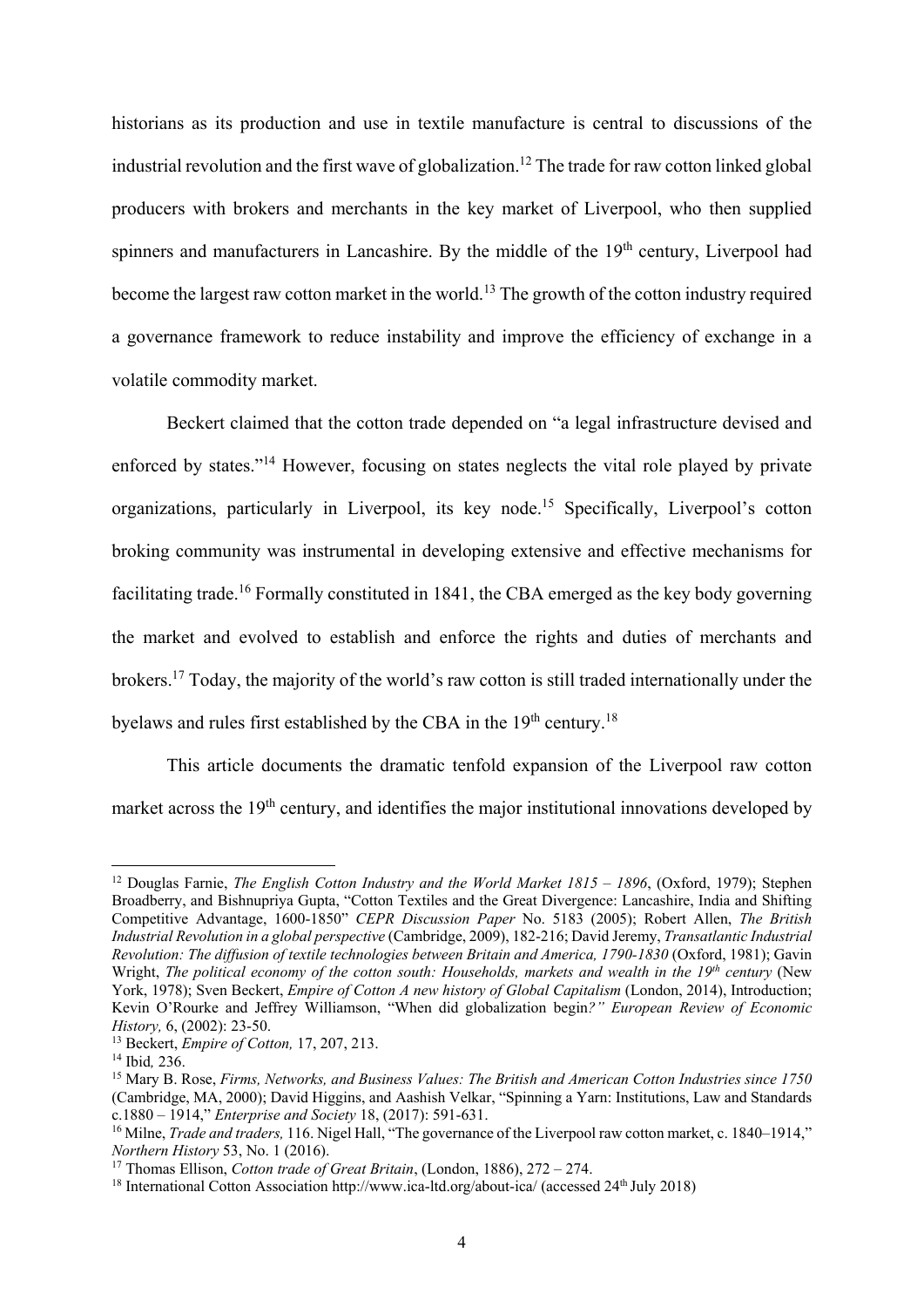the CBA from its inception in 1841, to those implemented to govern futures trade in the 1880s. Specifically, the article examines the following questions: How did participants in the Liverpool cotton market address the challenges of market exchange? What role did the CBA play in these processes? And what effect did they have on the coordination between supply and demand, and on price volatility in the cotton market?

We show that the CBA improved the provision of information, standardized quality, contracting and arbitration mechanisms, and created exchange platforms. This institutional framework enabled convergence around the Association's laws, enhanced positive network effects, improved market coordination and enabled rapid adaptation to technological change and exogenous shocks. We construct a long-run data set of cotton prices, imports, consumption and stocks from 1811, when accurate data becomes available, to 1900, a number of years after the major innovations are completed. This allows analysis of the effects of the framework on the market. This data shows that market coordination, in terms of correlation between supply and demand, the amount of stock held in the market, and volatility of prices, improved significantly after the intervention of the CBA.

This analysis contributes to a number of debates. First, by identifying and quantifying the role of the CBA in improving market coordination and efficiency, the findings support claims of the importance of private order institutions in the expansion of global trade, and further highlight the importance of non-state actors in explaining the processes of globalization.19 The analysis also redresses concerns that the roles of merchants, brokers and the Liverpool market have been marginalized in explanations of the growth of the cotton market.<sup>20</sup> Second, the article contributes to debates that identify the capacity of associations

<sup>19</sup> David Jacks, "What drove 19th century commodity market integration*?" Explorations in Economic History* 43 (2006): 383–412; Kevin O'Rourke, and Jeffrey Williamson, *Globalization and history: The evolution of a* 

<sup>&</sup>lt;sup>20</sup> Higgins and Velkar, "Spinning a Yarn," 593; Farnie, *The English Cotton Industry*, 57; Nigel Hall, "The Business Interests of Liverpool's Cotton Brokers, c.1800–1914," *Northern History* 41, No. 2 (2004): 339-355.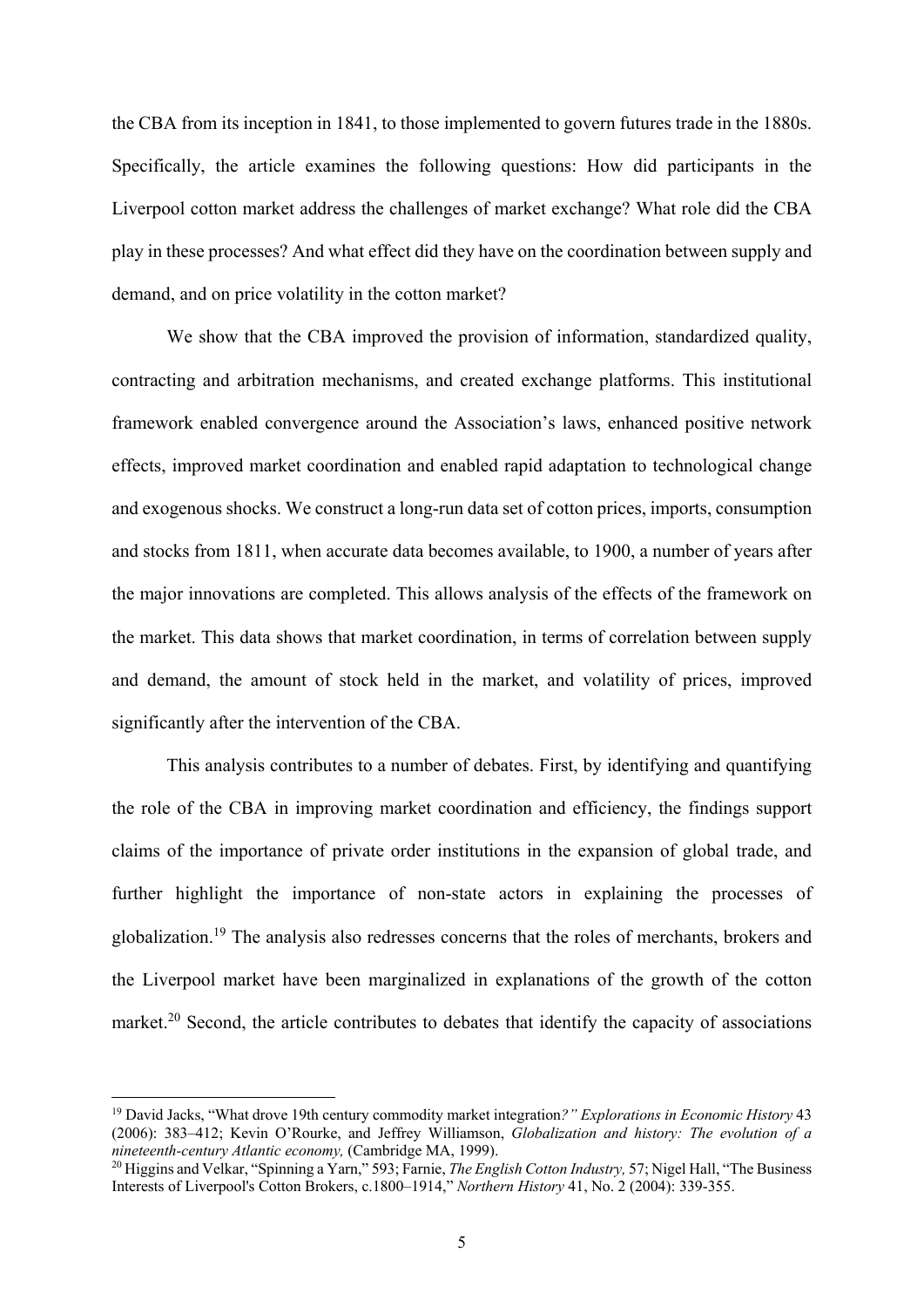such as the CBA to exploit complementarities between market functions and negotiate convergence on standards, deepening our understanding of how private order institutions achieve scale.<sup>21</sup> Finally, we show that at the crux of the CBA's success was their ability to develop and enforce a widely accepted cotton grading system. This was a pioneer of private order standardization, which underpins many international industry and commodity standards today.

The paper proceeds as follows: Section 2 explains the structure and evolution of the Liverpool cotton trade, the CBA and our data. Section 3 discusses problems with trade in commodity markets and the mechanisms implemented to address these challenges in the Liverpool cotton market from 1811 to 1900. Section 4 discusses the effects of the intervention of brokers and the CBA on the cotton market. Section 5 provides a brief conclusion and suggestions for future research.

### **2. Evolution of the Liverpool cotton trade, circa 1800-1900**

**.** 

The second half of the 18<sup>th</sup> century was a period of rapid and sustained mercantile growth in Liverpool. Before the advent of the slave trade, Liverpool had been trading with the West Indies and Virginia in sugar and tobacco, so transatlantic links were well-established. As a centre of trade, the city was also well placed due to its river and canal connections to Manchester, Lancaster, Yorkshire and the Midlands. Liverpool came to importing cotton relatively late; the major source of raw cotton (for 200 years) had been the Middle East, which predominantly

<sup>&</sup>lt;sup>21</sup> Higgins and Velkar, "Spinning a Yarn," 596-597. Nigel Hall, "The governance of the Liverpool raw cotton market, c. 1840–1914," *Northern History* 53, No. 1 (2016). More broadly on the formation and effects of standards: Douglas Puffert, "The Standardization of Track Gauge on North American Railways, 1830–1890." *Journal of Economic History,* 60 (2000): 933–960; Stan J. Liebowitz, and Stephen E. Margolis, "The Fable of the Keys." *Journal of Law and Economics*, 30 (1990): 1-26; Knut Blind*, The economics of standards: theory, evidence, policy* (Cheltenham, 2004). Richman, "Firms, Courts, and Reputation Mechanisms", 2345-2346. Ostrom, *Governing the Commons*, 14.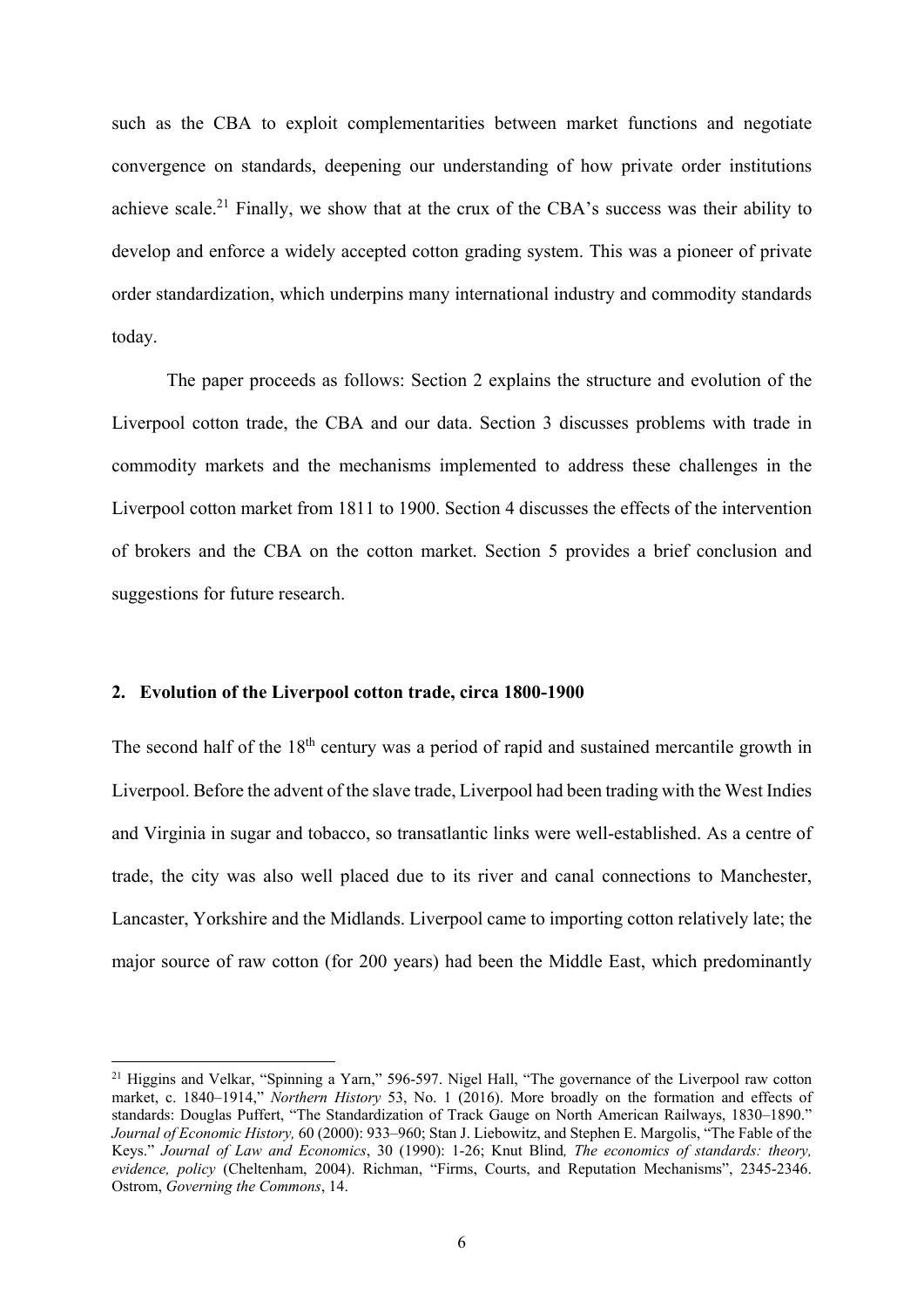traded via London through the Levant Company.22 However, as demand for raw cotton increased from the Lancashire cotton industry, and could not be met by traditional sources, merchants began to look elsewhere for supplies.

At the end of the  $18<sup>th</sup>$  century, the growing demand for cotton led to increased cultivation in Brazil, the West Indies, and the United States.<sup>23</sup> Brazil initially became an important source of cotton to Liverpool.<sup>24</sup> However, more importantly, Liverpool became the main destination for American cotton. The newly independent United States undertook a huge increase in cotton production, and Liverpool was able to exploit its links with the cottonproducing regions of the southern states to access these supplies.<sup>25</sup> By 1795, Liverpool established itself as the leading centre of cotton imports in Britain, linking international producers of raw cotton with consumers in the Lancashire cotton industry.26

In this period, Manchester-based dealers were the principal buyers of cotton shipped to Liverpool and the primary middlemen in the market. Spinners would buy directly from dealers via public auctions or private sales after inspecting all the available bales at various warehouses in Manchester. Only occasionally were brokers involved, when commissioned by dealers or spinners to buy on their account, or, as was predominantly the case, sell cotton on their behalf.<sup>27</sup>

By the  $19<sup>th</sup>$  century, as the size of the cotton trade increased, spinners began to look directly to Liverpool importers, who now congregated daily outside the Exchange building, rather than Manchester based dealers. This soon led to an increased number of Liverpool-based cotton brokers facilitating the trade from 1810 onwards, and a fall in the number of dealers.<sup>28</sup> In 1815, there were 100 cotton dealers in Manchester, but by 1841, there were 112 Liverpool

<sup>&</sup>lt;sup>22</sup> Vincent Mckernan, *The Story of Cotton*, (London, 2016), 25.<br><sup>23</sup> Ellison, *Cotton trade of Great Britain*, 174.<br><sup>24</sup> Portuguese law stipulated that all produce by its colonies had to be shipped via Portugal, and as already had long history of trade with Portugal, Brazilian cotton was imported to Liverpool rather than London.<br><sup>25</sup> Stanley Chapman, *Merchant Enterprise in Great Britain*, (Cambridge, 1992), 83.<br><sup>26</sup> Ellison, *Cotton tra*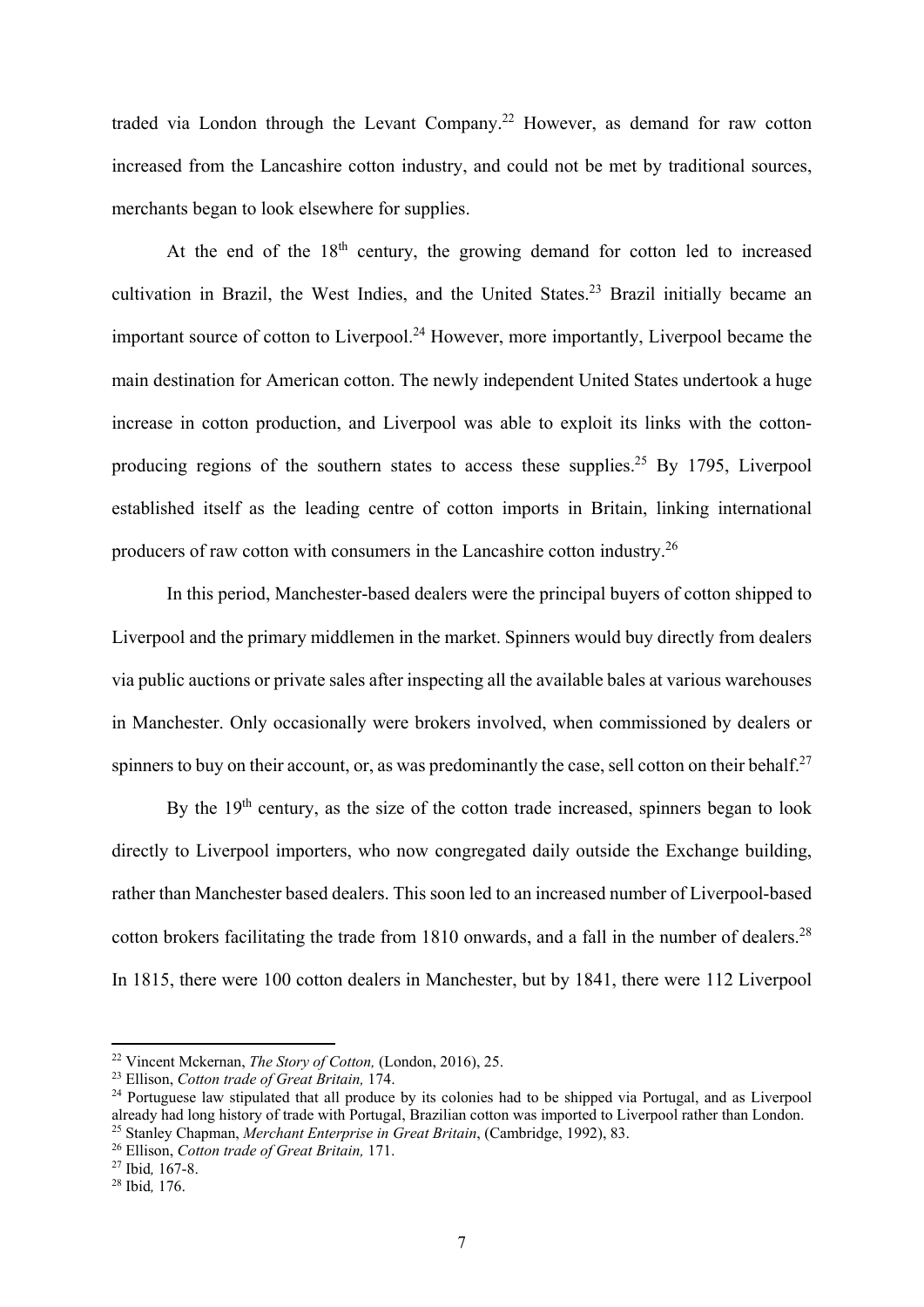brokers and just 17 dealers.<sup>29</sup> In 1851, there were 161 cotton broking firms in Liverpool and by 1860 the figure had risen to 322.30 By 1833, Liverpool received 90 per cent of British imports of cotton, and by the middle of the 19<sup>th</sup> century, the Liverpool brokers organized the largest raw cotton market in the world. $31$ 

Cotton remained a highly disaggregated industry, with little vertical integration.<sup>32</sup> Exchange between thousands of producers and buyers was intermediated by hundreds of brokers. Coordinating and regulating exchange amongst these diverse and geographically dispersed participants became increasingly important. As the number of cotton brokers in Liverpool grew, they began to meet regularly, exchanging information on the market. From these weekly meetings the Liverpool Cotton Brokers' Association was founded in April 1841, with the first President and Vice President of the Association elected in Feb 1842. Over time, the organization expanded to include a secretary and various committees.

Members had to have been active cotton brokers for at least three years, proposed and seconded by existing members, and subsequently voted on to gain entry. They paid an entrance fee of £50, and an annual subscription of  $\text{\pounds}10^{33}$  In 1841, the membership was 90 cotton broker firms; however, the number of member firms was fluid and expanded across the century. Firms took on apprentices and family members joined as partners. Overtime, partners often left to set up their own firms, resulting in many common family names appearing in the lists of brokers. Significant firms in the industry such as Bateson, Buchanan, Holt, and Kearsley, encompassed

<sup>&</sup>lt;sup>29</sup> Ibid, 176; Gores Directory of Liverpool 1841.<br><sup>30</sup> Nigel Hall, "The Business Interests of Liverpool's Cotton Brokers", 340.

<sup>31</sup> Beckert, *Empire of Cotton*, 212. Farnie, *The English Cotton Industry, 58,* "Liverpool became the great market for cotton … it became the universal depot and market for the cotton crops of the world." To contextualize the scale of the Liverpool raw cotton market in 1830, Le Harve, continental Europe's biggest market imported 153,000 bales, which rose to 600,000 bales in 1860 (Beckert, *Empire of Cotton*, 216). In the same years in Liverpool, 871,487 bales, rising to 3,366,500 bales, were imported (See fig. 1). As a further gauge of scale, these figures would represent 84 per cent and 92 per cent of the total American exported crop in those years. 32 Rose, *Firms, Networks and Business Values,* Chapter 3.

<sup>&</sup>lt;sup>33</sup> 380COT/1/1/1 Constitution, Laws and Usages of the Liverpool Cotton Brokers' Association, 1871, 5: 1877, 5. These amount to £4,500 and £900 in 2017 commodity real prices. Calculated using Officer and Williamson, "Five Ways to Compute the Relative Value of a U.K. Dollar Amount, 1270 to present," MeasuringWorth, 2018.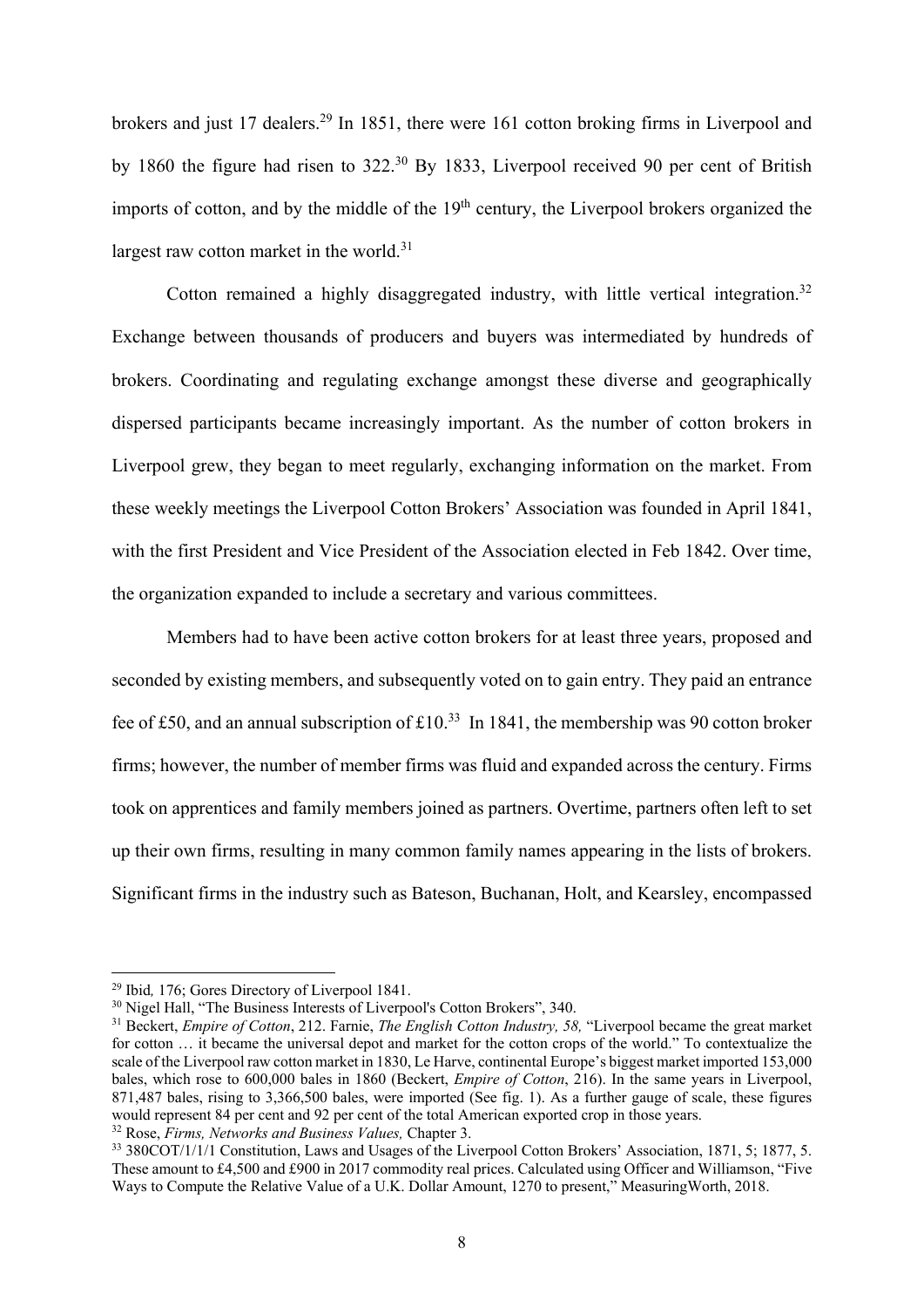numerous family members over several generations. However, there were also large numbers of new entrants.34

On its launch in 1841, around 80 per cent of brokers were members of the Association. By 1882, 74 per cent of brokers were members; the slight decline was in part due to the rapid expansion in the market resulting in the entrance of many new brokers, some of whom were ineligible for membership.<sup>35</sup> Across this period a majority of brokers were members of the Association, and bound by its contracts and bye laws relating to exchange.

### *2.1 Cotton market data*

**.** 

Changes in the structure of the raw cotton market in Liverpool and the emergence of the brokers association needs to be contextualized with changes in the scale and stability of the market across the 19<sup>th</sup> century. These developments can be examined through annual market data collated by the brokers. We have constructed a new data set from 1811 to 1900, with data on total cotton imported into Liverpool; total cotton sold to consumers; total cotton re-exported; total stock of cotton and average prices of cotton. The figures from 1811 to 1870 are collected from George Holt & Co., Cotton Brokers' reports, data from 1871 to 1884 are from Ellison, and data from 1885 to 1900 are from Cotton Circulars of the Liverpool Cotton Association.<sup>36</sup>

In these sources, import and export figures were calculated from the returns published by the Custom House. Stocks were determined at the end of each year by collecting data from

<sup>&</sup>lt;sup>34</sup> 380COT/1/1/1 Constitution, Laws and Usages of the Liverpool Cotton Brokers' Association 1871, 36; 380COT/1/7/1 Members of the Association, 1860 – 1880; Ellison, *Cotton trade of Great Britain,* ch.3. 35 In 1841 there were 112 Liverpool Cotton Brokers and 90 Association members (figures from Gores Directory

of Liverpool 1841 and 380COT/1/1/1 Constitution, Laws and Usages of the Liverpool Cotton Brokers Association 1871, 36). In 1882, there were 275 brokers of which 203 were association members (figures from Gores Directory of Liverpool 1882 and Ellison, *Cotton trade of Great Britain,* 352-355). Hall, "The Governance of the Liverpool Raw Cotton Market", 102, claimed that all Liverpool broker firms were members of the association by 1880. This seems unlikely as some brokers were ineligible and others may have chosen to operate outside of the association, but again highlights the extent of the market governed by the CBA.

<sup>36</sup> Ellison, *Cotton trade of Great Britain,* Statistical Table 1. George Holt & Co. Cotton Brokers' Reports LRO MD 230. Holt was a founder member of the Association and the first president. His firm was one of the brokers that collated and produced the circulars for the Association, and remained on the circulars committee across the period of study. Liverpool Cotton Association Cotton Circulars LRO 380 COT/2/48.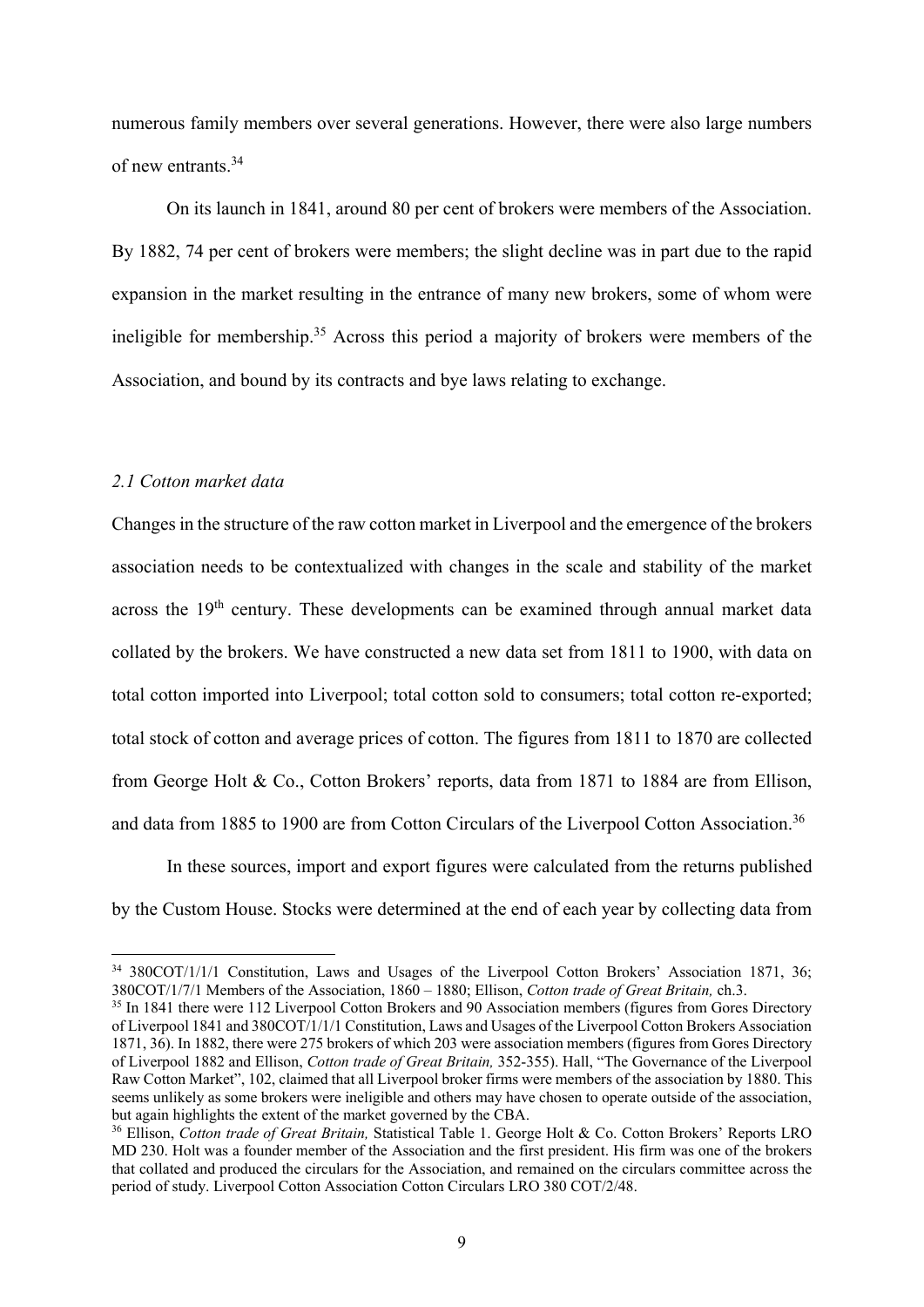merchants, brokers and dealers who were known to have imported cotton or facilitated the trade of imported cotton. For a number of years at the start of the century these returns were incomplete, but by 1811, George Holt announced that all problems had been overcome and that the accuracy of figures could not be questioned. Statistics were collected on a weekly basis; brokers that specialized in selling cotton gave an account of all the cotton sold, while those that specialized in buying cotton gave an account of purchases for export and speculation, the difference being cotton bought for consumption.<sup>37</sup>



Figure 1: Liverpool annual cotton imports and sales, 1811-1900

Sources: Figures from 1811 to 1870 are from George Holt & Co. Cotton Brokers' Reports, figures from 1871 to 1884 are from Ellison, *Cotton trade of Great Britain,* Statistical Table 1. Figures from 1885 to 1900 are from Cotton Circulars of the Liverpool Cotton Association.

Notes: Packages were the number of packages or bales of cotton. Consumption was the amount directly bought by spinners. The export data is for re-exports predominantly to Europe.

Figure 1 highlights the significant growth in scale of the Liverpool raw cotton market across the 19<sup>th</sup> century. This figure shows that annual imports of cotton to Liverpool grew tenfold between 1811 and 1900, from 323,231 packages in 1811 to 3,577,000 in 1900, while the market value of these imports rose from approximately £5.2 million to approximately £41.3

<sup>37</sup> Ellison, *Cotton trade of Great Britain,* 180-181.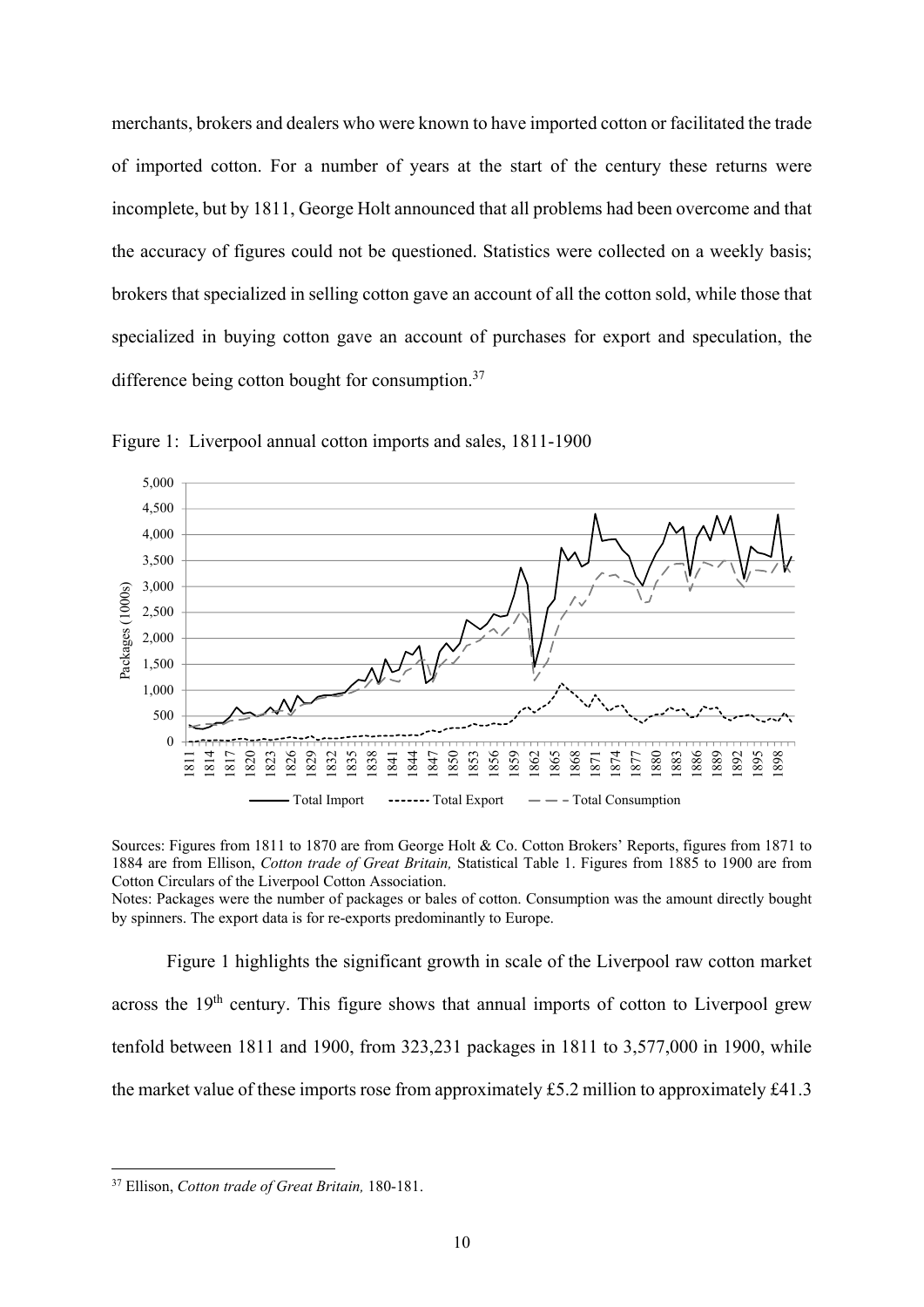million in the same period.<sup>38</sup> However, it is also clear that this growth was accompanied by periods of significant volatility, with downturns in the 1840s, 1860s, 1870s, 1880s and 1890s. Figure 2 shows the average annual price of cotton sold in Liverpool, revealing an overall decrease in the price across the century. However, it also highlights the volatility in the market, particularly in the first few decades of the period and during the American Civil War (1861- 65).



Figure 2: Liverpool cotton prices (annual, per lb), 1811-1900

Sources: Figures from 1811 to 1870 are from George Holt & Co. Cotton Brokers' Reports, figures from 1871 to 1884 are from Ellison, *Cotton trade of Great Britain,* Statistical Table 1. Figures from 1885 to 1900 are from Cotton Circulars of the Liverpool Cotton Association.

Notes: Upland is the average annual price of American Upland cotton, Pernam is the average annual price of Brazilian Pernam cotton, Surat is the average annual price of Indian Surat cotton.

The extent of the fluctuations, in supply and prices, evident in Figures 1 and 2, reveal the challenges with market coordination faced by the Liverpool cotton market. In order to facilitate its growth and development, demand and supply of cotton needed to be efficiently coordinated, to avoid market gluts or famine, and subsequent increases in trading costs and volatility in prices.

<sup>&</sup>lt;sup>38</sup> Calculated from the number of cotton packages imported annually, their average weight, and the average annual price of American uplands cotton. The two years of highest imports were 1871 with 4,405,420 packages and 1898 with 4,393,000.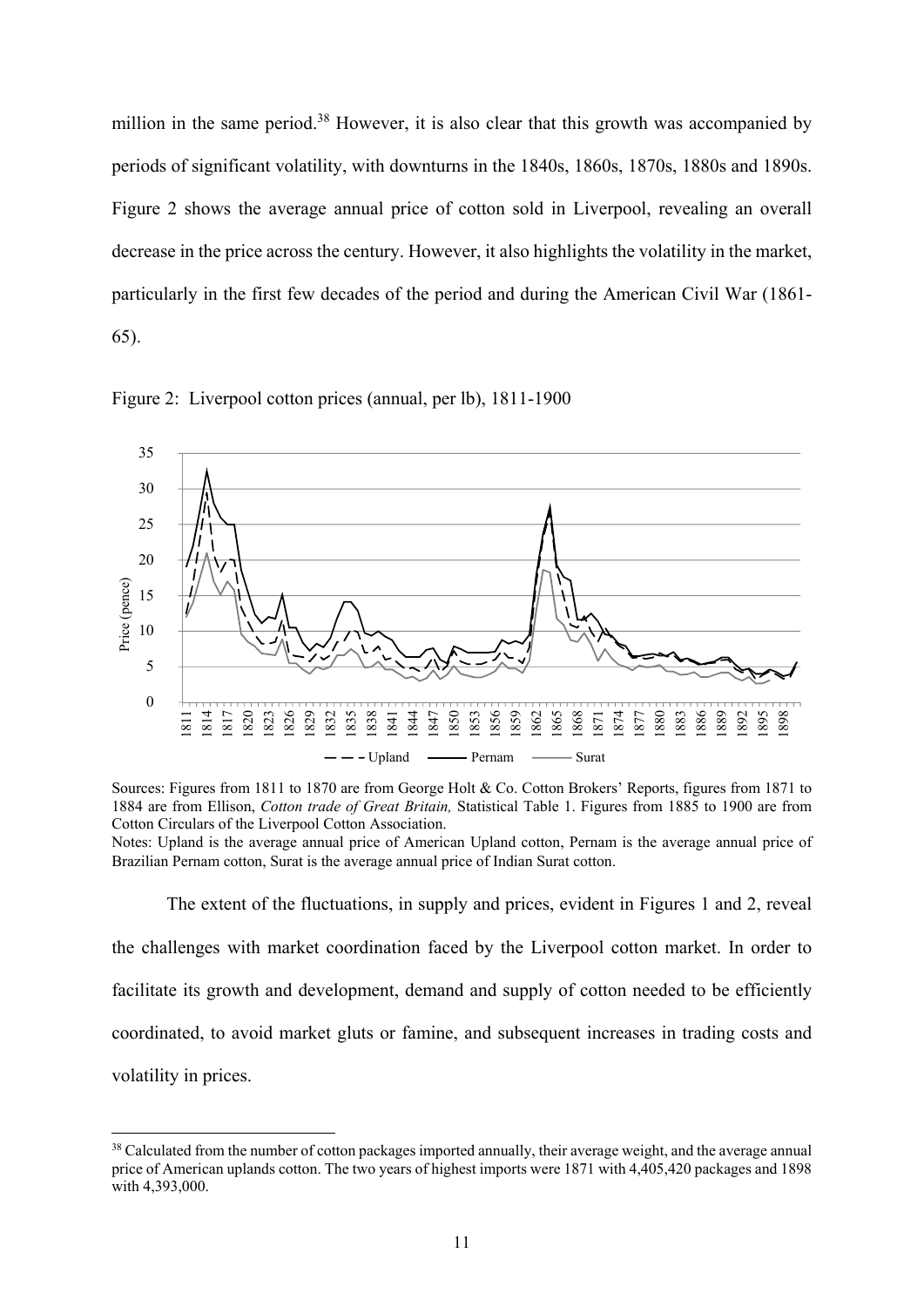The changes in the location, organization, and scale of the market raise various questions. How did specialist Liverpool brokers and the privately organized CBA govern the cotton trade? How did the change in market organization correspond to the evolution of the market? To address these questions the article identifies four key challenges faced by participants in coordinating exchange: information, standardization, contracting and mechanisms of exchange, and examines the functions developed by Liverpool brokers and the CBA to address these challenges.

# **3. Institutional Solutions: Evidence of Market Coordination in the Liverpool Cotton Market**

### *3.1 Information*

The coordination of global commodity markets was dependent on the exchange of information between the participants. Beckert described exchanging information as, "the core of most merchants' activities. A vast swath of information was potentially relevant to any merchant."<sup>39</sup> Levels of production, quality, demand, and prices, were all crucial pieces of data, as was information on who was reliable and trustworthy in the supply of goods and credit.40 In the early nineteenth century, flows of information were constrained by the slow speed of travel, poor quality reporting, and a lack of trust in the veracity of the data. The resultant information asymmetries complicated market coordination and increased opportunism.<sup>41</sup> Across the 19<sup>th</sup> century, a range of innovations, including improvements in transportation, the invention of the telegraph, and developments in commercial media, increased and sped up flows of

<sup>&</sup>lt;sup>39</sup> Beckert, *Empire of Cotton*, 228.<br><sup>40</sup> Michael Aldous, "Rehabilitating the intermediary: Auctioneers and brokers in the 19th century Anglo-Indian trade," *Business History* 59, no. 4 (2017) 525-553.<br><sup>41</sup> Mark Casson, *Information and Organisation, A new perspective on the theory of the firm* (Oxford, 1997).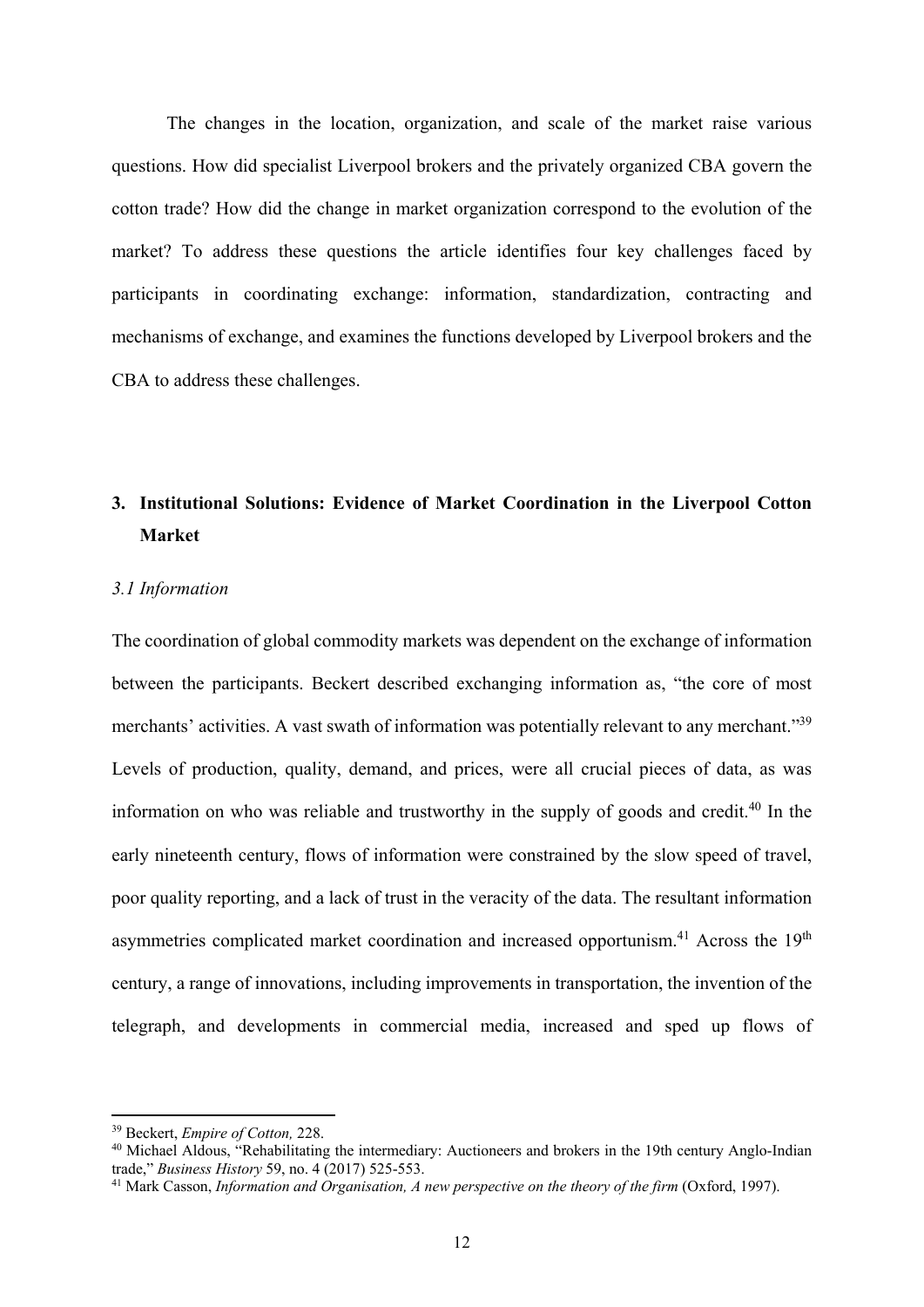information.42 Merchants experimented with organizational forms and networks to improve the quality and trust in transmission.<sup>43</sup> As the scale of markets increased, the need for more formalized channels for collecting and disseminating information grew.44

It is notable that the CBA emerged from efforts to collect and disseminate accurate information on raw cotton. At the end of the  $18<sup>th</sup>$  century, individual brokers had started to collate details on Liverpool commodity markets, which were sent to their clients.<sup>45</sup> In 1805, the brokers Ewart and Ruston included cotton data in their general circular, whilst Samuel Hope produced the first specific cotton publication. This drew on government statistics and data provided by other brokers and merchants to include quantities of imports from different regions and their spots prices.<sup>46</sup> These reports were expanded overtime to include quantities reexported and the volume of trade held for speculation.<sup>47</sup>

The gathering of data for these reports was increasingly systematized through cooperation amongst the larger brokers.<sup>48</sup> They collaborated in the collation of the data, using the same statistics in their reports, but each broker provided their own interpretation of market conditions and prospects. Ellison claims that it was from the practice whereby, "Every Friday morning the brokers met together in the saleroom of the firm whose turn it was to collect the sales, and at this meeting the figures were called out," that the Association was born.<sup>49</sup>

From 1850, data collation was formally undertaken by the Association, with the secretary appointed to oversee collation and publication.<sup>50</sup> Of the initial 90 members, 18 were

<sup>&</sup>lt;sup>42</sup> John McCusker, "The Demise of Distance: The Business Press and the Origins of the Information Revolution in the Early Modern Atlantic World." *American Historical Review* 110, no. 2 (2005): 295-321; Peter Hugill, *Global Communications since 1844: Geopolitics and Technology* (Baltimore, 1999). Leos Mueller and Jari Ojala (eds.), Information Flows: New approaches in the historical study of business information (Helsinki, 2007).<br><sup>43</sup> Geoffrey Jones, Merchants to Multinationals: British Trading Companies in the 19th and 20th Centuries (New

York, 2000).<br><sup>44</sup> Beckert, *Empire of Cotton*, 229; Rose, *Firms, Networks and Business Values, 70*.

<sup>&</sup>lt;sup>45</sup> Ellison, *Cotton trade of Great Britain*, 179.<br><sup>46</sup> Ibid, 179.<br><sup>47</sup> Ibid, 180.<br><sup>48</sup> Beckert, *Empire of Cotton*, 230, suggests this started around 1811.<br><sup>49</sup> Ellison, *Cotton trade of Great Britain*, 181.<br><sup>50</sup> 380COT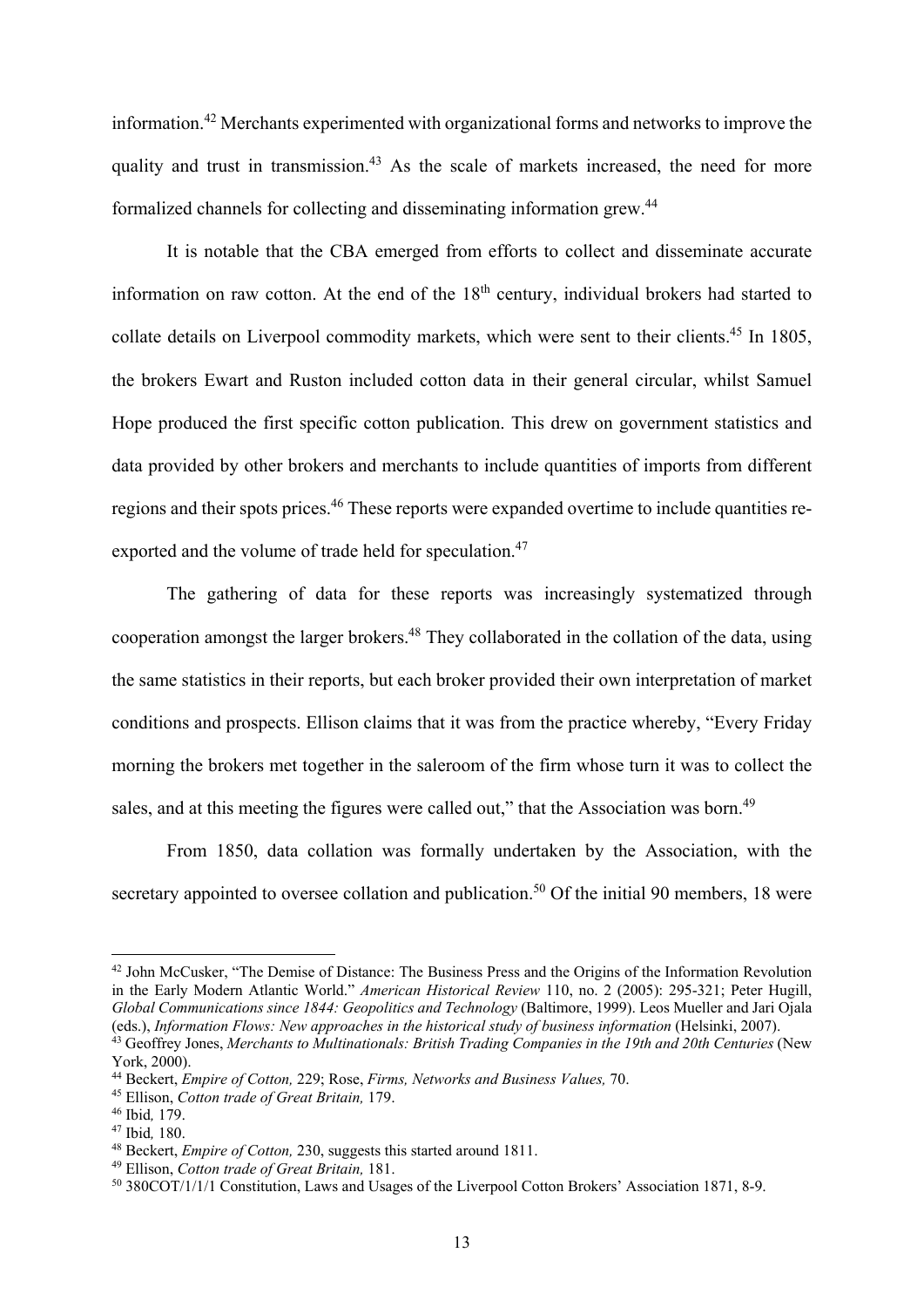appointed to collect and report on the weekly raw cotton sales.<sup>51</sup> A system of *pro forma* return sheets detailed the information required from each broker.<sup>52</sup> Any firm that failed to submit the return sheet was fined.<sup>53</sup> The accuracy of this information was of paramount importance, so much so that no weekly figures were published when one prominent firm temporarily left the Association and therefore did not forward their data to the CBA.<sup>54</sup>

There were periodic investigations to ascertain the data's accuracy; one report noted that at times negligence in reporting had affected the data, but the reporting system was regarded as robust.<sup>55</sup> Similarly, there was ongoing debate amongst the membership as to how to calculate the statistics to most accurately reflect the market.<sup>56</sup> The CBA rejected calls to abolish the publication of speculation statistics, stating that circulars would be incomplete without this data and that the Association was eager to publish 'the most correct and reliable statistics'.57 By the 1860s, alongside the Weekly circular, daily tables of sales and imports were also published, which in 1874 became the Daily circular. These were accompanied by an Annual report in December, an American crop report in September, and the daily advices cable from America issued each morning.<sup>58</sup> Through these developments, the CBA centralized the supply of information to the Liverpool cotton market, improving the quality, speed and veracity of supply. Critical information on all aspects of the market was available to all participants, significantly reducing information asymmetries.

The importance of the information published by the CBA spanned far beyond Liverpool. Merchants in Bombay, New Orleans and New York eagerly awaited news on

<sup>&</sup>lt;sup>51</sup> 380COT/1/1/1 Constitution, Laws and Usages of the Liverpool Cotton Brokers' Association 1871, 36.<br><sup>52</sup> 380COT/1/6/22 *Pro forma* Stock return form.

<sup>&</sup>lt;sup>53</sup> 380COT/1/1/1 Constitution, Laws and Usages of the Liverpool Cotton Brokers' Association 1871, 9<br><sup>54</sup> Ellison, *Cotton trade of Great Britain*, 185-186.

<sup>&</sup>lt;sup>55</sup> 380COT/1/2/1, Proceedings of the Cotton Association, 4<sup>th</sup> January 1850.<br><sup>56</sup> 380COT/1/5/1, Proceedings of the Liverpool cotton Association, 3<sup>rd</sup> January 1872, "Mr Boult wished the committee to consider the fact that cotton sold 'landing' was included in the daily and weekly sales. He believed that this was a great source of error in our statistics … giving a misrepresentation of the daily market."

<sup>57</sup> *The Times* (London, England), Monday, February 18, 1867: 7. 58 Ellison, *Cotton trade of Great Britain,* 180.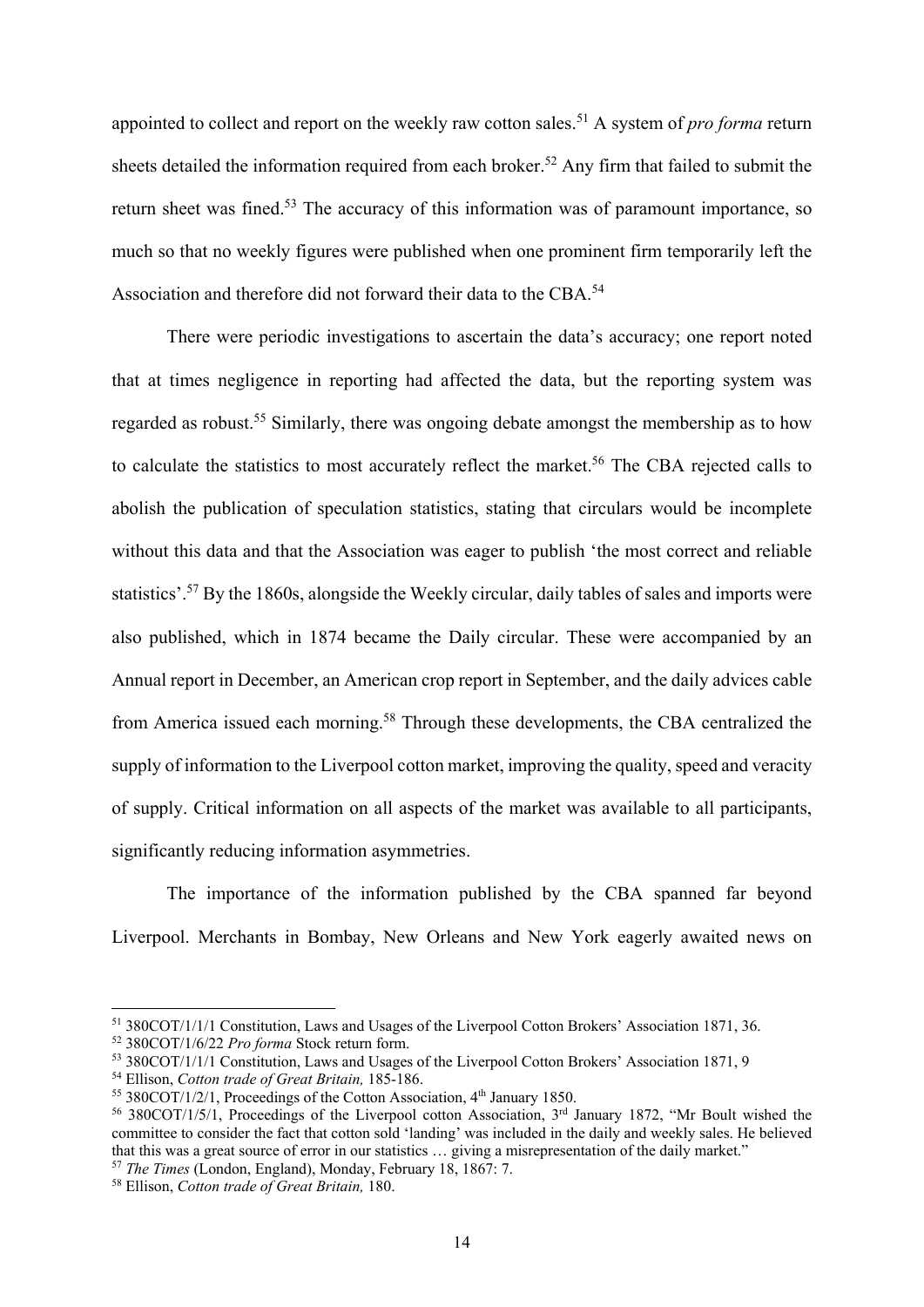Liverpool prices, while Liverpool prices were the single most significant piece of news, 'bordering on obsession', on plantations throughout the American South.59

### *3.2 Standardization*

Today, standards apply to many goods, industries, institutions and markets and are critical to most economic transactions.60 There are currently thousands of standard setting organizations setting hundreds of thousands of industrial standards and grading systems internationally.<sup>61</sup> Standardization has been proven to have a positive impact on a number of key economic outcomes. For example, the adoption of international standards has been shown to increase trade and innovation, and connections have been established between standardization within economies and overall productivity and economic growth.<sup>62</sup> The majority of these industrial standards have been developed relatively recently, and many have been developed and managed by private order initiatives, including many of those most familiar, as evidenced by standards such as USB, Wi-Fi, HTML, MP3 and hotel ratings.<sup>63</sup>

In commodity markets such as raw cotton, in which quality was heterogeneous, a lack of quality assurance meant that participants were susceptible to opportunistic behaviour and the threat of being sold a 'lemon'.64 This increased the cost of contracting and discouraged buyers and sellers from entering the market, limiting participation and reducing the market's

<sup>59</sup> Beckert, *Empire of Cotton, 201.*

 $60$  Susan Leigh Star & Martha Lampland "Reckoning with Standards", in M. Lampland and S.L. Star (eds), Standards and their Stories (Ithaca, 2009): 3-24.

<sup>&</sup>lt;sup>61</sup> Daniel F. Spulber "Standard Setting Organisations and Standard Essential Patents: Voting and Markets", *The Economic Journal*, 129, (2019): 1477–1509, 1-2;<br><sup>62</sup> JoAnne Yates and Craig N. Murphy, *Engineering Rules Global Standard Setting since 1880* (Baltimore, 2019);

Peter Swann, "The economics of standardization: an update", report for the UK Department for Business, Innovation and Skills, (2010) available at: https://www.gov.uk/government/publications/economics-ofstandardization-update-to-report (last accessed: 05 May 2019).

<sup>63</sup> Jorge Contreras, "From Private Ordering to Public Law: The Legal Framework Governing Standards-Essential Patents," *Harvard Journal of Law & Technology*, 30, (2017): 211-231. Hotelleriesuisse.ch "History and Development" https://www.hotelleriesuisse.ch/de/pub/services/klassifikation.htm (last accessed: 07 May 2019)

<sup>64</sup> George Akerlof, "The Market for 'Lemons': Quality Uncertainty and the Market Mechanism." *Quarterly Journal of Economics* 84, (1970): 488–500.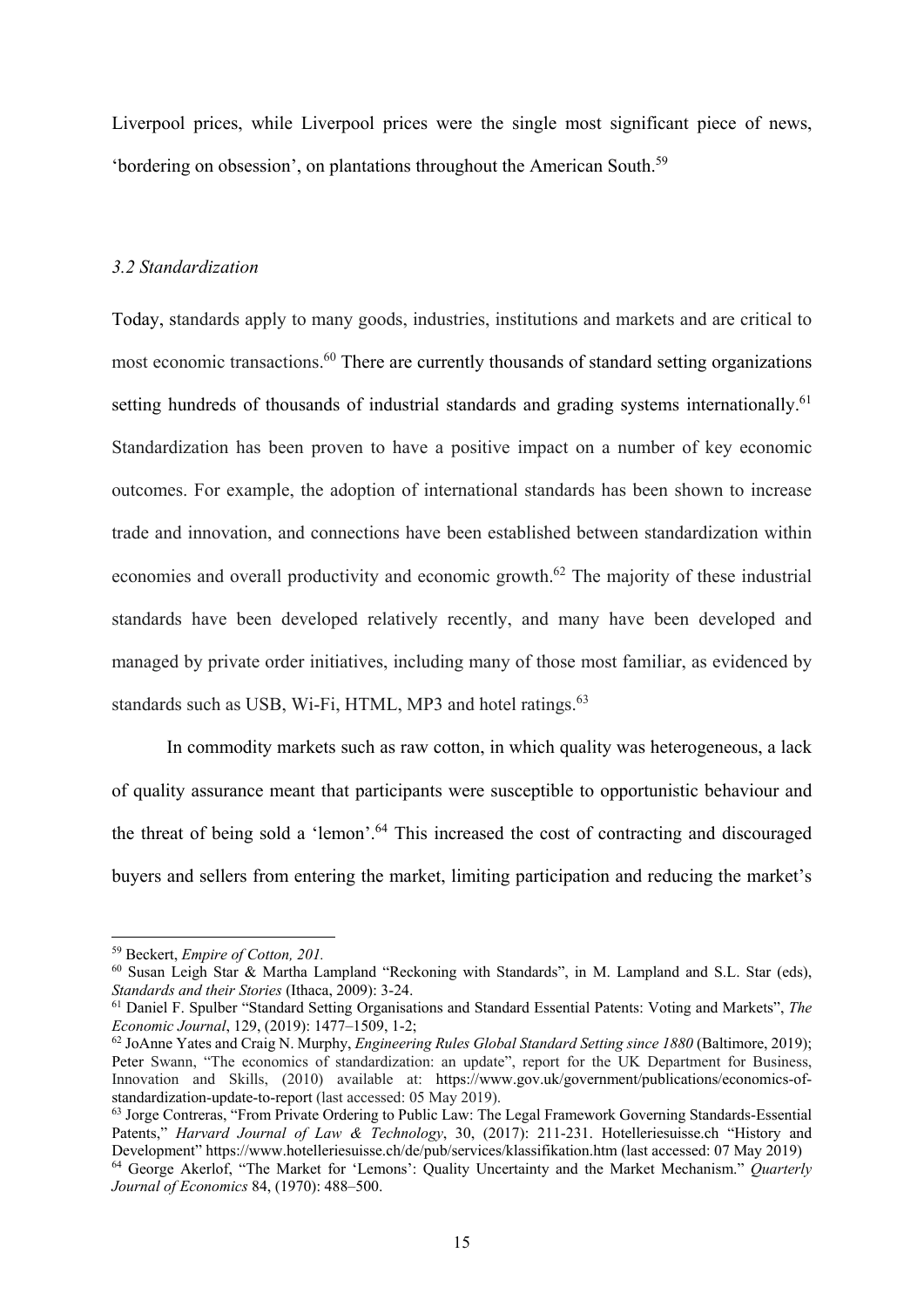value.<sup>65</sup> Quality of raw cotton was primarily determined by the length and uniformity of the staples, with longer staples proving more efficient for spinning, as well as colour. The diversity between qualities was a major determinant of the price, therefore, to ensure that buyers and sellers could accurately identify the quality of cotton in the market, classification and standardization of the different grades was required.<sup>66</sup> Yet achieving convergence on standards often required negotiation and conciliation between competing interests.67

As early as 1775, raw cotton in England began to be categorized by its place of growth, such as American, Indian or West Indian.<sup>68</sup> It is suggested that Joshua Holt attempted the first systematic grading of cotton in England around 1775.<sup>69</sup> By 1800, grades such as 'middling' and 'common', similar to those found in other commodities such as indigo, first appeared in Liverpool.<sup>70</sup> However, these categories were approximations, were not widely used, and not precisely defined or enforced.

For standardization to work, purchasers had to be able to verify the quality of the cotton they had purchased.<sup>71</sup> Conventions regarding the more careful packing of bales in the US allowed selling by sample to be established by Liverpool brokers, eliminating the need for the inspection of all bales in the warehouses of Manchester. However, as the scale of the trade expanded, informal rules and conventions used to define and verify quality became less

<sup>&</sup>lt;sup>65</sup> Charles Kindelberger, "Standards as Public, Collective and Private Goods." Kyklos, 36, (1983): 377-39.<br><sup>66</sup> Beckert, *Empire of Cotton*, 210.<br><sup>67</sup> Aashish Velkar, "Transactions, standardisation and competition: Estab

<sup>&</sup>lt;sup>68</sup> Wayne Smith and Tom Cothren (eds), *Cotton: Origin History, Technology, Production.* (New York, 1999), 710.

<sup>69</sup> Ibid, 710. Joshua Holt has been described as the first cotton broker, https://www.ica-ltd.org/about-ica/ourhistory/

<sup>&</sup>lt;sup>70</sup> The term for average quality cotton, 'middling' cotton, first appeared in Liverpool in 1800. D.E. Earle and W. S. Dean, "The Classification and Grading of Cotton". USDA Farmer's Bulletin 591, (Washington, D.C, 1914). Aldous, "Rehabilitating the intermediary", 535-536.

<sup>71</sup> Beckert, *Empire of Cotton,* 210.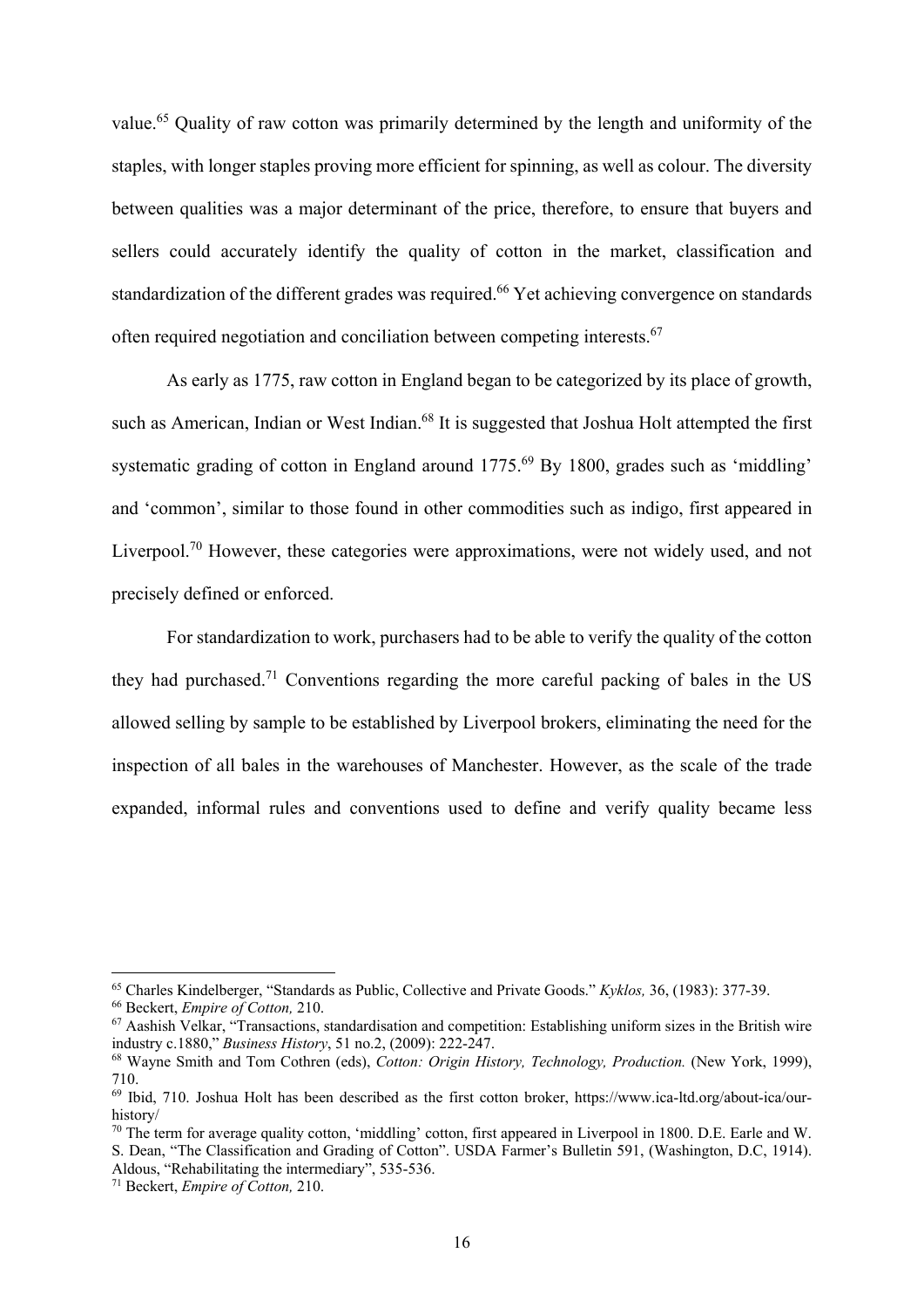effective. There was growing demand from manufacturers and traders for formalized institutions to oversee these processes, and rules with "some sense of permanence".<sup>72</sup>

In response to these demands, soon after its formation the CBA quickly moved to put in place formal rules detailing specific mechanisms for defining and enforcing standardized grades. All cotton sold by sample had to be graded for quality.73 Standards for 'fair' and 'middling' cotton were explicitly defined by elected officials of the Association, who also regularly examined samples to verify their grade.<sup>74</sup> Throughout the  $19<sup>th</sup>$  century, the Association undertook the periodic revision of the standards and processes for grading cotton.<sup>75</sup>

Standardization of the weight of cotton bales was also necessary. Inconsistent bale weights made contracting difficult, as did the opportunistic practice of 'false packing', which saw sellers pad out the weight of raw cotton with crushed seeds and other detritus. In 1842, the Association reported on these issues and specified that bales should be standardized at 400 lbs, and that, "all the buyers in the United States enforces the marking of every bale of cotton with the names and address of the planters", to reduce the threat of false packing.<sup>76</sup> In August 1843, the Association stipulated that sellers had to state on tickets attached to cotton samples whether the cotton was stored in a warehouse, cellar or shed, as this could also potentially affect weight and value.77

Of themselves, classifications were of limited value unless enforced. Systems of assurance and arbitration were required to uphold the new standards. As early as October 1842,

<sup>72</sup> Ibid*,* 210- 211. See also Higgins and Velkar, "Spinning a Yarn," 602-603, who identify the potential for the fraudulent manipulation of the quality and quantity of spun yarn as a major challenge for the cotton export market that led to the creation of institutions.

<sup>&</sup>lt;sup>73</sup> 380COT/1/2/1, Proceedings of the Cotton Association,  $18<sup>th</sup>$  February 1842;  $3<sup>rd</sup>$  April 1842.<br><sup>74</sup> 380COT/1/2/1, Proceedings of the Cotton Association, 9<sup>th</sup> January 1843;  $13<sup>th</sup>$  August 1844.

<sup>&</sup>lt;sup>75</sup> 380COT/1/6/49, Revision of standards and grading, 1878; 380COT/1/1/1 Constitution, Laws and Usages of the Liverpool Cotton Brokers' Association 1871, 20, "Standard samples of various qualities of cotton, made up the different circular committees, and approved of by the Association, shall be kept in the possession of the secretary at the Association's rooms, and shall be available in the settlement of arbitration and appeals, and open to the inspection of every member. These standards shall be annually revised by the committee."

<sup>&</sup>lt;sup>76</sup> 380COT/1/2/1 Proceedings of the Cotton Association, 8<sup>th</sup> February 1842.<br><sup>77</sup> Hall, "The Governance of the Liverpool Raw Cotton Market", 99-100.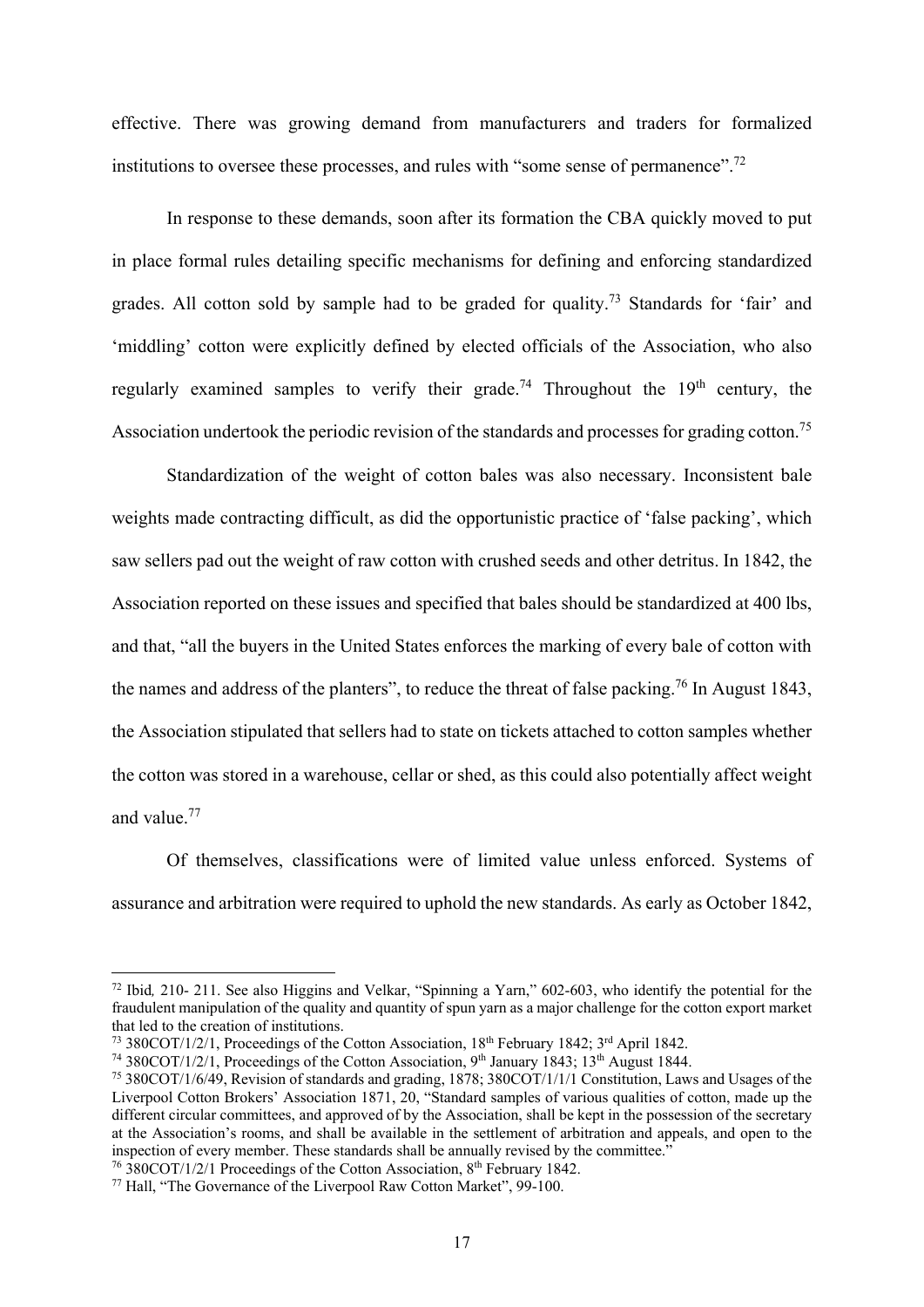the Association established a dispute mechanism that used a committee drawn from the membership to assess claims relating to misclassification of quality and weights.<sup>78</sup> The process of arbitration was later codified in the Association's constitution and laws. The decisions made by the arbitrators were binding after the exhaustion of appeals to the Association's committee.<sup>79</sup>

The influence of the CBA's efforts to standardize trade was not limited to Liverpool. There were further efforts to ensure that these new standards were applied internationally. In 1846, the American Chamber of Commerce in Liverpool, founded by Liverpool merchants trading with the US, requested that brokers "cause samples of the several classes of American cotton to be taken, to be placed at the disposal of the American chamber so as to form a standard for reference in all questions as to quality of cotton."80

In 1848, the New Orleans Chamber of Commerce contacted the American Chamber of Commerce to propose that a mutual set of quality classifications be maintained on both sides of the Atlantic, citing problems in New Orleans caused by the lack of 'fixed standard of quality uniform with that in Liverpool' and recognized as such by the trade in both ports. $81$  The New York Exchange, the other major market for cotton in the US, also adopted the Liverpool standards in 1853 and was eventually followed by all other US cotton exchanges.<sup>82</sup>

The development of a standardized grading system in the Liverpool cotton market preceded that of the famous Chicago Board of Trade (CBOT), whose grading system for wheat was developed in the decades after its establishment in 1848; seemingly independent of events in Liverpool, and, in contrast with the Liverpool cotton market, with the help of state and federal legislation.<sup>83</sup> There were no consistent market reports or standard grades in the early

<sup>&</sup>lt;sup>78</sup> 380COT/1/2/1 Proceedings of the Cotton Association,  $17<sup>th</sup>$  October 1842.<br><sup>79</sup> 380COT/1/1/1 Constitution, Laws and Usages of the Liverpool Cotton Brokers' Association 1871, 9-10.<br><sup>80</sup> 380COT/1/2/1 Proceedings of

<sup>&</sup>lt;sup>82</sup> Timothy C. Jacobson, George David Smith, *Cotton's Renaissance: A Study in Market Innovation* (Cambridge: 2001), 203.

<sup>&</sup>lt;sup>83</sup> This is despite the fact that it was a more difficult task to grade cotton. Morton Rothstein, "Antebellum Wheat and Cotton Exports: A Contrast in Marketing Organization and Economic Development", *Agricultural History* 40, (1966): 97.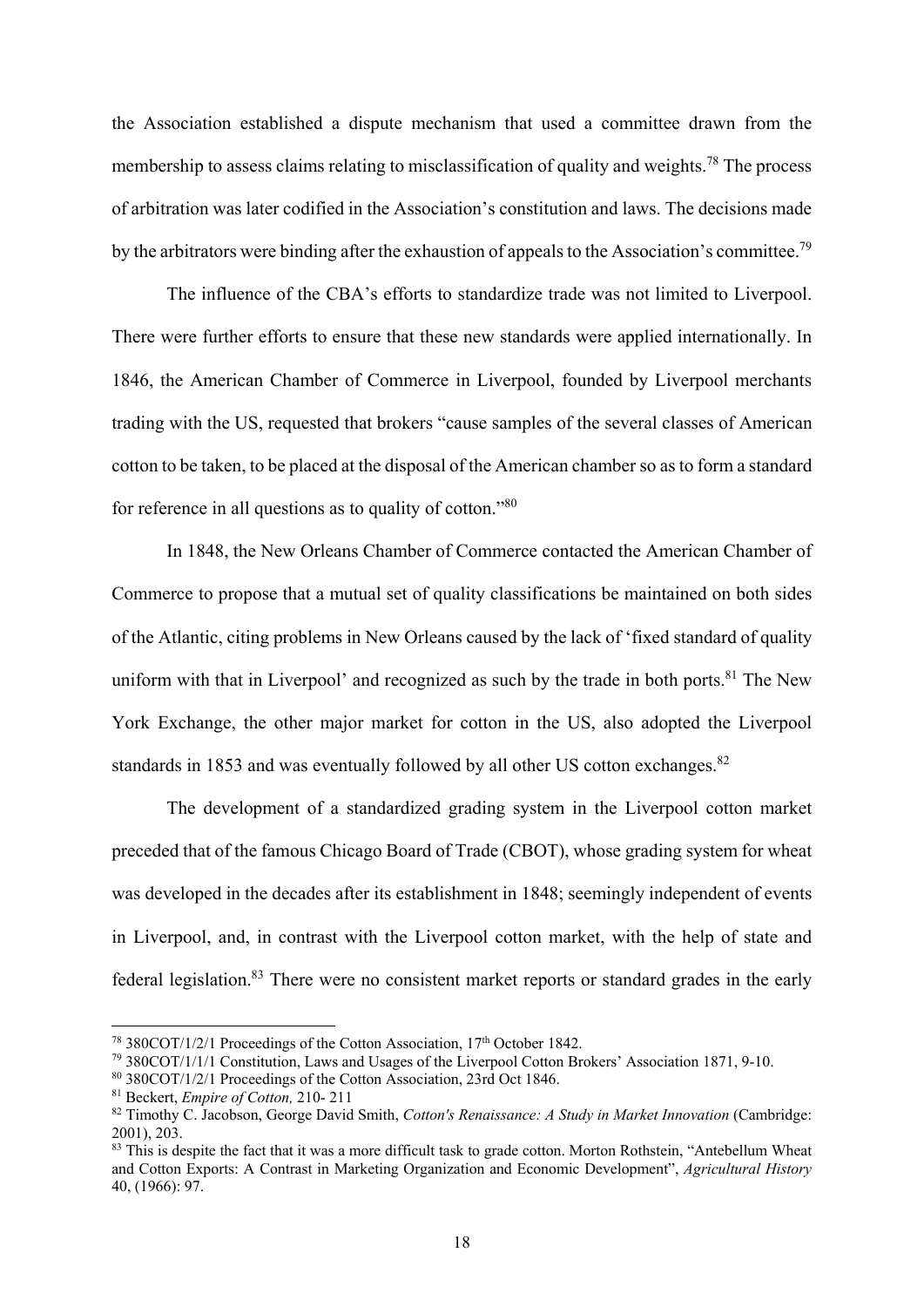days of the CBOT.<sup>84</sup> It was not until 1856 that a resolution attempting to identify standard grades was passed.<sup>85</sup> However, the Board and grain associations failed to enforce consistent standards, and as a result, state legislation was introduced to enforce grading from 1871.<sup>86</sup> After persistent problems, federal control of grade standards finally ensured uniformity in grading and inspection, with the Grain Standards Act 1917.

By developing an internationally used cotton grading system in the 1840s, the CBA were amongst the pioneers of the private order standardization that underpins many industries today. Within the cotton trade, further private order institutions emerged such as those to standardize varn developed by the Manchester Chamber of Commerce.<sup>87</sup> In contrast to the CBOT, the CBA were able to successfully influence and manage the majority of market participants to rapidly converge on their goal of consistent standards in the cotton market, without direct intervention of the state.

### *3.3 Contracting*

**.** 

Issues of enforcement became more pressing in Liverpool as the scale of the market grew across the 19th century and the number of participants increased. Between the planters and spinners, the range of intermediaries expanded, with import and export merchants joined by brokers acting for both buyers and sellers. This increased uncertainty, particularly as the scope

<sup>84</sup> Committee on Education, Chicago Board of Trade, *The road to the world's grain markets* (Chicago, 1933), 24; Charles H. Taylor ed. *History of the Board of Trade of the City of Chicago*. Vol. 1, (Chicago, 1917), 157, 227, suggests that there was no standardization in 1849 (157). The first efforts by the CBOT to compile the statistics of trade was in 1857 (227).

<sup>&</sup>lt;sup>85</sup> Taylor, *History of the Board*, 220. The resolution stated that standard grades should be "White" (winter), "Red" (winter) and "Spring," prime quality, and that variations from prime quality should be specified.

 $\frac{86}{6}$  Illinois Department of Trade and Commerce, "The official inspection and grading of grain in Illinois", (Illinois. Springfield, 1922), 4; Taylor, *History of the Board of Trade,* 241; Kathryn J. Hoffman and Lowell D. Hill. "Historical Review of the U.S. Grades and Standards for Grain", *Illinois Agricultural Economics* 16 (1976): 1-9; Lowell D Hill, *Grain grades and standards: Historical issues shaping the future* (Illinois, 1990), 38-58; Illinois Department of Trade and Commerce, *The official inspection,* 3. An Editorial in the Tribune on July 28 1870 stated that the Chicago warehousemen, who handled all grain, "has become a synonym with that of a pirate" and that no man sends their grain to Chicago if they can send it elsewhere. Taylor, History *of the Board of Trade*, 405. <sup>87</sup> Higgins and Velkar, "Spinning a Yarn."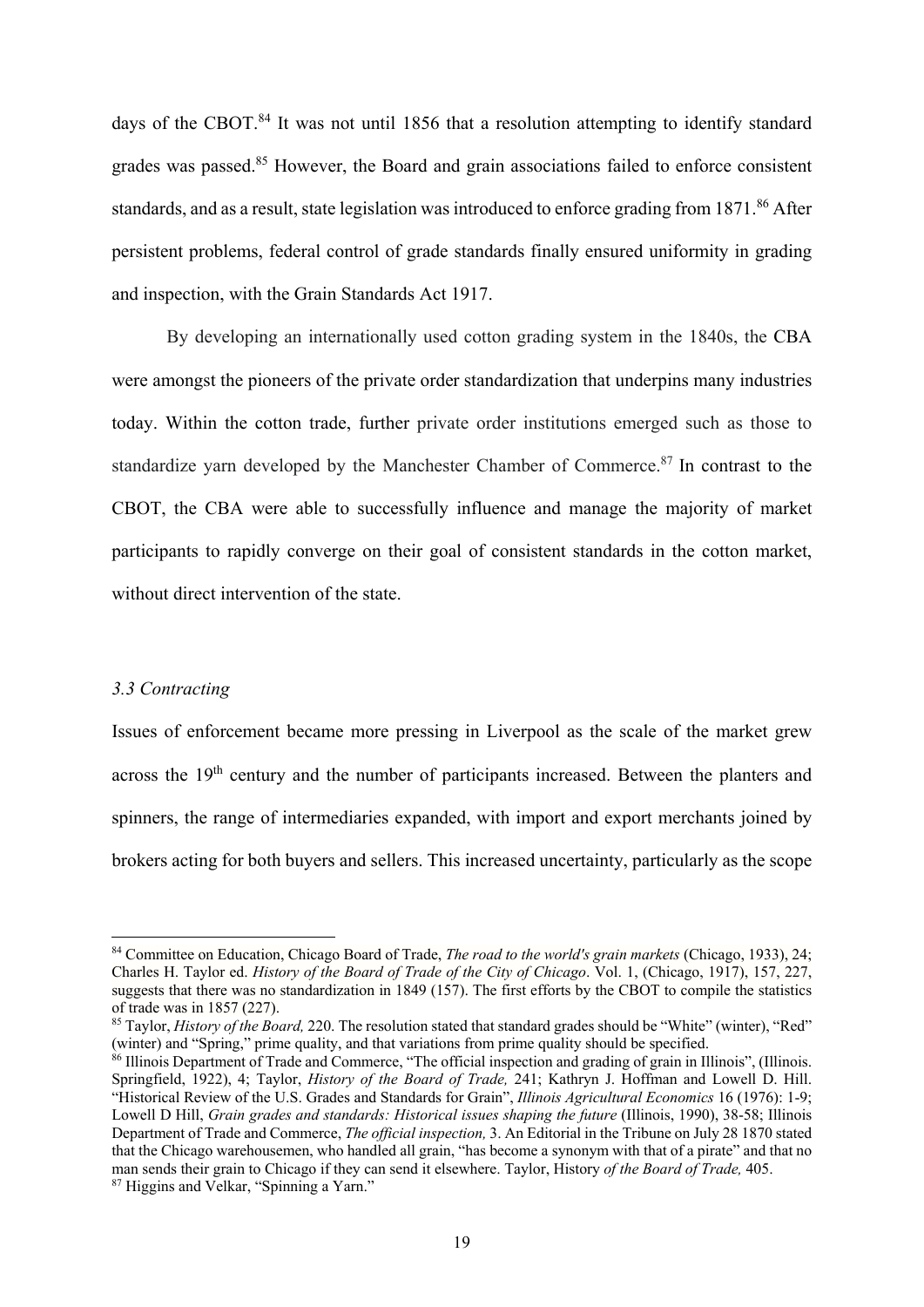for opportunistic and malfeasant behaviour grew with the number of participants and transactions. To reduce these costs, improve coordination and converge on consistent standards, the market required enforceable contracts.

Informal conventions underpinned by reputational effects could provide mechanisms to control the activities of market participants, determining acceptable behaviour, without the need for costly legal enforcement. Contemporary commentator Ellison, noted that for some years after the formation of the CBA, "the business of the market was conducted on the lines of an unwritten code, which clearly defined the functions, and plainly set forth the rights and duties, of both merchants and brokers, in their individual capacities and in their conduct towards each other."88 Conventions delineated the role and responsibilities of brokers and merchants and included the separation of brokers into those that specialized in buying, and those that specialized in selling, to reduce conflicts of interest.

Ellison claimed that, "there was universal trustfulness; all transactions were plain, honest and above board."<sup>89</sup> Whilst this claim is almost certainly overblown, these conventions, including the restriction of membership of the Association to experienced cotton brokers or those who had served an apprenticeship with a cotton broker, built trust amongst participants through socialization, due to their shared experiences and background. Likewise, the fact that numerous cotton broking firms had family ties is also likely to have helped monitor and enforce acceptable behaviour. Those who failed to conform risked their reputation and possible exclusion from the market by other participants. These factors potentially allowed contracting disputes to be resolved through unwritten 'gentlemanly' etiquette.<sup>90</sup>

However, as the market continued to grow, rather than rely on unwritten moral codes, the CBA sought to formally define the rules and conventions of the market. Alongside the

<sup>&</sup>lt;sup>88</sup> Ellison, *Cotton trade of Great Britain*, 272.<br><sup>89</sup> Ibid, 273.<br><sup>90</sup> Ibid, 84. Members had to be proposed and seconded by a current member.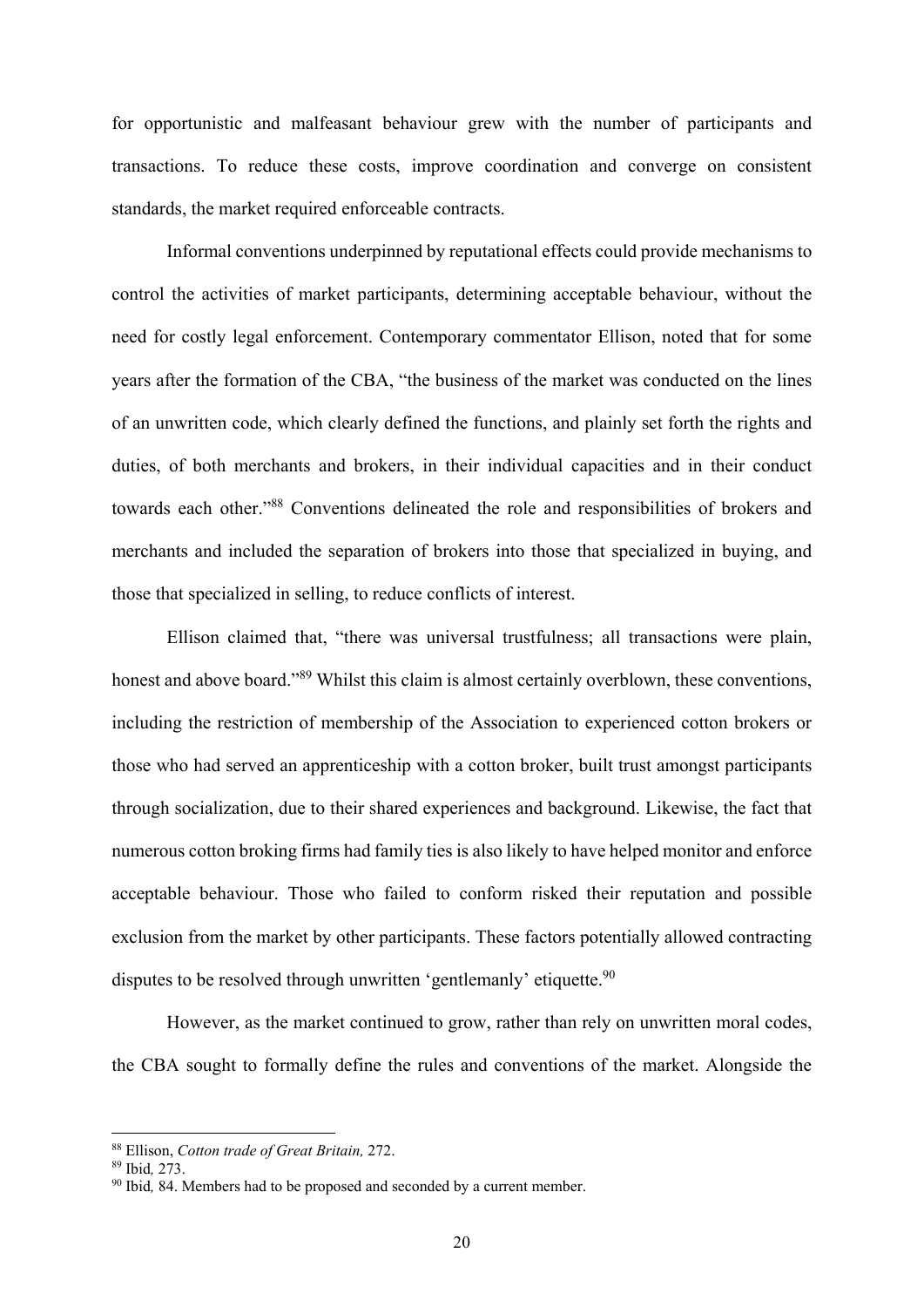efforts to standardize qualities and weights, early meetings of the Association were devoted to establishing the remit of brokers and the rates they should charge for their services.<sup>91</sup> Indeed, discussions were undertaken in 1843 with the various Chambers of Commerce in the key cotton markets to establish regulations, "eligible for the governance of all."<sup>92</sup>

Ellison suggests that the functioning of the market fundamentally changed in the early 1860s. The American Civil War and subsequent cotton famine led to 'gigantic' speculative transactions resulting in numerous disputes.<sup>93</sup> In light of these developments, the CBA sought to further officially formulate the organization of the trade. To support the regulation and standardization of transactions, a committee was appointed to draw up 'The Constitution, Laws, and Usages of the Liverpool Cotton Brokers' Association', on 16<sup>th</sup> January 1863. The resulting publication documented market governance over a whole range of issues including; arbitration and appeals, brokerage, circulars, to arrive contracts, delivery, insurance and fire risks, invoices, payments, returns for false packing, sampling, short weight, standards, stock taking, tare and draft.<sup>94</sup> The extent to which the constitution introduced new regulations is unclear, it is likely that it formally codified many existing practices.

While the civil war brought about an increase in the trade of cotton 'to arrive' forward contracts, it was the reduction in communication times brought about by the newly operational transatlantic telegraph cable (28 July 1866) that led to a rapid increase in the trade of cotton for future delivery, and a fundamental change in how cotton was traded. Practical difficulties brought about by the volume of this new method of trading required more comprehensive rules and mechanisms to facilitate the settlement of futures transactions.<sup>95</sup> Soon the CBA produced

 $91\,380\text{CO}T/1/2/1$  Proceedings of the Cotton Association,  $17<sup>th</sup>$  October 1842.

<sup>&</sup>lt;sup>92</sup> 380COT/1/2/1 Proceedings of the Cotton Association,  $4<sup>th</sup>$  April 1843.<br><sup>93</sup> Ellison, *Cotton trade of Great Britain*, 274.<br><sup>94</sup> Ibid. 380COT/1/1/1 Constitution, Laws and Usages of the Liverpool Cotton Brokers' As the Constitution was first drawn up in 1863, the oldest surviving published copy is from 1871.

<sup>95</sup> Ellison, *Cotton trade of Great Britain,* 284-286.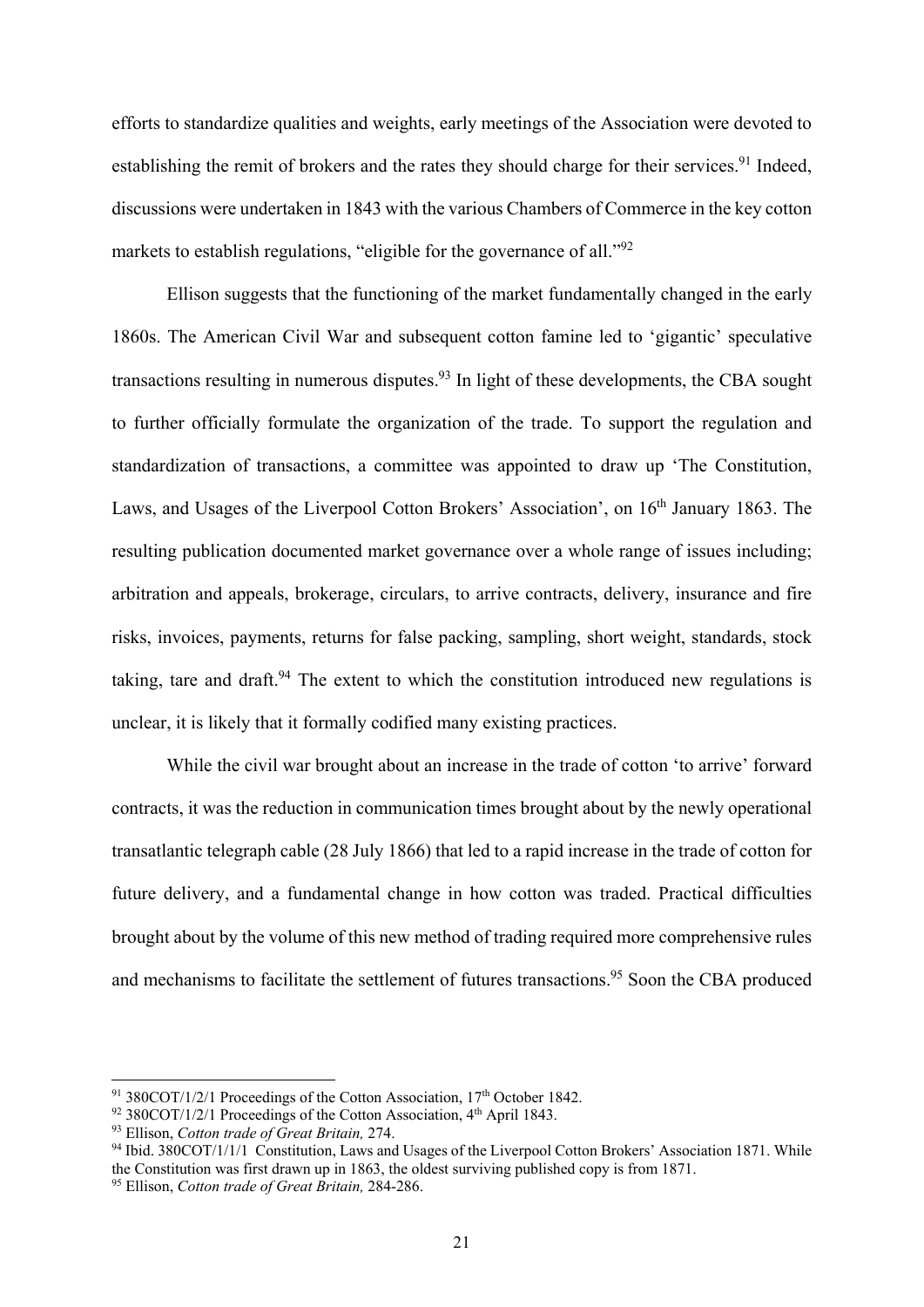a much more comprehensive set of rules of business to govern the rapid expansion in the use of futures contracts.96

These rules were accompanied by the introduction of various *pro-forma* contracts 'to arrive', and 'to deliver'. The contracts were a standardized form to be completed by the participants, on the reverse were the specific CBA's rules governing different transactions.<sup>97</sup> This laid out the processes for completion and payment, and the rights of the buyers and sellers. Further *pro forma* contracts were introduced for freight and insurance.<sup>98</sup> The structure of the contracts were negotiated with the American Chamber of Commerce and the United Cotton Association in further efforts to ensure standardization across the market.<sup>99</sup>

These contracts were only useful if they could be enforced. As with the adjudication and enforcement of standards, after a right of appeal, directed to the committee, the decisions were final and binding.<sup>100</sup> The right to the arbitration and appeals process was only available when both parties to a transaction were members of the Association, and it was a condition of membership to abide by the decisions; failure to do so could result in expulsion from the Association.<sup>101</sup>

The enforcement of the regulations was taken seriously by the CBA. In 1843, an extensive investigation was launched into the behaviour of two brokers, Mr Wood and Mr Briddon, after accusations emerged that they had purchased cotton in the name of a buyer, Mr

<sup>&</sup>lt;sup>96</sup> McKernan, *The Story of Cotton*, 58.<br><sup>97</sup> 380COT/1/6/30 American Cotton Arrival/Delivery pro-forma Contracts, 1878; 380COT/1/1/1 Constitution, Laws and Usages of the Liverpool Cotton Brokers' Association 1871, contained a specimen form of contract for the future delivery of American cotton.

<sup>98 380</sup>COT/1/6/128A A pro-forma freight and insurance contract, 1880.

<sup>99 380</sup>COT/1/6/47 1878 Note indicating that the rules relating to the standardization of contracts were negotiated with the American Chamber of Commerce and the United Cotton Association. The CBA also discussed recommendations for changes in the terms of payment for cotton with the Spinners Association, Manchester Chamber of Commerce and other commercial associations in Liverpool interested in the cotton trade. *The Times*,

<sup>&</sup>lt;sup>100</sup> 380COT/1/1/1 Constitution, Laws and Usages of the Liverpool Cotton Brokers' Association 1871, 9.<br><sup>101</sup> 380COT/1/1/1 Constitution, Laws and Usages of the Liverpool Cotton Brokers' Association 1871, 19. A vote

of 2/3rds of the membership was required to expel a broker from the Association.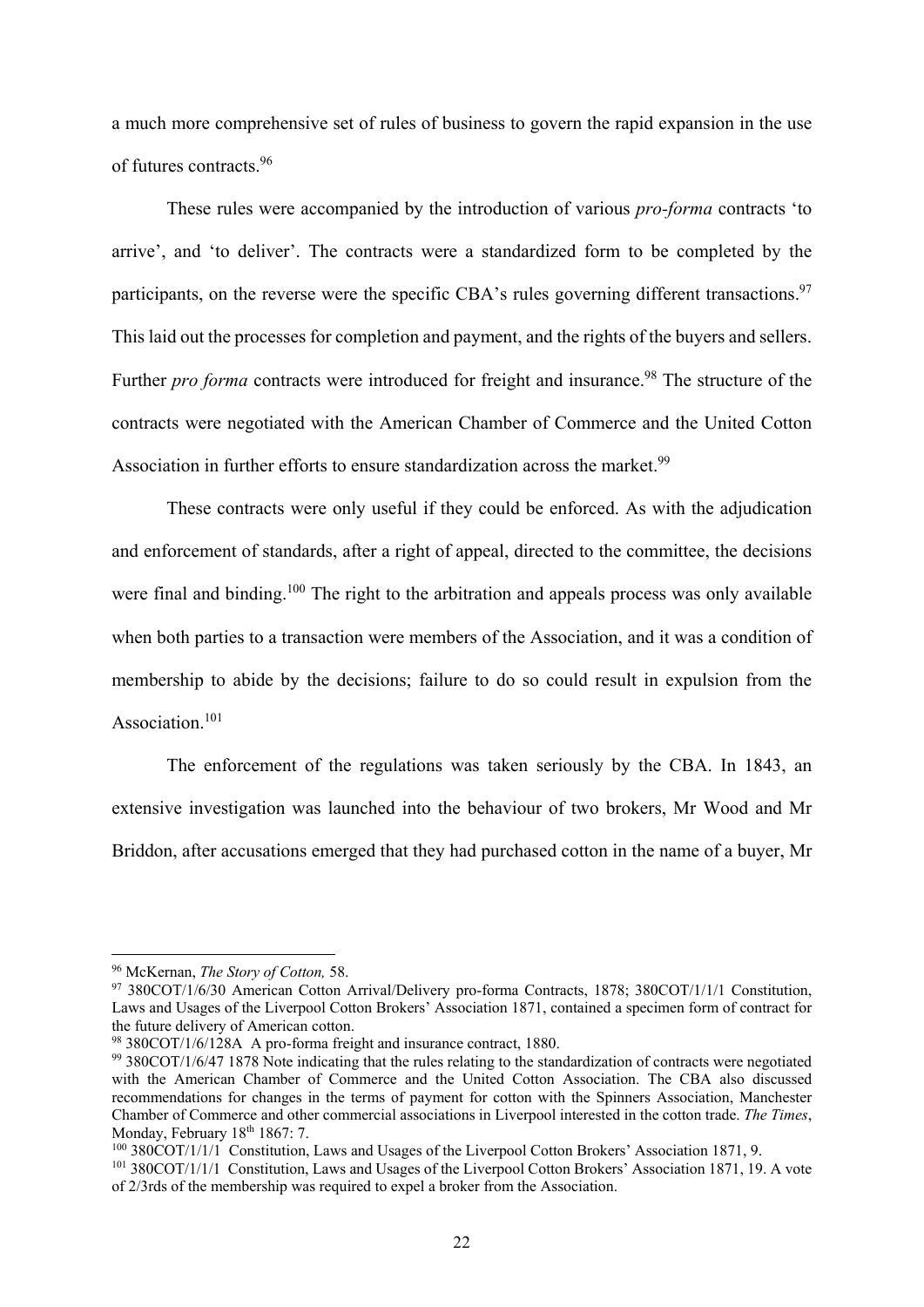Pilkington, without his knowledge.<sup>102</sup> The brokers defended themselves, by claiming they had a standing agreement with the buyer to undertake purchases for him when they thought market conditions expedient. However, they were unable to produce letters or contracts to confirm the arrangements. Although, this was claimed to be standard operating practice, the members of the Association deemed this a breach of regulations and expelled the brokers.

Private-order contracting solutions were adjudged to be preferable to state-supplied ones as they avoided the need for enforcement through the courts and lowered the costs of going to law.103 Those defining them knew and understood the market and its participants, and were more responsive to market changes. The complexities and ambiguities arising from disputes could be more effectively and efficiently settled by mercantile experts, rather than lawyers and judges.<sup>104</sup> Although a clause was retained in the CBA's constitution that allowed enforcement to be referred to courts of law, in instances when disputes were taken to court it typically resulted in the recommendation that the CBA settle the matter.<sup>105</sup> In late 1882, it was noted by the Association's President, that it had been a very long time since a dispute relating to cotton had been heard in the Liverpool Crown Court, and it was anticipated that this would remain the case.106 When disputed, courts around the world continue to defer to the rulings of the Association today.107 These private-order contracting solutions implemented by the CBA increased the ability of the Association to coordinate and manage all market participants, including related international trade bodies.<sup>108</sup>

 $102$  380COT/1/2/1 Proceedings of the Cotton Association, 21<sup>st</sup> October 1843.

<sup>&</sup>lt;sup>103</sup> Higgins, and Velkar, "Spinning a Yarn," 596-597.<br><sup>104</sup> Lisa Bernstein, "Private Commercial Law in the Cotton Industry", 1725.<br><sup>105</sup> Hall, "The Governance of the Liverpool Raw Cotton Market", 102. See 380COT/1/5/1, P Liverpool Cotton Association Minutes,  $2^{nd}$  September 1870; 11<sup>th</sup> November 1870, for examples of two such cases.  $106$  380COT/2/7/1 Proceedings of the Cotton Association, November 1882.

<sup>107</sup> Dunavant SA v. Huqfang Import & Export Co., Suzhou Intermediate Court Jiangsu, PRC (2006) Su Zhong Min San Zhong Zi, No. 0002.

<sup>108</sup> Merrifield, Ziegler & Co. v. Liverpool Cotton Association, 105 L. T, R. (N. s.) 97 (Ch. 1911). In this case a British dealer selling American cotton in Germany was ordered by a tribunal of the Bremen Cotton Exchange to pay damages to the German purchaser. After refusing to pay, at the request of the German exchange, the Liverpool Association expelled Merrifield, Ziegler & Company from its membership and thereby effectively from the trade.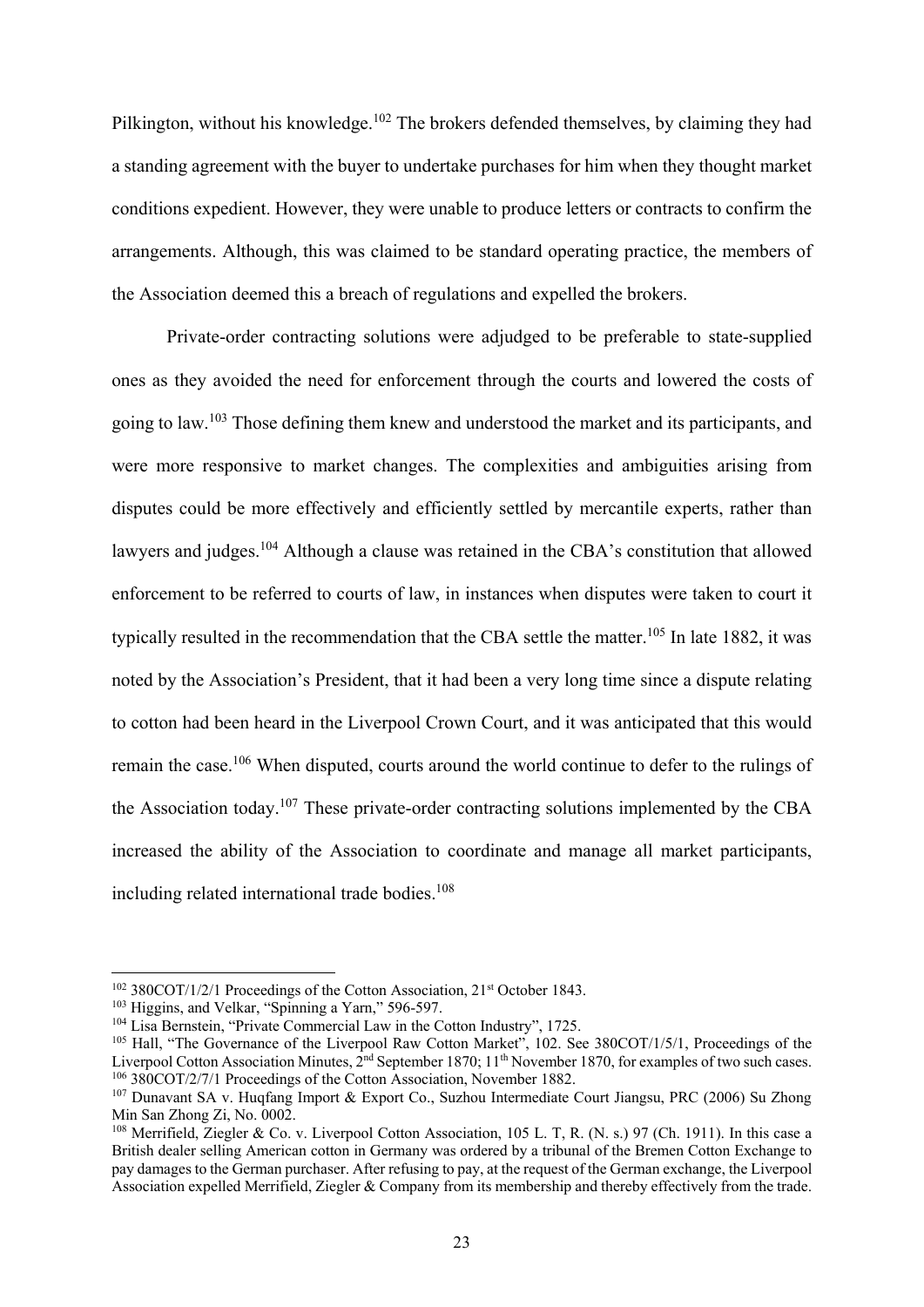### *3.4 Mechanisms of exchange*

Without centralized structures and mechanisms to coordinate exchange in commodity markets, market participants are dependent on individually finding buyers or sellers when required. A lack of these structures increases information asymmetries and makes it difficult to establish standardized prices for goods, raising the costs of exchange. In addition, when the needs of market participants are not perfectly synchronized, this can lead to increased price uncertainty. These problems were exacerbated in the early Liverpool cotton market because producers of raw cotton in the southern states of the US and consumers of cotton in the Lancashire cotton industry were separated by distance and time. Cotton production was also affected not only by the prevailing harvest conditions, but also by war. Such a dispersed and changing trading structure, where market participants have little certainty as to whom the buyers and sellers are at any point in time, or their exact requirements, can dramatically increases transaction costs.<sup>109</sup>

The Liverpool cotton market faced the challenges of organising exchange to enable producers and consumers to easily identify each other, synchronize demand and supply, allow accurate price discovery, and therefore reduce inefficiencies and encourage trade. During the infancy of the cotton market, Manchester based dealers were the primary middlemen in what initially operated as an auction or over-the-counter market.<sup>110</sup> Spinners would make their purchase from dealers after the costly process of inspecting all the available bales at various warehouses in Manchester.<sup>111</sup> As the size of the market increased, Liverpool cotton brokers increasingly organized trade on the behalf of importers and consumers and soon became the main intermediaries. The import merchant (seller) benefitted from employing a broker who

<sup>109</sup> Peter A. Diamond, "Search theory" in: *The New Palgrave Dictionary of Economics,* John Eatwell, Murray Milgate and Peter Newman (eds.), (London, 1987); Joseph E Stiglitz, "Imperfect information in the product market" in *Handbook of Industrial Organisation*, Richaard Schmalensee and Robert D. Willig (eds), (New York, 1989): 769-874

<sup>110</sup> Darrell Duffie, Nicolae Garleanu, & Lasse H. Pedersen, "Valuation in over-the-counter markets" *Review of Financial Studies*, 20 (2007): 1865-1900, for the impact of search and bargaining costs specifically in over-thecounter markets.

<sup>111</sup> Ellison, *Cotton trade of Great Britain,* 167-168.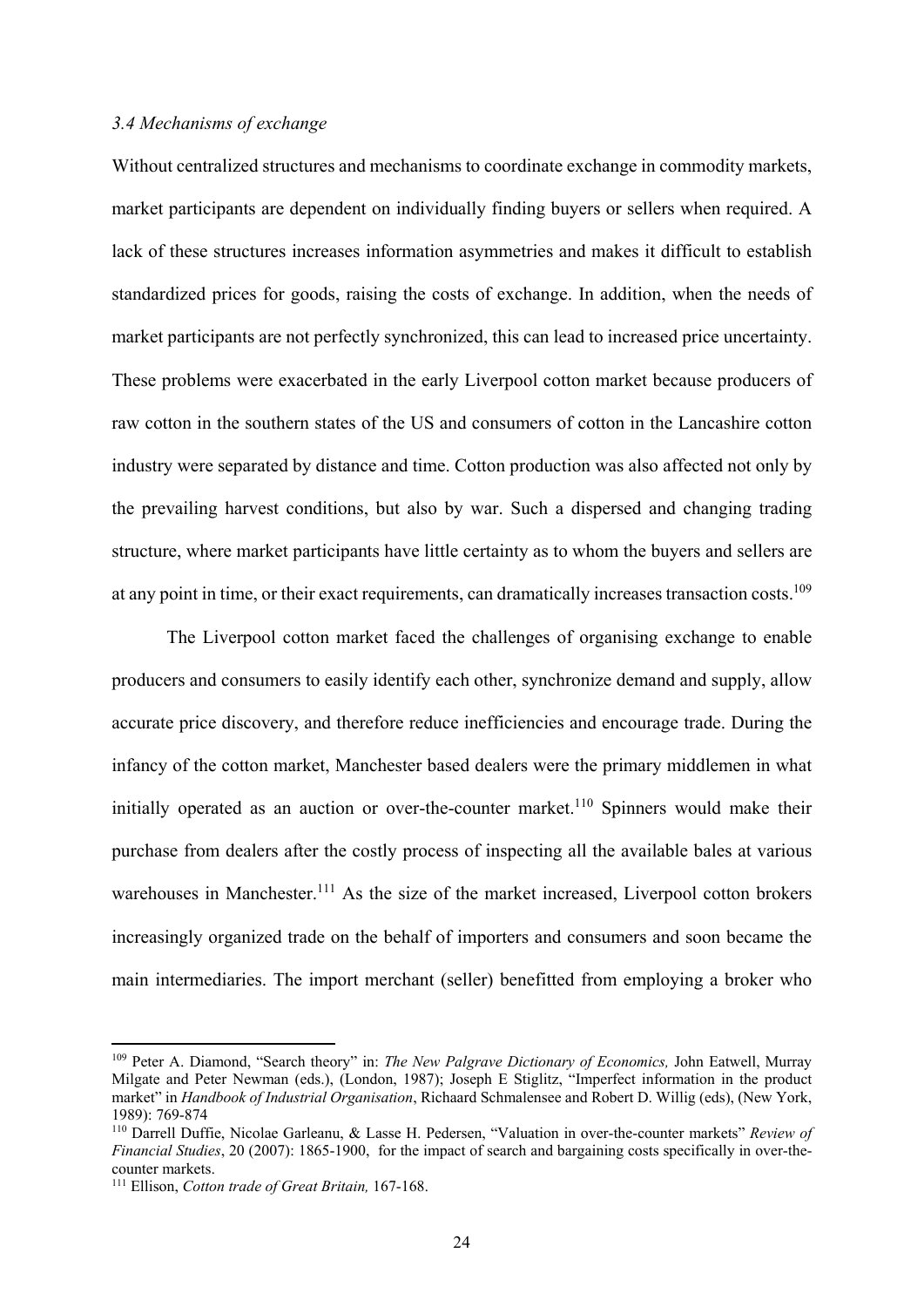could communicate the needs of manufacturers, and was better able to find buyers. Likewise, for the buyer, the broker was able to improve access to all the cotton for sale, reducing search costs. Selling by sample, brokers could have as many as 150 samples available for inspection, eliminating the need to visit several dealers to inspect cotton.<sup>112</sup> Brokers also extended credit by paying freight, import duties and insurance, as well as processing Bills of Exchange.<sup>113</sup>

Significantly, in the second half of the century, the Liverpool cotton market saw two further adaptions to the modes of exchange. The first was the expansion in the use of forward contracts, which had slowly grown in importance since the early 19th century.<sup>114</sup> Improvements in ship speed enabled news, samples, and buying decisions to flow faster than the passage of the cotton. Some cotton cargos, therefore, were traded in advance of arrival, creating what was known as the 'arrivals market'. Although, this type of contract was still rare before the American Civil War, formal rules to govern this trade were soon established by the Association.<sup>115</sup>

The second and more significant development in exchange was the emergence of a futures market in the mid-1860s. This was enabled by the convergence of two factors. First, the cotton famine and American Civil War increased production uncertainty and led to increased price volatility. Second, communication between Liverpool and the main US markets was dramatically improved by the completion of the transatlantic telegraph cable in 1866. The possibility of near instantaneous pricing of cotton in the USA, and the growing desire to

<sup>112</sup> McKernan, *The Story of Cotton,* 34, Ellison, *Cotton trade of Great Britain,* 175; Beckert, *Empire of Cotton,* 212.

<sup>&</sup>lt;sup>113</sup> Sheryllynne Haggerty, "What's in a price? The American raw cotton market in Liverpool and the Anglo-American War," *Business History* (2018); Francis Hyde, Bradbury Parkinson, & Sheila Marriner, "The Cotton Broker and the Rise of the Liverpool Cotton Market." *Economic History Review,* 8, no. 1 (1955), 77; Hall, "The Business Interests of Liverpool's Cotton Brokers", 6.

<sup>114</sup> Beckert, *Empire of Cotton,* 211; Haggerty, "What's in a price?" 14; Nigel Hall, "The Liverpool Cotton Market: Britain's First Futures Market." *Transactions of the Historic Society of Lancashire and Cheshire,* 34 (1998): 149– 169.

<sup>115</sup> Ellison, *Cotton trade of Great Britain,* 282. 380COT/2/7/1 Proceedings of the Cotton Association, 29th April 1864;  $17<sup>th</sup>$  June 1864, mention the voting into force of rules on cotton "to arrive"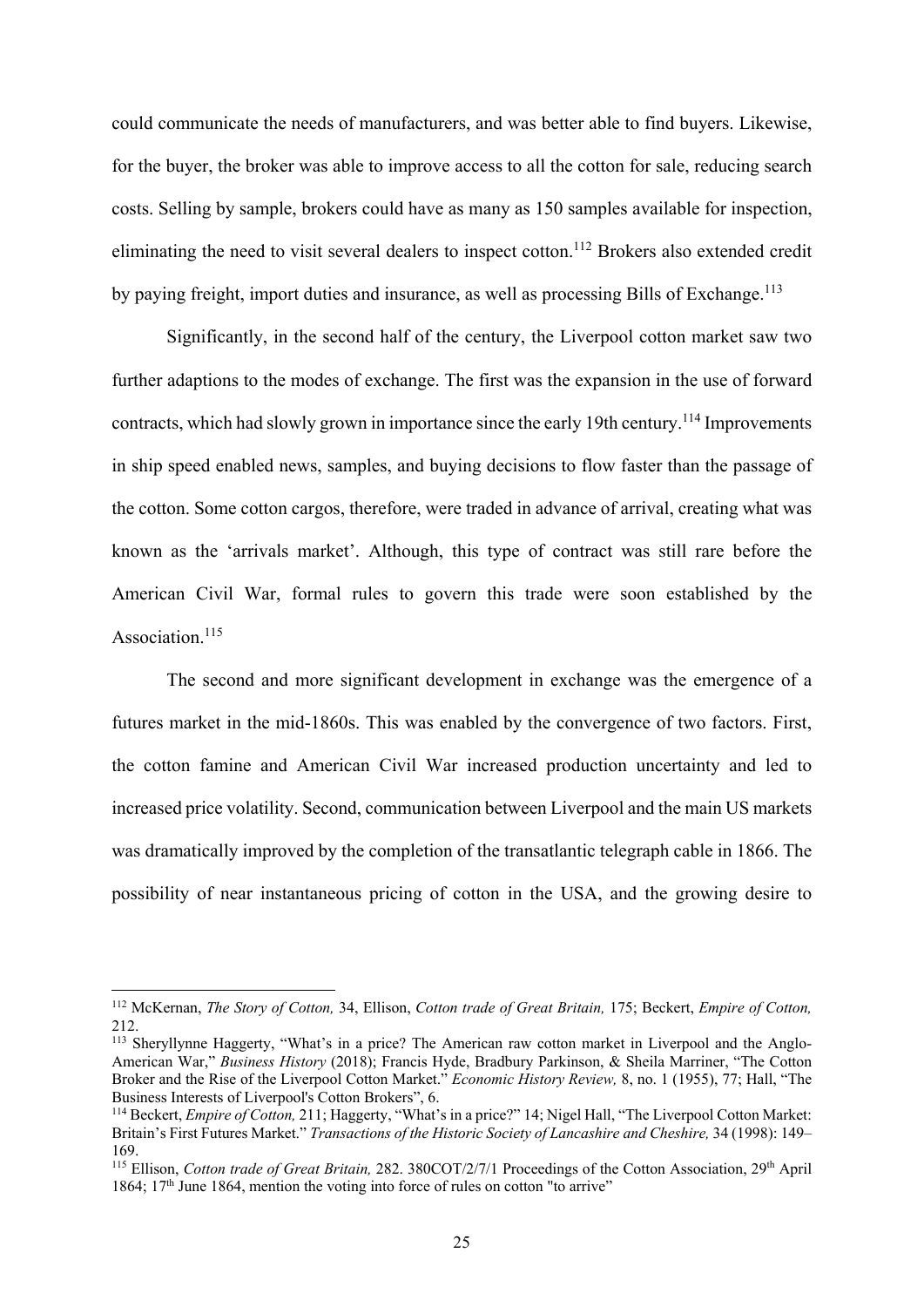'hedge' against movements in the price of cotton in transport, led enterprising brokers to develop futures contracts on raw cotton that had yet to be shipped.

Futures trading led to a major change in exchange and the method of moving raw cotton from America to Europe, allowing market participants to synchronize trade requirements and reduce price uncertainty.<sup>116</sup> Brokers could purchase US cotton at the prevailing price for future delivery while at the same time issue a futures contract in the arrivals market in Liverpool. This mechanism allowed both producers and consumers of cotton to hedge risk more effectively by ensuring price certainty; however, it also attracted participants purely focused on speculation.<sup>117</sup>

While the development of futures trading facilitated exchange by enabling price certainty in advance of delivery, inefficiencies developed because of the sharp increase in the volume of trade. Contracts often changed hands multiple times before the date of delivery, which made it increasingly difficult to close transactions between the original seller and final buyer. At any step of the chain, delays in passing invoices or payments could seriously inconvenience other participants, and delays of between 15 days and 6 weeks were common.<sup>118</sup> Recourse to law was expensive and time consuming. Similarly, brokers would have to settle and chase up numerous invoices requiring cash settlements, further reducing the efficiency and increasing the costs of using the futures market.

Recognising these emerging challenges, the CBA developed new exchange mechanisms to increase the efficiency of futures trade and lower the costs of completing these contracts. The Cotton Clearing House was established in 1876 to provide a centralized exchange where all futures transactions could be reconciled efficiently. In effect, this process linked the first seller to the last buyer, with balances certified by clerks and cash payments

<sup>116</sup> Ellison, *Cotton trade of Great Britain,* 275. 117 Beckert, *Empire of Cotton,* 249. 118 Ellison, *Cotton trade of Great Britain,* 282.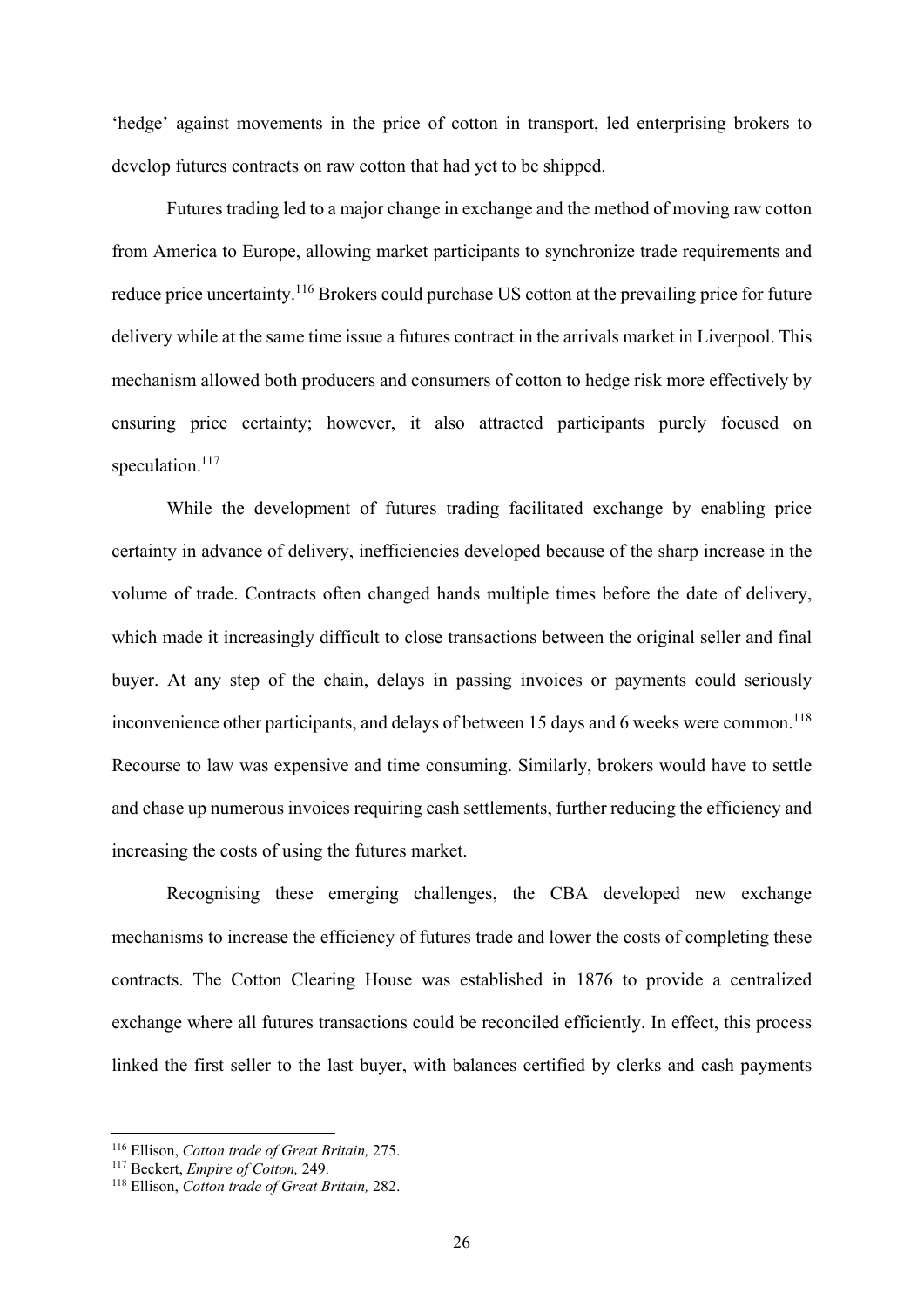made on the balance.<sup>119</sup> The reduction in the risk made possible by hedging with futures contracts, also led to increases in the margins of credit offered by brokers.<sup>120</sup>

The success of the clearing house for contract settlement led directly to the next step in the institutional organization of the CBA; the establishment of the Liverpool Cotton Brokers' Bank in 1878. Prior to the bank, all settlements were finalized in cash, meaning £100,000 to £150,000 was carried around the market each day, with losses through misadventure and embezzlement common.<sup>121</sup> The bank reduced this risk and inefficiency by introducing a system of 'credit vouchers', eliminating the need for cash to change hands. Spinners, too, were able to benefit from the system by making their payments to Liverpool brokers and merchants via their own banks, all of which had accounts with the Bank of England, which linked to the Cotton Broker's Bank.<sup>122</sup> The bank and clearing house were amalgamated so that all payments for futures were paid through the bank and distributed by credit vouchers instead of cash, over the counter of the clearing house.

The final adaption to the exchange mechanisms in this period was the introduction of a Settlement Association, formed in 1882 and formally adopted by the CBA in 1884.<sup>123</sup> This further reduced risk of exchange by preventing brokers from taking positions beyond their available capital, which occurred in attempts to corner or squeeze the market. Periodic settlement required margin calls to ensure all brokers had capital reserves proportionate to their positions. Although there were clear issues with efficiency in the nascent futures market, the futures contracts and the associated infrastructure developed by cotton brokers enabled greater price certainty for market participants and massively increased the volume of overall trade in

<sup>&</sup>lt;sup>119</sup> Ibid. 281.

<sup>&</sup>lt;sup>120</sup> Hall, "The Business Interests of Liverpool's Cotton Brokers", 345.<br><sup>121</sup> Ellison, *Cotton trade of Great Britain*, 288; 380COT/1/6/3 Report to inquire into the establishment of a bank in connection with the Liverpool cotton Brokers' Association, 1877, 7; 380COT/1/6/6 Memorandum of association for Liverpool Cotton Brokers' Bank, 1877.<br><sup>122</sup> Ellison. *Cotton trade of Great Britain*. 288-290.

<sup>&</sup>lt;sup>123</sup> 380COT/1/6/191-193 Reforms regarding the futures contracts and clearing, 1882; 380COT2/2/1 Bye laws of the Liverpool Cotton Association, 1882.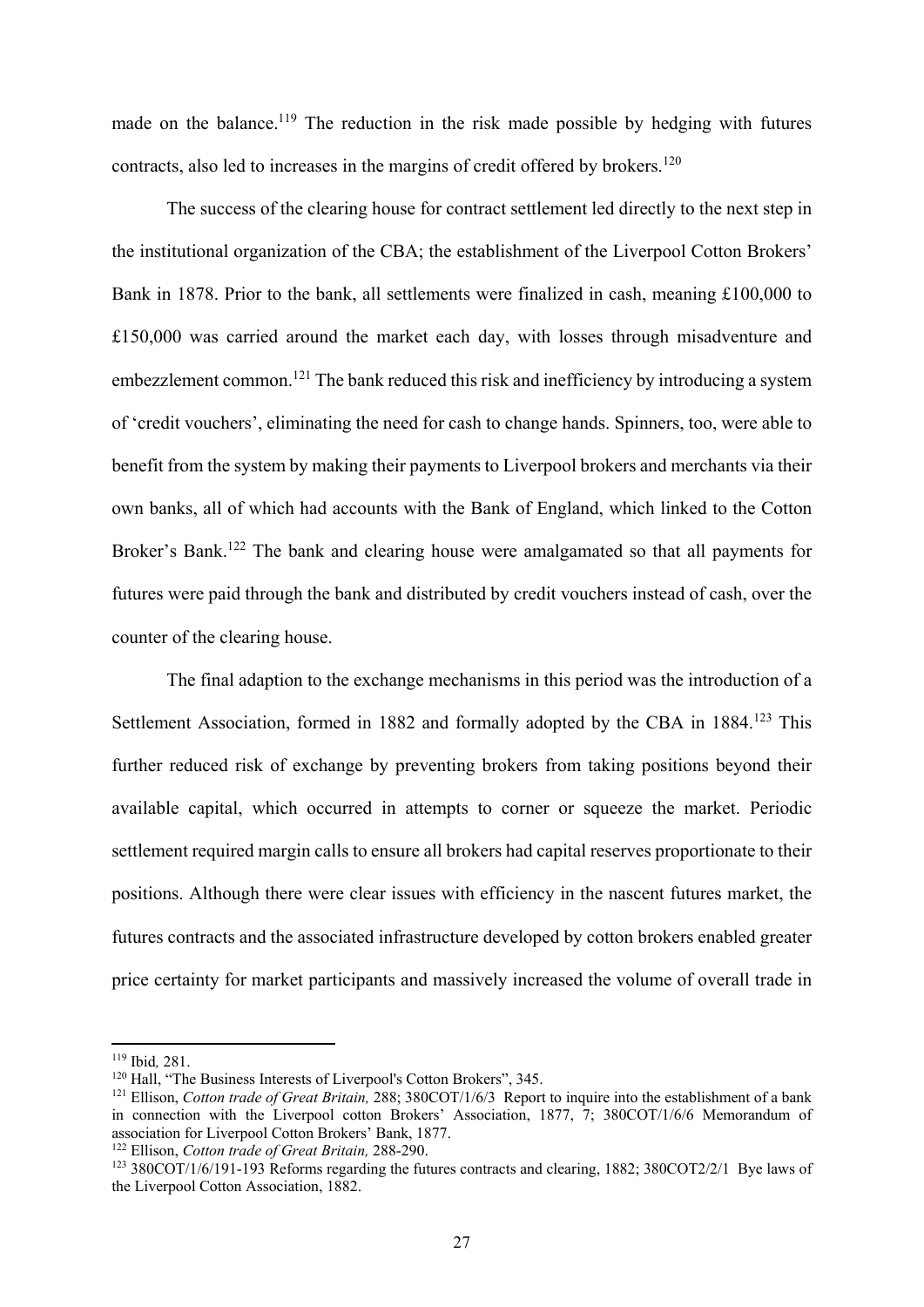the market.124 Whilst some trading for future delivery occurred in the Liverpool cotton market as well as in other commodity markets in the US and Europe long before the American Civil War, the CBA was very early in adopting formal rules and creating institutions to regulate this trade; features which remain central to modern commodity markets.<sup>125</sup>

The CBA was able to adapt and use these platforms of exchange to further extend their influence over the market. Initially, access to the clearing house and the use of futures contracts had been restricted to members of the CBA. This had seriously affected the profitability of the merchants, who threatened to launch a rival association and exchange in response. Instead, negotiations led to the amalgamation of the two groups under a new name, the Liverpool Cotton Association.<sup>126</sup> This increased the number of participants using the platform of exchange and bound by the laws of the original Association, further deepening the network effects and the authority of the Association.<sup>127</sup>

### **4. Effects of the CBA on the Liverpool cotton market**

The Liverpool brokers and the CBA emerged as an effort to reduce market inefficiencies arising from the large and growing uncertainty and informational asymmetries between participants in the cotton market. From its inception in 1841, the CBA established an institutional framework that sought to improve the coordination of the market. If the mechanisms introduced by the CBA did reduce problems of exchange and improve market coordination and efficiency, this should be reflected in a more highly correlated relationship between supply and demand. Figure 3 shows the year-on-year percentage change in the levels

<sup>124</sup> McKernan, *The Story of Cotton*

<sup>125</sup> Jeffrey C. Williams "The Origin of Futures Markets" *Agricultural History*, 56, no. 1, (1982): 306-316. For example, The Chicago Board of Trade adopted formal rules concerning futures trading in 1865, but had not effectively standardized trade, and began a clearing association in 1883, although clearing was not required of all parties until the 1920s. The New York Cotton Exchange was founded in 1870 for the purpose of trading futures contracts.

<sup>&</sup>lt;sup>126</sup> 380COT/2/7/1 Proceedings the Cotton Association, November 1882.<br><sup>127</sup> 380COT/2/1/1 Memorandum and Articles of Association of the Liverpool Cotton Association, 1882.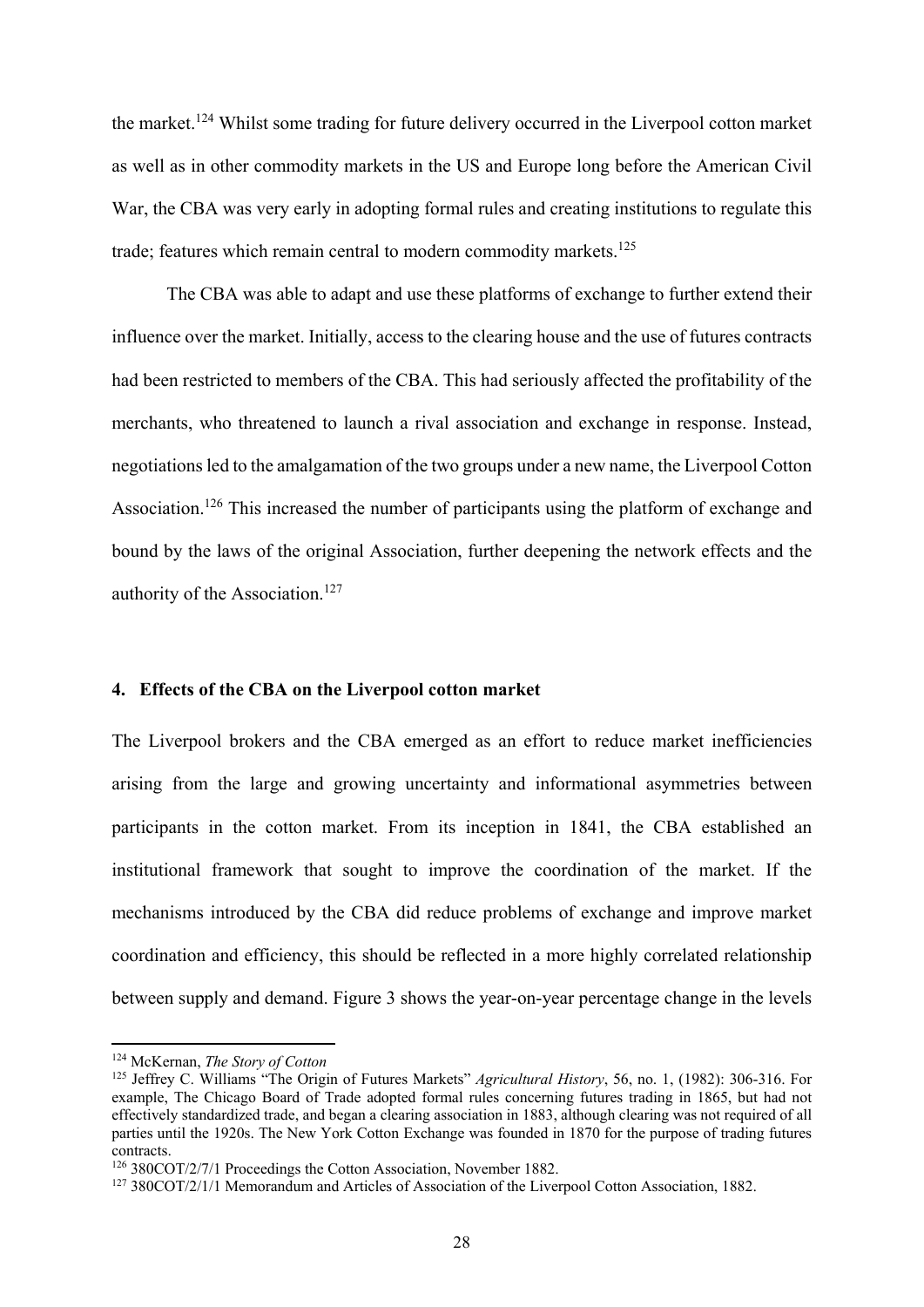of imports and consumption. Fluctuations in the change of imports can be driven by variation in the annual crop and exogenous shocks, but also by efforts to stabilize supply and synchronize it with demand. Between 1811 and 1840, there were 13 years when the change in import levels in either direction exceeded 20 per cent. It took the remainder of the century for this scale of variation to occur in a further 13 years, of which four were during the American civil war. Before 1841, the correlation between consumption change and import change was 0.43, this increased to  $0.70$  in the period after  $1841.^{128}$ 



Figure 3: Annual change (%) in consumption and imports in Liverpool cotton, 1811-1900

Source: Figures from 1811 to 1870 are from George Holt & Co. Cotton Brokers' Reports, figures from 1871 to 1884 are from Ellison, *Cotton trade of Great Britain,* Statistical Table 1. Figures from 1885 to 1900 are from Cotton Circulars of the Liverpool Cotton Association.

.

<sup>&</sup>lt;sup>128</sup> In this case, 0 would indicate no correlation and 1 would show perfect correlation between imports and consumption.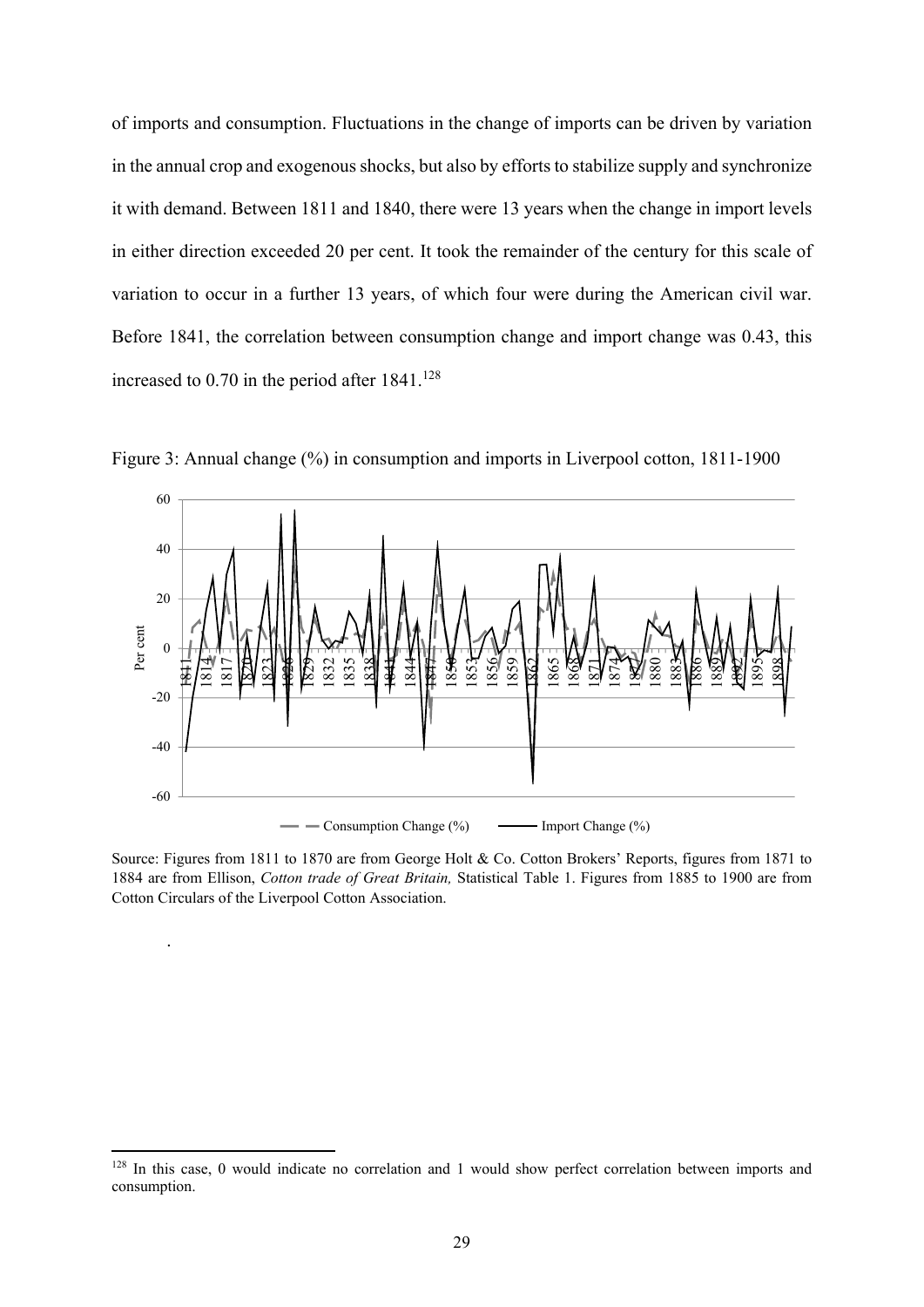|             | Average   | Max       | Min       | Range     | St. Dev | <b>CV</b> |
|-------------|-----------|-----------|-----------|-----------|---------|-----------|
| Imports     |           |           |           |           |         |           |
| 1811-1820   | 412,911   | 668,729   | 249,536   | 419,193   | 145,105 | 0.35      |
| 1821-1830   | 689,865   | 894,063   | 491,678   | 402,385   | 147,915 | 0.21      |
| 1831-1840   | 1,129,984 | 1,599,500 | 902,322   | 697,178   | 234,197 | 0.21      |
| 1841-1850   | 1,577,980 | 1,905,400 | 1,134,100 | 771,300   | 275,583 | 0.17      |
| 1851-1860   | 2,450,160 | 3,366,500 | 1,903,500 | 1,463,000 | 399,187 | 0.16      |
| 1861-1870   | 2,951,025 | 3,749,040 | 1,445,068 | 2,303,972 | 772,685 | 0.26      |
| 1871-1880   | 3,660,925 | 4,405,420 | 3,015,840 | 1,389,580 | 402,232 | 0.11      |
| 1881-1890   | 3,984,728 | 4,369,000 | 3,205,000 | 1,164,000 | 319,526 | 0.08      |
| 1891-1900   | 3,715,100 | 4,393,000 | 3,146,000 | 1,247,000 | 401,526 | 0.11      |
| Consumption |           |           |           |           |         |           |
| 1811-1820   | 368,059   | 466,900   | 285,830   | 181,070   | 60,191  | 0.16      |
| 1821-1830   | 630,370   | 832,100   | 499,100   | 333,000   | 111,348 | 0.18      |
| 1831-1840   | 1,014,350 | 1,251,300 | 857,800   | 393,500   | 139,638 | 0.14      |
| 1841-1850   | 1,403,570 | 1,590,400 | 1,157,800 | 432,600   | 176,168 | 0.13      |
| 1851-1860   | 2,070,610 | 2,523,200 | 1,663,400 | 859,800   | 242,726 | 0.12      |
| 1861-1870   | 2,171,316 | 2,801,940 | 1,185,500 | 1,616,440 | 598,927 | 0.28      |
| 1871-1884   | 3,145,837 | 3,444,270 | 2,682,310 | 761,960   | 233,829 | 0.07      |
| 1881-1890   | 3,343,493 | 3,500,000 | 2,914,000 | 586,000   | 174,732 | 0.05      |
| 1891-1900   | 3,289,100 | 3,479,000 | 2,984,000 | 495,000   | 151,175 | 0.05      |

Table 1: Variation in Liverpool cotton trade, 1811-1900

Source: Figures from 1811 to 1870 are from George Holt & Co. Cotton Brokers' Reports, figures from 1871 to 1884 are from Ellison, *Cotton trade of Great Britain,* Statistical Table 1. Figures from 1885 to 1900 are from Cotton Circulars of the Liverpool Cotton Association. Notes: Imports are the number of bales of cotton imported; consumption is the number of bales bought by consumers, such as spinners. St.Dev is the standard deviation of annual imports and consumption, CV is the coefficient of variation.

Table 1 shows that while the volatility of imports and consumption, expressed as a coefficient of variation, remained approximately the same or even increased in the decades before the establishment of the CBA, this volatility decreased consistently each decade after 1841. There was a significant spike caused by the American Civil War, but the following decade saw a further rapid decline in volatility

A second indicator of improved coordination is the level of stock held in the market. Although raw cotton was not perishable and could be stored for some time without a decline in quality, an efficient market would operate with a minimal level of stock to reduce participants tying up capital. Figure 4 shows the average level of stock held in the market measured in weeks of supply. The stock of American cotton declined from an average of 18.2 weeks in the decade of 1811 to 1820, to 11.12 in the decade 1881 to 1890 (Table 2). In the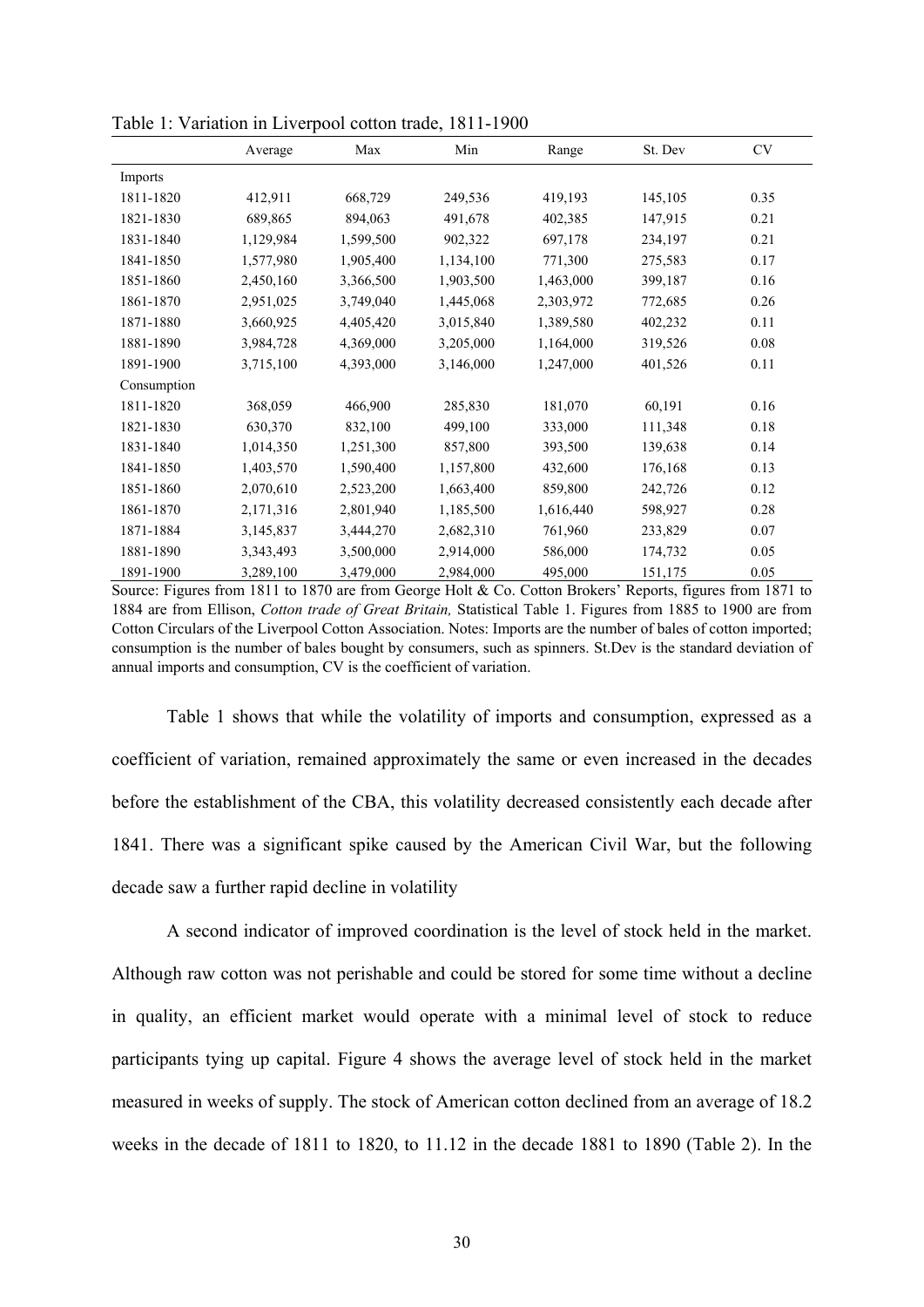same decades, the volatility in the level of stock, expressed as a coefficient of variation, also declined from 0.37 to 0.15 (Table 2). The decadal period including the American Civil war saw the mean stock decrease but volatility significantly increase, an expected result in light of the dramatic shifts in supply. As with the data on imports and consumption, the decade after the civil war saw a decline in levels and volatility.



Figure 4: Average weekly stocks of American cotton in Great Britain, 1811-1890

Source: Figures from 1811 to 1870 are from George Holt & Co. Cotton Brokers' Reports, figures from 1871 to 1884 are from Ellison, *Cotton trade of Great Britain,* Statistical Table 1. Figures from 1885 to 1890 are from Cotton Circulars of the Liverpool Cotton Association. Figures are the annual average of reported weekly stocks.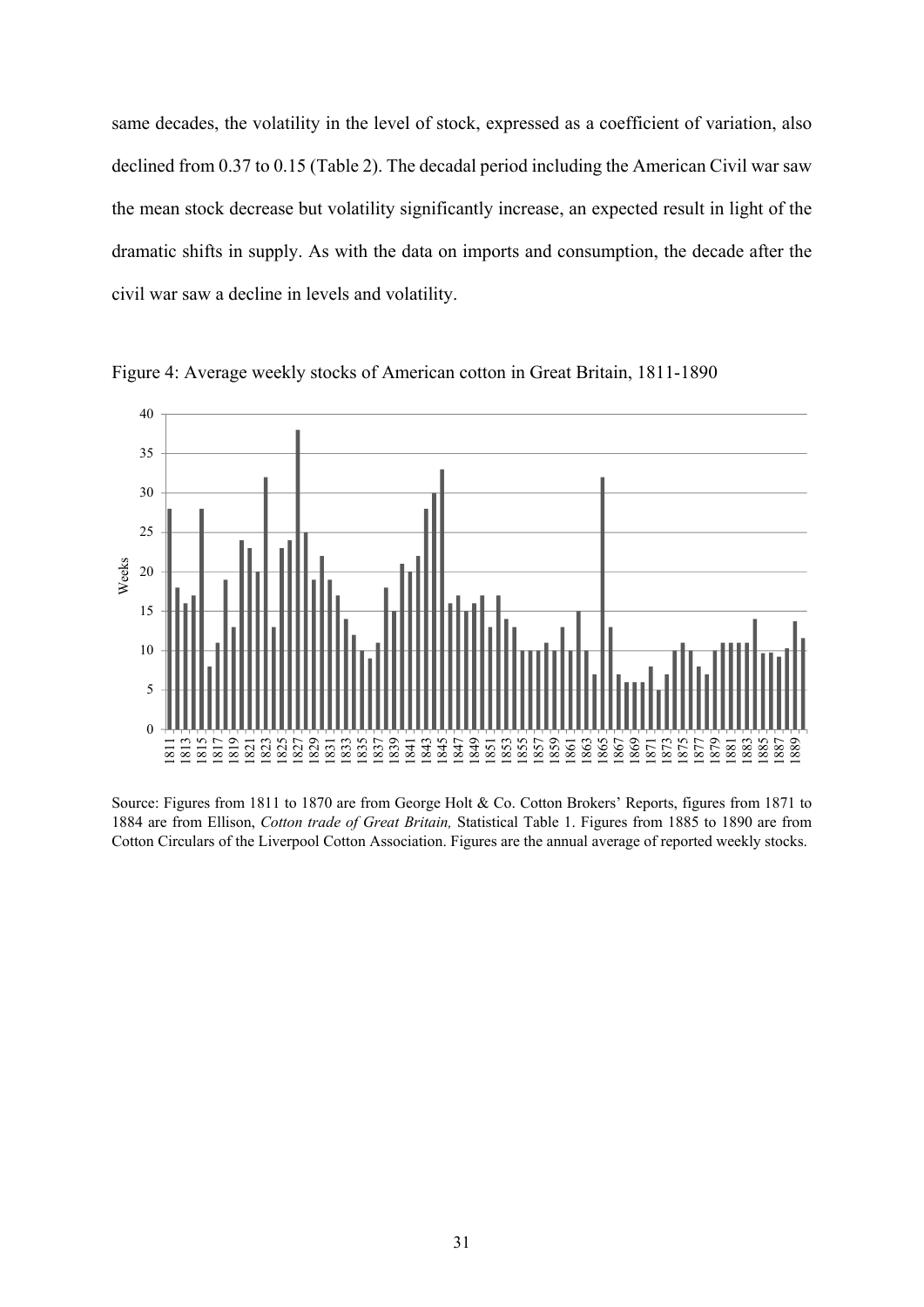|         | <b>PRICE</b> |       |       |       |        | <b>STOCK</b> |         |       |       |       |        |           |
|---------|--------------|-------|-------|-------|--------|--------------|---------|-------|-------|-------|--------|-----------|
|         | Average      | Max   | Min   | Range | St.Dev | <b>CV</b>    | Average | Max   | Min   | Range | St.Dev | <b>CV</b> |
| 1811-20 | 18.55        | 29.50 | 11.33 | 18.17 | 5.46   | 0.29         | 18.20   | 28.00 | 8.00  | 20.00 | 6.80   | 0.37      |
| 1821-30 | 7.84         | 11.63 | 5.75  | 5.88  | 1.77   | 0.23         | 23.90   | 38.00 | 13.00 | 25.00 | 6.90   | 0.29      |
| 1831-40 | 7.78         | 10.25 | 6.00  | 4.25  | 1.51   | 0.19         | 14.60   | 21.00 | 9.00  | 12.00 | 4.09   | 0.28      |
| 1841-50 | 5.34         | 7.25  | 4.25  | 3.00  | 0.98   | 0.18         | 21.40   | 33.00 | 15.00 | 18.00 | 6.60   | 0.31      |
| 1851-60 | 5.89         | 7.25  | 5.38  | 1.88  | 0.59   | 0.10         | 12.10   | 17.00 | 10.00 | 7.00  | 2.33   | 0.19      |
| 1861-70 | 15.13        | 26.75 | 7.75  | 19.00 | 6.18   | 0.41         | 11.20   | 32.00 | 6.00  | 26.00 | 7.96   | 0.71      |
| 1871-80 | 7.54         | 10.56 | 6.13  | 4.44  | 1.48   | 0.20         | 9.57    | 14.00 | 5.00  | 9.00  | 2.31   | 0.24      |
| 1881-90 | 5.86         | 6.63  | 5.13  | 1.50  | 0.45   | 0.08         | 11.12   | 14.00 | 9.23  | 4.77  | 1.62   | 0.15      |
| 1891-00 | 4.11         | 5.47  | 3.19  | 2.28  | 0.70   | 0.17         |         |       |       |       |        |           |

Table 2: Liverpool cotton (Upland) prices and stock volatility, 1811-1900

Source: Figures from 1811 to 1870 are from George Holt & Co. Cotton Brokers' Reports, figures from 1871 to 1884 are from Ellison, *Cotton trade of Great Britain,* Statistical Table 1.Figures from 1885 to 1900 are from Cotton Circulars of the Liverpool Cotton Association. Stock data after 1891 was not disaggregated by region, reporting instead a total market figure.

Notes: St.Dev is the standard deviation of annual average prices and stock. CV is the coefficient of variation of annual average prices and stock.

Finally, a hallmark of a well-functioning market is low price volatility. It would be expected that improvements in the institutions that facilitate market coordination and trade would be reflected in improved price stability, as the costs associated with exchange fall and the market becomes more efficient. Table 2 documents average prices and price volatility of the Liverpool cotton market at decadal intervals across our period of study.

The trends shown in Table 2 are similar to those already identified, with a steady decline in average prices and volatility prior to 1861, a sharp increase in response to the American civil war, and subsequent rapid reduction in the following decades. The volatility of prices for American uplands cotton, as expressed by the coefficient of variation, fell from 0.29 in the decade of 1811 to 1820, to 0.19 in the decade of 1831 to 1840. Following the establishment of the CBA, price volatility fell even further, to 0.10 in the decade prior to the Civil War. Price volatility falls to 0.20 in the decade following the war. Although this coefficient of variation is slightly higher than pre-war levels, it reflects a number of shocks that affected the cotton market in the 1870s. This included the Franco-Prussian war, the failure of some cotton firms, and a provincial banking crisis, leading to a period between 1873 and 1878 that Ellison described as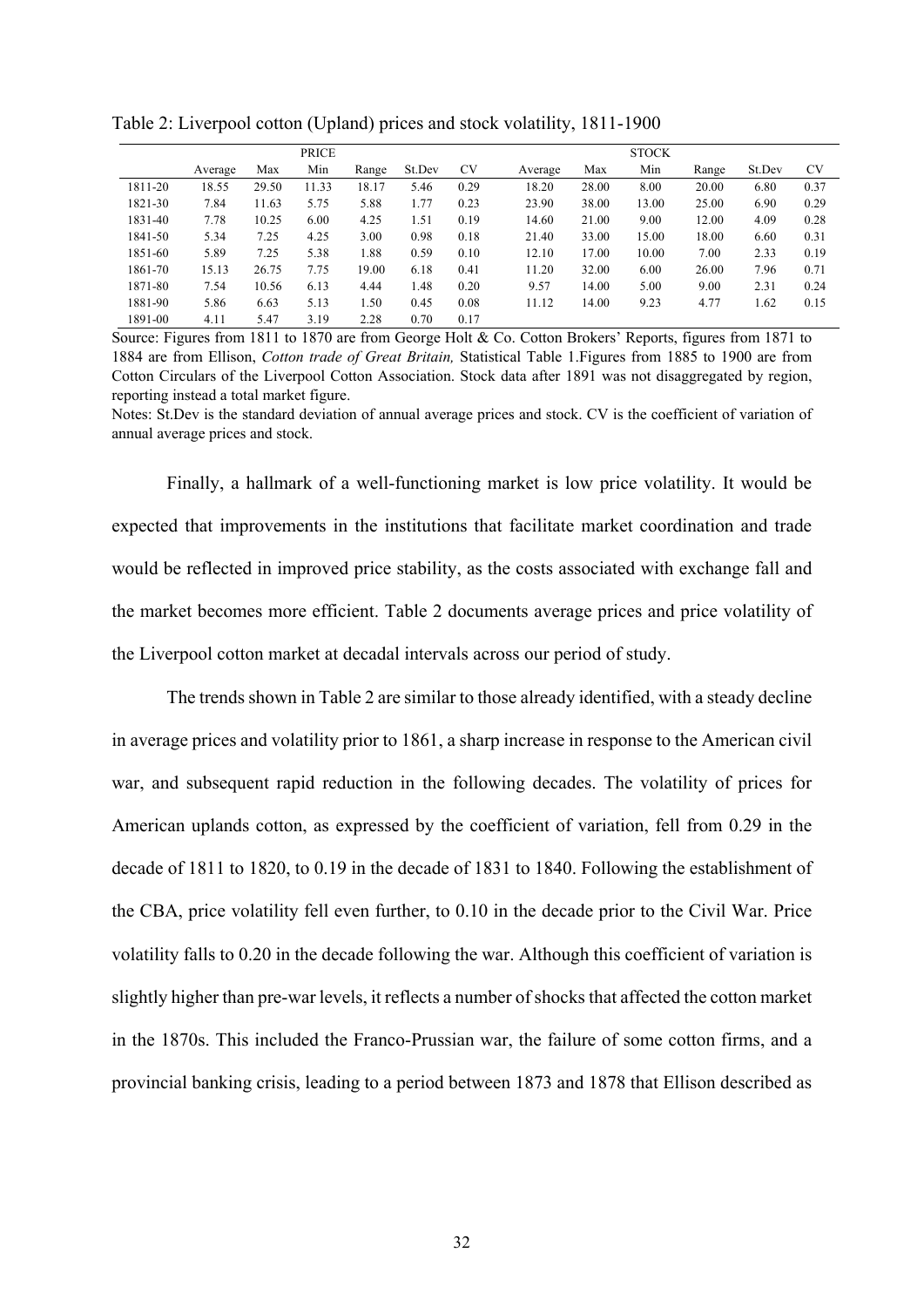'an uninterrupted struggle'.<sup>129</sup> This may also be indicative of the increased frictions associated with the early futures market, counteracting some of the potential benefits of the telegraph and futures trade, in terms of price stability, as discussed above in section 3.4.

|                   | Average | Max   | Min  | Range | St.Dev | Variance  |
|-------------------|---------|-------|------|-------|--------|-----------|
| 1811-1840         | 11.39   | 29.50 | 5.75 | 23.75 | 6.12   | 37.50     |
| 1841-1860         | 5.61    | 7.25  | 4.25 | 3.00  | 0.84   | $0.70***$ |
| 1841-1900         | 7.31    | 26.75 | 3.19 | 23.56 | 4.46   | $19.93**$ |
| 1841-1900 ex. war | 6.29    | 14.88 | 3.19 | 11.69 | 2.25   | $5.06***$ |

Table 3: Liverpool cotton (Upland) price volatility before and after the CBA

Source: Figures from 1811 to 1870 are from George Holt & Co. Cotton Brokers' Reports, figures from 1871 to 1884 are from Ellison, *Cotton trade of Great Britain,* Statistical Table 1. Figures from 1885 to 1900 are from Cotton Circulars of the Liverpool Cotton Association.

Notes: St.Dev is the standard deviation of annual average prices and stock. War =  $1861-65$ . \*, \*\*, and \*\*\* indicates statistical significance at the 10%, 5%, and 1% levels following F-tests for equal variances.

Table 3 compares the price volatility of cotton before and after the establishment of the CBA. Tests for the equality of variances show that price volatility was lower in the period after the establishment of the CBA. This difference is statistically significant at the 5 per cent level including the war, and at the one per cent level excluding the war and in the period before the war.

In total, the data suggests a significant improvement in market coordination across the 19<sup>th</sup> century. These improvements coincide with dramatic growth in the scale of the market (Figure 1). From 1811 to 1841, the number of bales of cotton imported annually increased by over one million. Between 1841 and 1900, the number of bales imported annually further increased by approximately three million. Although geographical advantages of Liverpool and technological factors related to the industrial revolution undoubtedly played an important role in driving the growth of this market, growth was aided by market improvements introduced by Liverpool brokers.

<sup>129</sup> Ellison, *Cotton trade of Great Britain,* 106-116.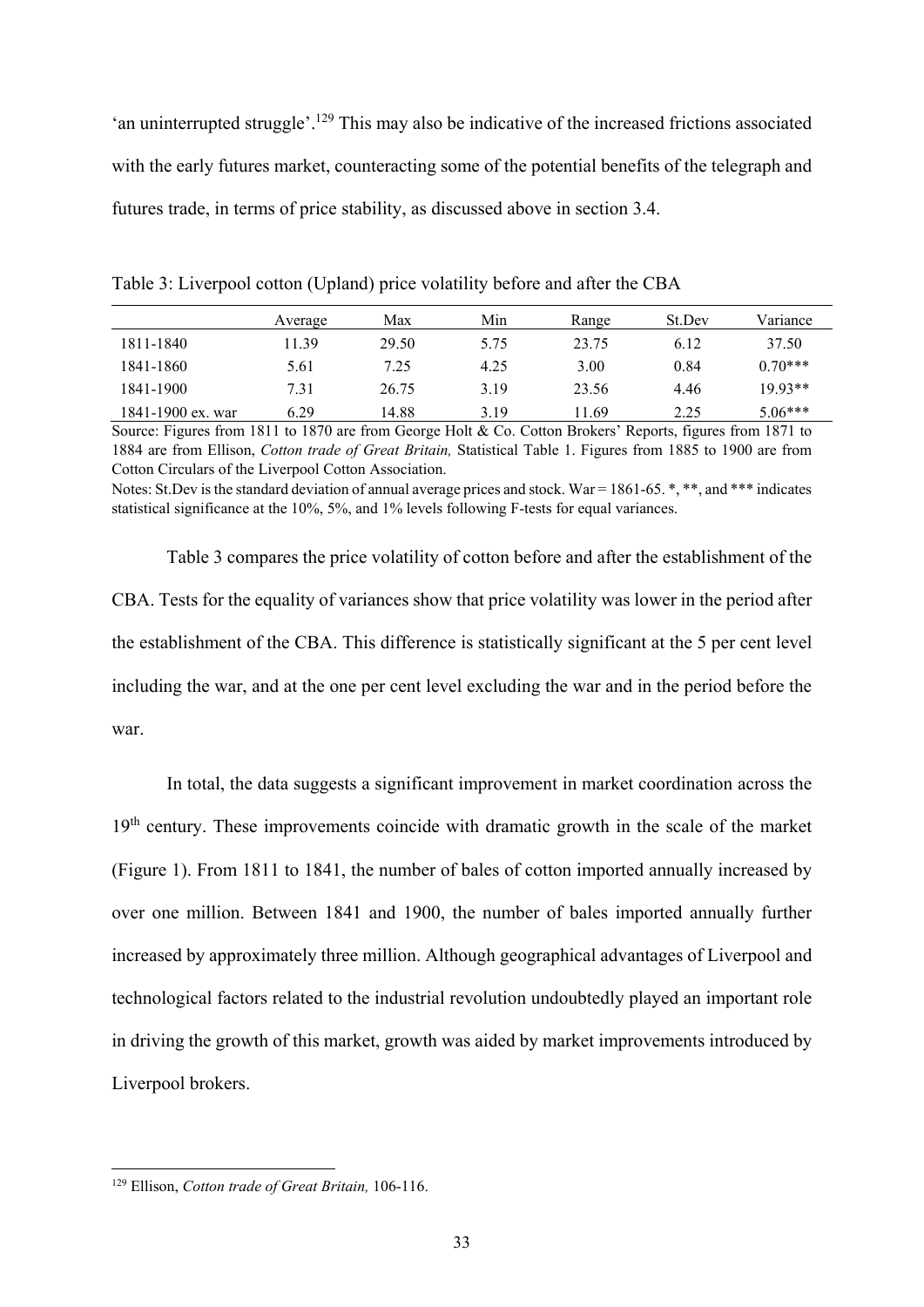Improvements prior to 1841 were facilitated by the shift to a market structured around the Liverpool brokers and the informal arrangements they developed to mitigate exchange problems. As Liverpool cotton brokers became the key middlemen in the market, they centralized exchange and made important improvements to the flow of information. Buyers and sellers were no longer required to undertake the costly process of visiting numerous Manchester dealers before organising their trades, while the publication of brokers' circulars and attempts to define quality standards, although informal, both reduced information asymmetries.

The additional market improvements after the establishment of the CBA in 1841 stemmed from further improvements to information flows, the introduction of standardization and contracting regimes, and the development of exchange mechanisms to reduce price uncertainty. Yet, to successfully impact the market, the CBA had to overcome the issue of scalability associated with private ordering, as they required a significant number of market participants to subscribe to these institutions and converge on standards and platforms. Analysis of how the CBA extended its reach and influence over a large number of market participants deepens our understanding of how private order institutions achieve scale, and provides insights into their success and persistence.<sup>130</sup>

It is notable that the CBA emerged from the desire amongst brokers to cooperate in the processes of data collection and information dissemination. In the case of information reporting and dissemination, the CBA improved the quality, but more importantly standardized and extended the reach of a key market function. Similarly, innovations in quality standardization and exchange platforms were developed through purposeful interaction with similar bodies in Manchester, New York, and New Orleans, and groups representing interests in continental Europe, Brazil and India, whilst engaging with other market participants including merchants

<sup>130</sup> Richman, "Firms, Courts, and Reputation Mechanisms", 2345-2346. Ostrom, *Governing the Commons*, 14.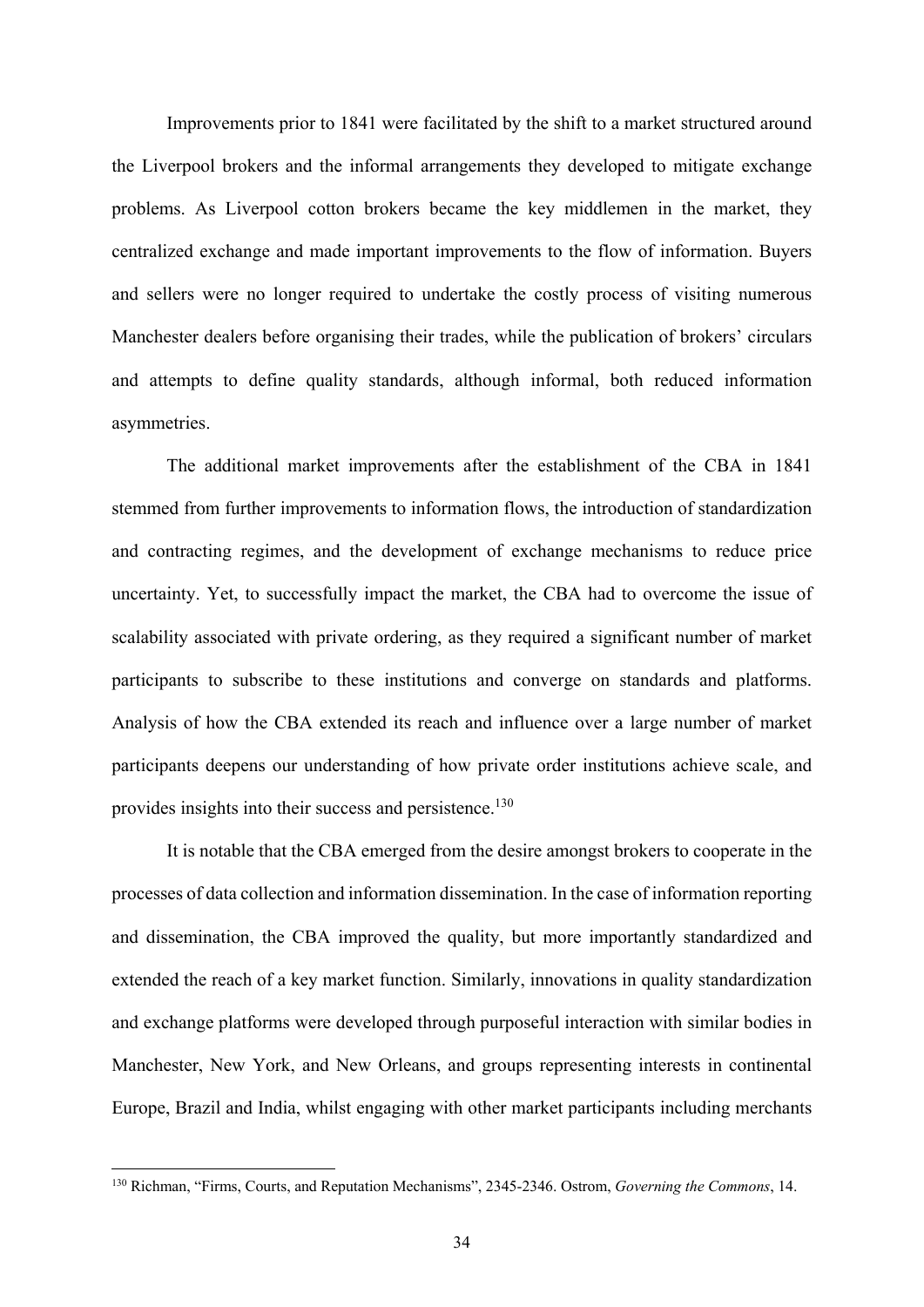and spinners, to converge on these standards and platforms. From its inception, members of the CBA explicitly sought "to establish(ing) by general consent of the trade such regulations as shall be deemed eligible for the governance of all."131

This raises the question: Why was the CBA so successful in encouraging market participants to converge on these rules and standards? As a self-organized association, they were able to exploit both formal and informal mechanisms to enforce and influence market participants. Informal reputational mechanisms, strengthened by the CBA's ability to exclude brokers from the market, were effective incentives and deterrents amongst a self-selecting group of participants. Whilst mechanisms of arbitration formalized the CBA's capacity to enforce standards and contracts. The CBA also possessed the key advantage of private actors, the requisite expertise and knowledge to define practices and standards. This would have accumulated overtime and further strengthened the informal reputational strength of the CBA amongst other market participants.

The success and persistence of the CBA can also be attributed to its development of a range of complimentary institutional functions, which, when combined within the same framework, reinforced positive network externalities. This made access to these institutions particularly valuable and encouraged adherence to the Associations rules. The combination of functions related to information provision, standardization, and contracts, gave the association a deep understanding of the market and the capacity to motivate market participants to adopt new standards and innovations. This also enhanced the CBA's ability to adapt to exogenous shocks.

Adaptability was notable in the response to the American Civil War, the subsequent cotton famine, and the introduction of the transatlantic cable. The volatility caused by the war, incentivized innovation through futures contracts to limit price risk. Yet efficient

<sup>&</sup>lt;sup>131</sup> 380COT/1/2/1 Proceedings of the Cotton Association, 4<sup>th</sup> April 1843.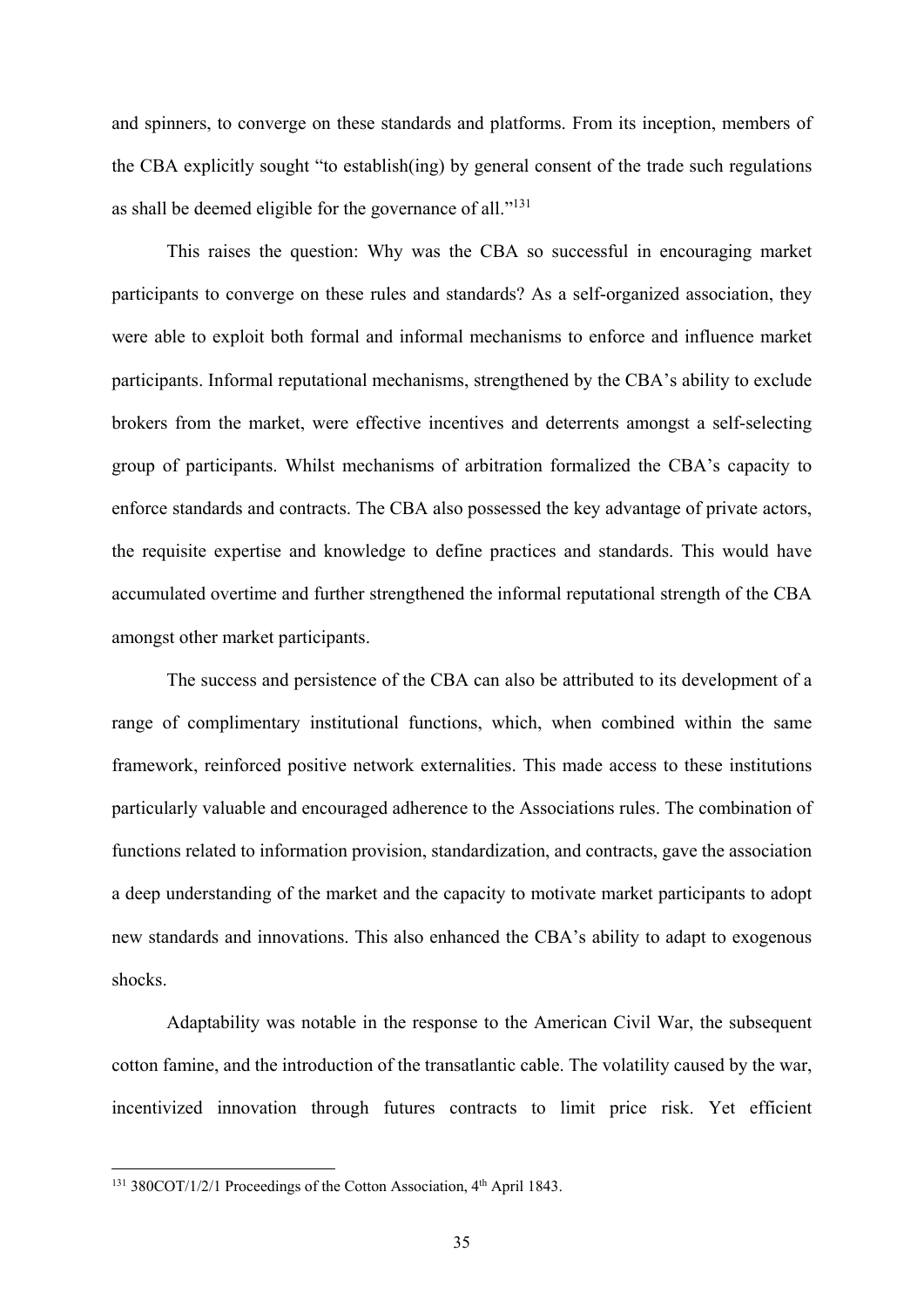implementation required the infrastructure of a market exchange, clearing house and settlement system for contract completion. In fewer than 20 years, the Association moved from the introduction of basic regulations to coordinate forward trade in cotton, to establish the centralized exchange and associated infrastructure for the first modern futures market.

The growth in the use of futures and related exchange platforms led to fundamental changes in the market towards the end of our period of study. Beckert noted that, "The importance of old-fashioned importers, brokers, and factors within the empire of cotton declined even more as the global cotton trade was increasingly dominated by a small number of cotton exchanges."132 The formalized exchange platforms that emerged in Liverpool, New York and New Orleans allowed participants specialized in futures speculation to become increasingly dominant. Yet, the Association continued to adapt, remaining central to the development of the institutional framework that regulates the raw cotton trade to the present day. Indeed, the capacity of such private order institutions to understand and adapt to market needs, whilst enabling and enforcing standards and contracts across borders, were a significant advantage over more cumbersome state led public institutions.

### **5. Conclusions**

Institutions have been critical in enabling the expansion of international trade, yet debates continue over which institutions matter, particularly around the relative importance of public and private order institutions. In this article, we examined the role of the CBA, a private order trade association, in the expansion of the raw cotton market in the  $19<sup>th</sup>$  century. The article identifies four key mechanisms implemented by the CBA to facilitate trade in the cotton market. These were the enhancement of information flows; standardization of quality;

<sup>132</sup> Beckert, *Empire of Cotton*, 320.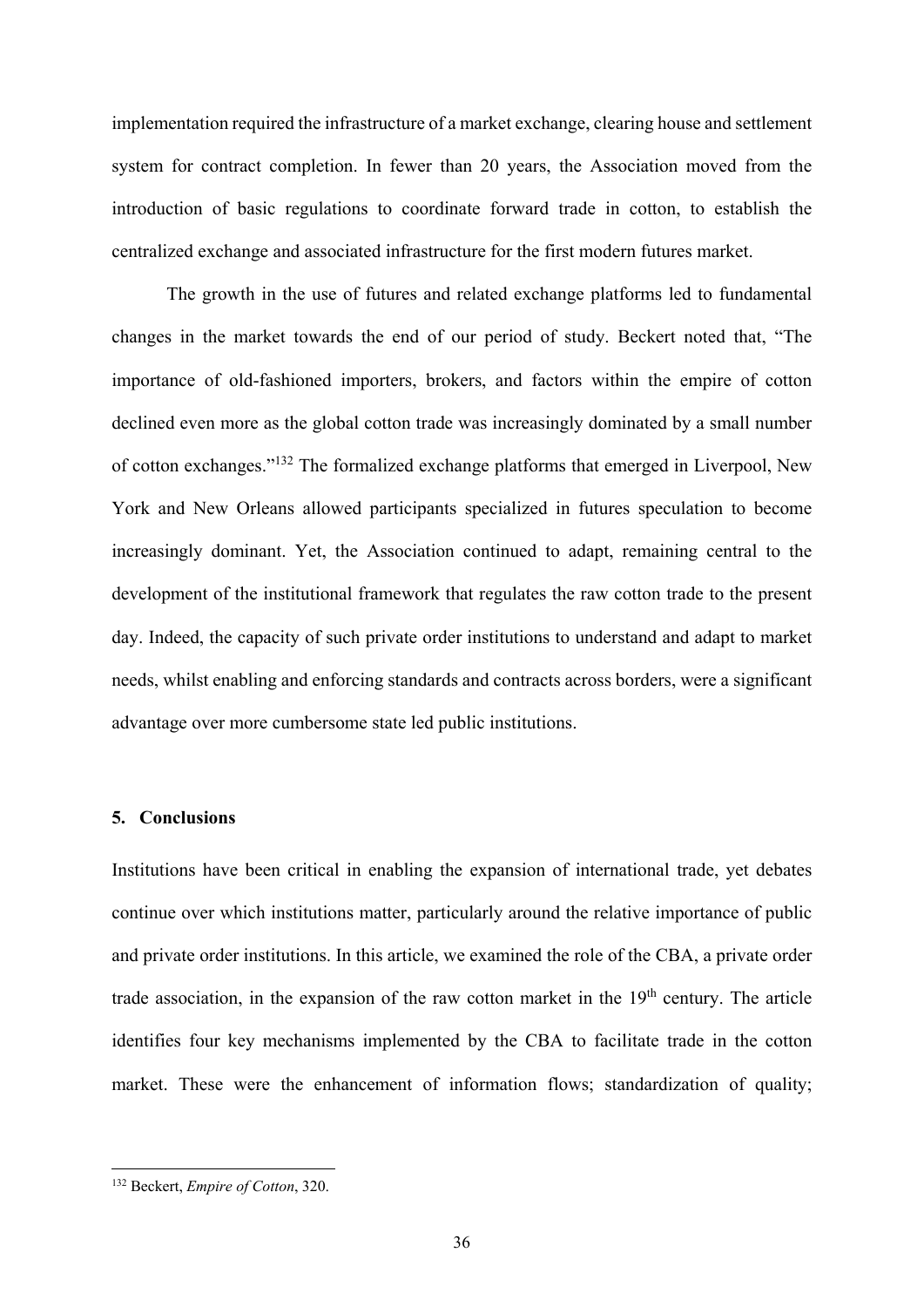strengthening of contract enforcement mechanisms; and the development of exchange platforms. These created an institutional framework to govern the world's largest raw cotton market, in Liverpool.

Using new data from broker reports and CBA circulars, we quantify the effects of this institutional framework on market coordination and price volatility. This analysis shows that the CBA enabled improved market coordination, as evidenced by three key indicators: The correlation between imports and consumption rose, the level of stock held in the market declined and stabilized, whilst price volatility fell. These changes coincided with significant growth in both the volume and value of the trade, supporting the expansion of gross product of the British cotton industry in the  $19<sup>th</sup>$  century from £46.7 million in 1841 to £104.9 million in 1871.<sup>133</sup> The CBA created institutions central to dramatic improvements in the raw cotton market that contributed in the crowning of 'King Cotton's' importance to the processes of British industrialization and the first wave of globalization.

The persistence of this institutional framework to the present day demonstrates the adaptive capacity of such associations.<sup>134</sup> The importance of private order institutions is emphasised by the CBA's pioneering innovation of a cotton grading system replete with arbitration and enforcement mechanisms; an antecedent of systems which underpin many international industries and commodities today.

These findings challenge us to rethink and nuance the conventional state-centric explanations of globalization by underscoring the importance of private order institutions in facilitating the expansion of international trade in the  $19<sup>th</sup>$  century. The growth of the international raw cotton market was not driven by a transition towards formal public-order institutions enforced by states. Rather, private order institutional solutions, devised by a

<sup>&</sup>lt;sup>133</sup> Farnie, *The English Cotton Industry*, 24-26.<br><sup>134</sup> Bernstein, "Private Commercial Law in the Cotton Industry", 1724. International Cotton Association http://www.ica-ltd.org/about-ica/ (accessed 24th July 2018).